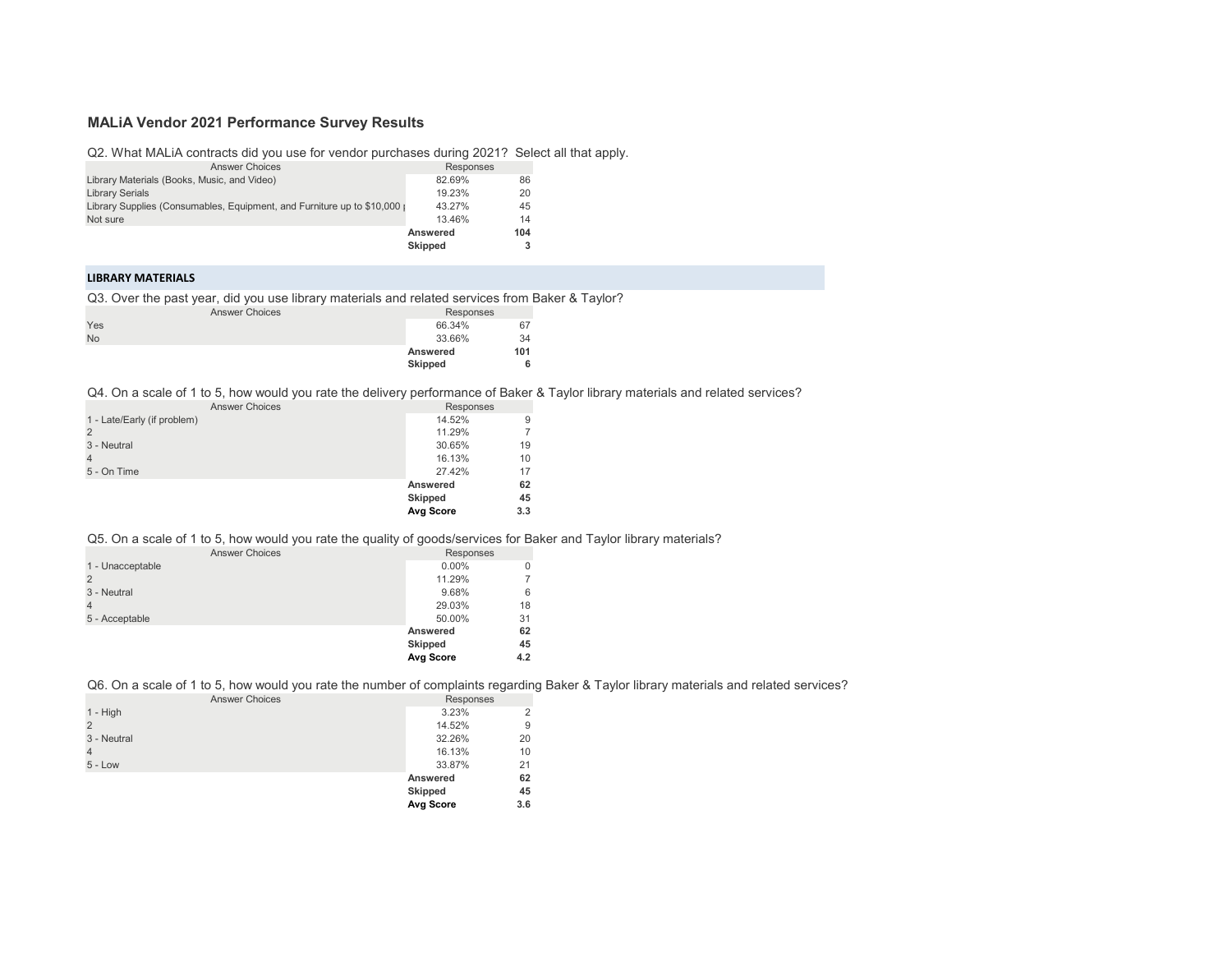Q7. On a scale of 1 to 5, how would you rate Baker & Taylor's responsiveness to requests to correct deficiencies related to library materials and related services?

| <b>Answer Choices</b>              | Responses      |     |
|------------------------------------|----------------|-----|
| 1 - Nonresponsive                  | 1.61%          |     |
|                                    | 8.06%          | 5   |
| 3 - Neutral                        | 22.58%         | 14  |
|                                    | 22.58%         | 14  |
| 5 - Takes prompt corrective action | 45.16%         | 28  |
|                                    | Answered       | 62  |
|                                    | <b>Skipped</b> | 45  |
|                                    | Avg Score      | 4.0 |

## Q8. On a scale of 1 to 5, what is your overall evaluation of Baker & Taylor library materials and related services?

| <b>Answer Choices</b> | Responses |     |
|-----------------------|-----------|-----|
| 1 - Unsatisfactory    | $0.00\%$  |     |
|                       | 11.29%    |     |
| 3 - Neutral           | 19.35%    | 12  |
|                       | 25.81%    | 16  |
| 5 - Satisfactory      | 43.55%    | 27  |
|                       | Answered  | 62  |
|                       | Skipped   | 45  |
|                       | Avg Score | 4.0 |

Q9. Use the box below for comments regarding Baker & Taylor library materials and related services.<br>Answered

#### Answered 31<br>Skipped 76 **Skipped 76**

| Respondents | Responses<br>Tags<br>In 2021, delivery service from B&T was horrible. The company now in 2022 is getting back to their "old" ways and delivery<br>service is fine.<br>2 used standing orders for years, ordering system not fantastic but much improved in past couple of years<br>Since COVID, our system has experienced delays in receiving processed in-stock materials but when asked to expedite<br>specific orders/titles, they are quick to respond.<br>We had a couple of shipments including items with damage to covers/bindings, but B&T was quick to send replacements at no |
|-------------|-------------------------------------------------------------------------------------------------------------------------------------------------------------------------------------------------------------------------------------------------------------------------------------------------------------------------------------------------------------------------------------------------------------------------------------------------------------------------------------------------------------------------------------------------------------------------------------------|
|             | 4<br>charge.<br>5 Shipments from B&T are delayed.<br>Received many popular AY materials extremely late. I had to reach out several times and then have processing removed to get<br>items in a timely manner.<br>7 They sometimes use the wrong stamps on our books                                                                                                                                                                                                                                                                                                                       |
|             | 8 The materials are great but the books are always late. I think this has to do with COVID. The books used to be on time.<br>We understand that these last two years have been unprecendented, and that some issues are beyond everyone's control. The<br>9<br>B&T team has worked to solve issues quickly for us.<br>Things seem to be improving finally. COVID has caused lots of shipping delays and staff shortages impacting many of our<br>vendors. B&T has not been worse than many other vendors during this period.                                                              |
|             | 11 Performance of Baker & Taylor has overall declined since the pandemic started.<br>We are no longer using Baker & Taylor leasing program because few best sellers where available in its selection lists. Also had<br>12<br>late delivery in the past year.                                                                                                                                                                                                                                                                                                                             |
|             | 13 I have had a good experience using Baker & Taylor.<br>14 Michelle Lipscomb is our rep and she is always very helpful and very responsive.                                                                                                                                                                                                                                                                                                                                                                                                                                              |
|             | 15 Everything is good, but orders take a lot longer to receive since COVID.                                                                                                                                                                                                                                                                                                                                                                                                                                                                                                               |
|             | 16 Use is limited to pre-bind and CATS series.                                                                                                                                                                                                                                                                                                                                                                                                                                                                                                                                            |
|             | 17 Inventory has at times been very depleted & deliveries slow.                                                                                                                                                                                                                                                                                                                                                                                                                                                                                                                           |
|             | 18 I believe that Baker and Taylor's delivery issues are most likely pandemic related, and will hopefully improve in the future.<br>19 Very pleased with Baker & Taylor                                                                                                                                                                                                                                                                                                                                                                                                                   |
|             | My primary issues with B&T are related to the amount of time it takes to get invoices and/or small packages of items shipped to<br>us using USPS.                                                                                                                                                                                                                                                                                                                                                                                                                                         |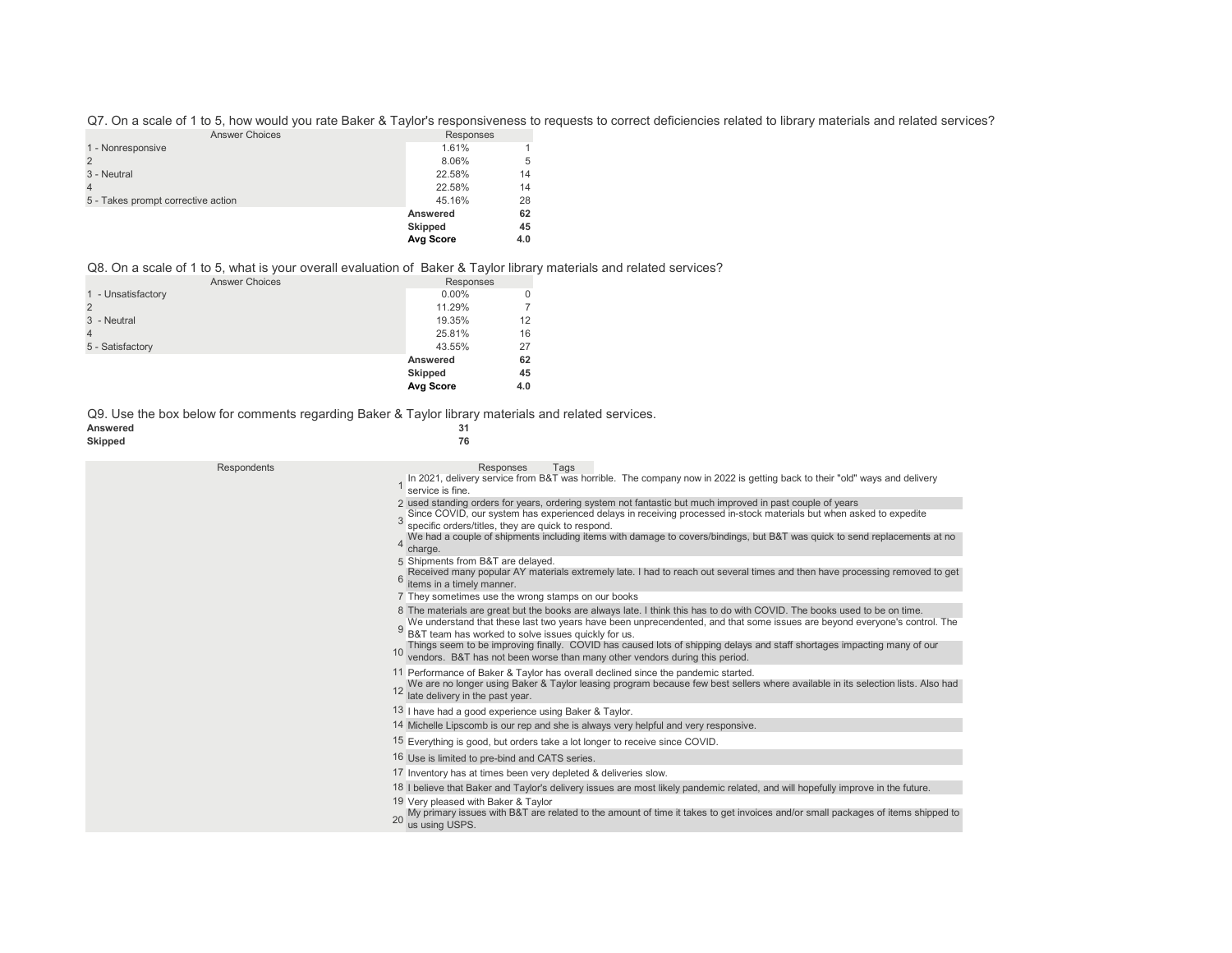| Baker & Taylor have been able to supply materials in a timely fashion in spite of the supply chain difficulties and the continued<br>21<br>pandemic.                                                                                                                                                                                                            |
|-----------------------------------------------------------------------------------------------------------------------------------------------------------------------------------------------------------------------------------------------------------------------------------------------------------------------------------------------------------------|
| 22 Baker & Taylor is not resolving ordering issues with OSA and TLC.                                                                                                                                                                                                                                                                                            |
| 23 Customer service from sales is excellent, from accounts payable/billing is poor.<br>We understand that most shipping and service delays were due to staffing shortages and supply chain disruptions due to the                                                                                                                                               |
| Covid19 pandemic.                                                                                                                                                                                                                                                                                                                                               |
| Overall good at remediating issues with products but did see an uptick in shipping delays (possibly from pandemic or issues<br>with delivery partners), backordered items, as well as some inconsistencies on physical processing of books (barcodes<br>missing, mylar missing, stickers in wrong places, items missing from packing lists, etc) but all issues |
| customer rep in a timely manner and credits given when needed.                                                                                                                                                                                                                                                                                                  |
| 2021 saw a marked slow down in deliveries and quality of product. We had many books that the binding broke on this year that<br>were brand new and I had to call in December to get my November order. I am thinking of switching                                                                                                                               |
|                                                                                                                                                                                                                                                                                                                                                                 |
| Several times over the past year I have needed to call into B&T for several things in regards to the shipping/packing of our orders. For several months we were getting shipment slip/Invoices in our boxes, just a printed le<br>27                                                                                                                            |
| With COVID & supply chain issues, it's difficult to rate any vendor right now. I think B&T has been doing pretty well<br>28<br>considering                                                                                                                                                                                                                      |
| Baker & Taylor is an excellent vendor for us. We purchase the majority of our materials from them, including print and<br>electronic. Thank you for this discount!                                                                                                                                                                                              |
| brief period of shipping delays and other "hiccups" (missing packing slips, wrong titles shipped) in July-August - since improved<br>30<br>dramatically.                                                                                                                                                                                                        |
| Our most current issue is with their bestseller program and delivery of items in a timely manner. But our regular fiction items we<br>get from another Malia vendor are just as erratic                                                                                                                                                                         |

| Q10. Over the past year, did you use library materials and related services from Blackstone Publishing? |           |  |
|---------------------------------------------------------------------------------------------------------|-----------|--|
| Answer Choices                                                                                          | Responses |  |

|           | <b>Skipped</b> | 12 |
|-----------|----------------|----|
|           | Answered       | 95 |
| <b>No</b> | 55.79%         | 53 |
| Yes       | 44.21%         | 42 |
|           |                |    |

## Q11. On a scale of 1 to 5, how would you rate the delivery performance of Blackstone Publishing library materials and related services?

| <b>Answer Choices</b>       | Responses      |          |
|-----------------------------|----------------|----------|
| 1 - Late/Early (if problem) | 4.65%          | 2        |
| $\overline{2}$              | $0.00\%$       | $\Omega$ |
| 3 - Neutral                 | 16.28%         |          |
|                             | 23.26%         | 10       |
| 5 - On Time                 | 55.81%         | 24       |
|                             | Answered       | 43       |
|                             | <b>Skipped</b> | 64       |
|                             | Avg Score      | 4.3      |

## Q12. On a scale of 1 to 5, how would you rate the quality of goods/services for Blackstone Publishing library materials?

| <b>Answer Choices</b> | Responses      |     |
|-----------------------|----------------|-----|
| 1 - Unacceptable      | $0.00\%$       |     |
| $\overline{2}$        | $0.00\%$       | 0   |
| 3 - Neutral           | 9.30%          | 4   |
| $\overline{4}$        | 23.26%         | 10  |
| 5 - Acceptable        | 67.44%         | 29  |
|                       | Answered       | 43  |
|                       | <b>Skipped</b> | 64  |
|                       | Avg Score      | 4.6 |

## Q13. On a scale of 1 to 5, how would you rate the number of complaints regarding Blackstone Publishing library materials and related services?

| <b>Answer Choices</b> |            | Responses |  |  |
|-----------------------|------------|-----------|--|--|
|                       | $1 - High$ | 2.33%     |  |  |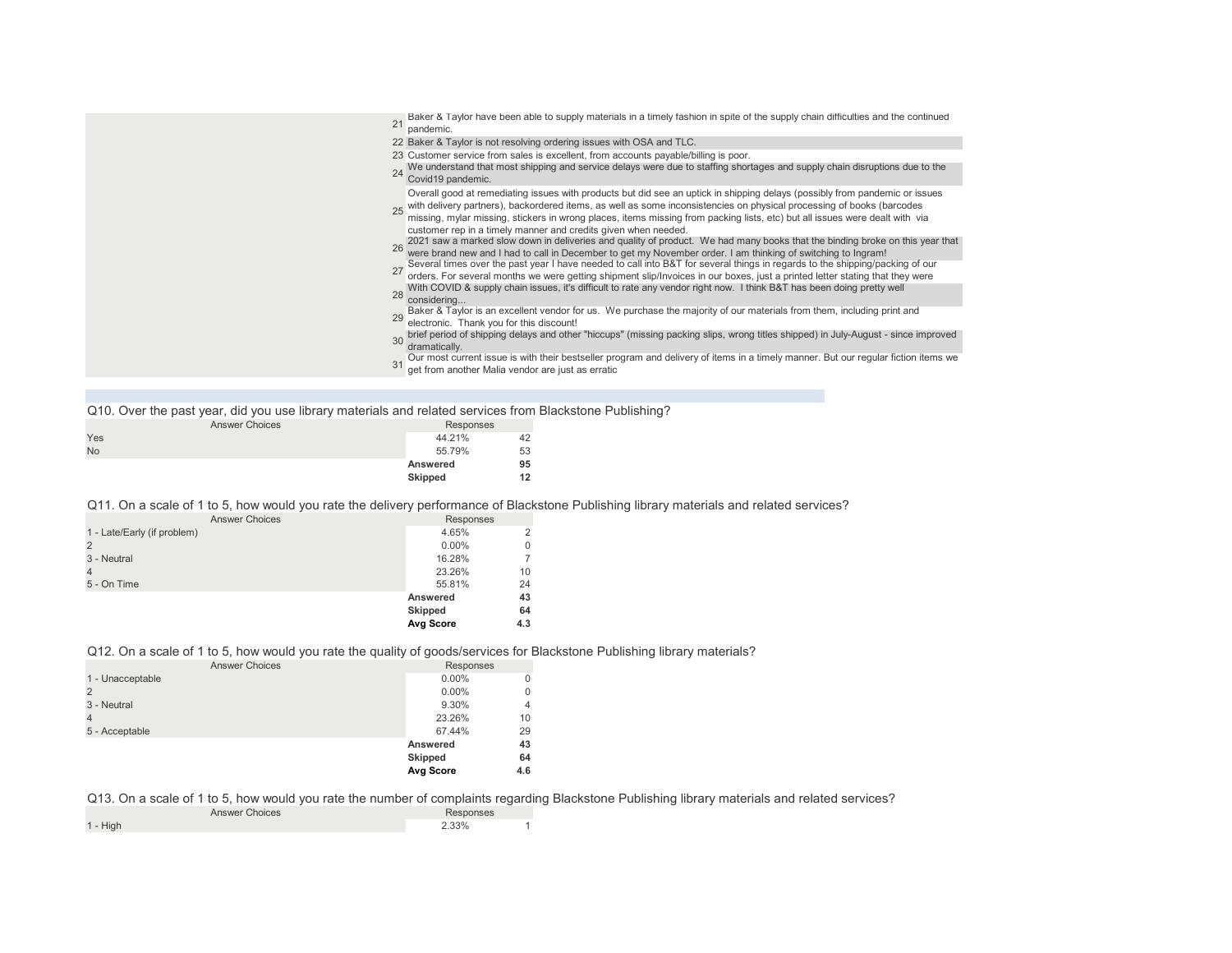|                | <b>Avg Score</b> | 4.4 |
|----------------|------------------|-----|
|                | Skipped          | 64  |
|                | Answered         | 43  |
| $5 - Low$      | 65.12%           | 28  |
| $\overline{4}$ | 16.28%           |     |
| 3 - Neutral    | 13.95%           | 6   |
| $\overline{2}$ | 2.33%            |     |

Q14. On a scale of 1 to 5, how would you rate Blackstone Publishing's responsiveness to requests to correct deficiencies related to library materials and related services?

| <b>Answer Choices</b>              | Responses      |     |
|------------------------------------|----------------|-----|
| 1 - Nonresponsive                  | $0.00\%$       |     |
|                                    | 9.30%          |     |
| 3 - Neutral                        | 23.26%         | 10  |
|                                    | 13.95%         | 6   |
| 5 - Takes prompt corrective action | 53.49%         | 23  |
|                                    | Answered       | 43  |
|                                    | <b>Skipped</b> | 64  |
|                                    | Avg Score      | 4.1 |

## Q15. On a scale of 1 to 5, what is your overall evaluation of Blackstone Publishing library materials and related services?

| <b>Answer Choices</b> | Responses      |     |
|-----------------------|----------------|-----|
| 1 - Unsatisfactory    | $0.00\%$       | 0   |
|                       | 2.33%          |     |
| 3 - Neutral           | 11.63%         | 5   |
|                       | 20.93%         | 9   |
| 5 - Satisfactory      | 65.12%         | 28  |
|                       | Answered       | 43  |
|                       | <b>Skipped</b> | 64  |
|                       | Avg Score      | 4.5 |

#### Q16. Use the box below for comments regarding Blackstone Publishing library materials and related services.

| Answered |  |
|----------|--|
| Skipped  |  |

|             | $\sim$ |  |  |
|-------------|--------|--|--|
| I<br>$\sim$ |        |  |  |

| Respondents | Responses<br>Tags                                                                                                                |
|-------------|----------------------------------------------------------------------------------------------------------------------------------|
|             | Blackstone is pleasant to work with and they are dependable.                                                                     |
|             | 2 improved service and quality from several years ago                                                                            |
|             | 3 Blackstone is our main audiobook vendor at this point. Good selection and quality packaging for library use.                   |
|             | Many issues with their website. Lots of very late shipments during COVID. Lots of defective discs that don't play even when      |
|             | new. Some problems with invoicing.                                                                                               |
|             | 5 I have had a good experience with Blackstone.                                                                                  |
|             | 6 Everything is ok.                                                                                                              |
|             | 7 Have made limited purchases so far.                                                                                            |
|             | 8 Needs online payment system and ability to retrieve invoices out of the system.                                                |
|             | 9 Blackstone's one weakness is lack of online invoice payment option. It usually takes several phone calls to actually reach the |
|             | 10 They provide a great service and helpful if their is any type of issue                                                        |

Q17. Over the past year, did you use library materials and related services from Bound to Stay Bound Books?

| <b>Answer Choices</b> | Responses |    |
|-----------------------|-----------|----|
| Yes                   | 4.26%     | 4  |
| <b>No</b>             | 95.74%    | 90 |
|                       | Answered  | 94 |
|                       | Skipped   | 13 |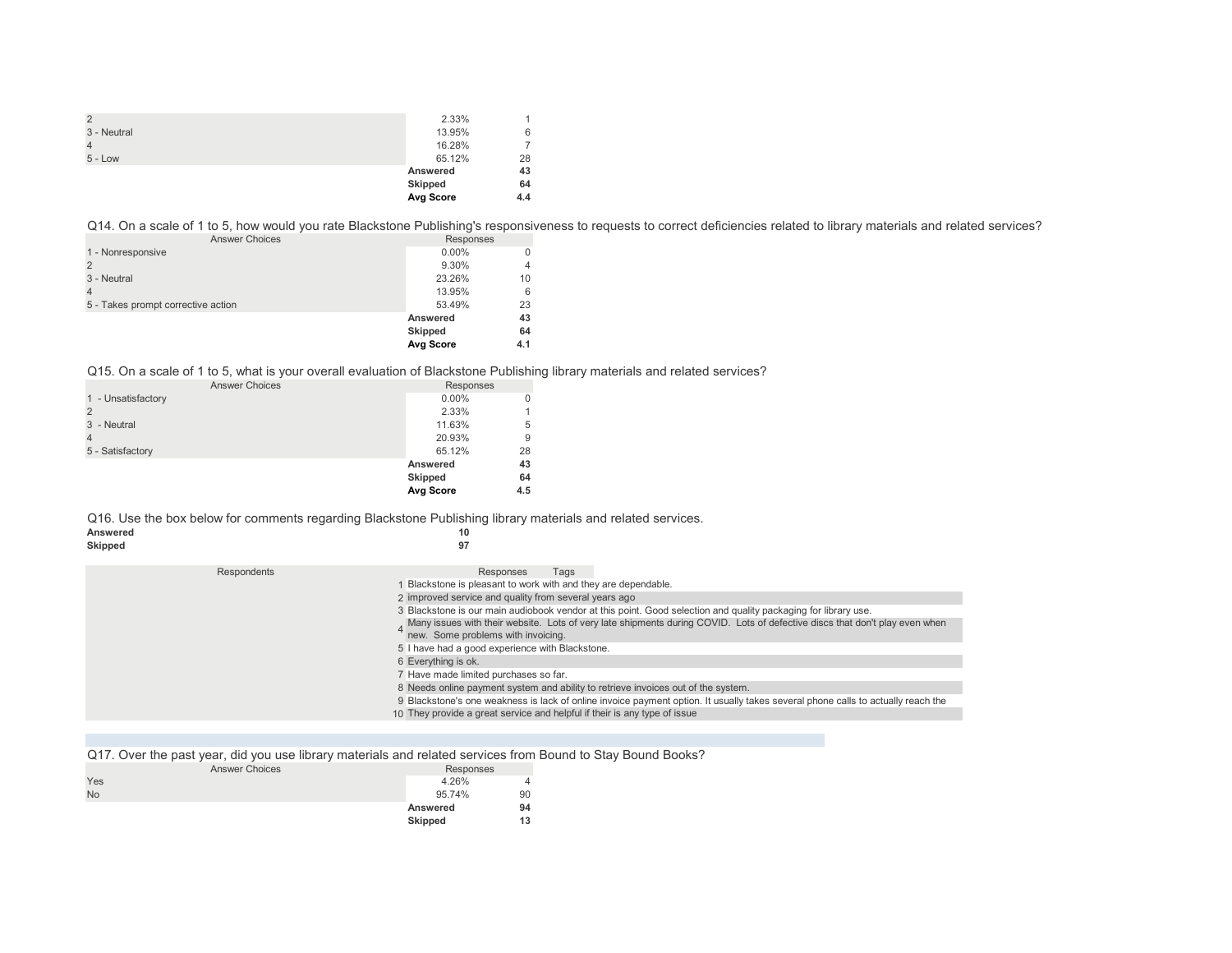Q18. On a scale of 1 to 5, how would you rate the delivery performance of Bound to Stay Bound Books library materials and related services?

| <b>Answer Choices</b>       | Responses      |          |
|-----------------------------|----------------|----------|
| 1 - Late/Early (if problem) | $0.00\%$       | $\Omega$ |
|                             | $0.00\%$       | $\Omega$ |
| 3 - Neutral                 | $0.00\%$       | $\Omega$ |
|                             | 50.00%         | 2        |
| 5 - On Time                 | 50.00%         | 2        |
|                             | Answered       | 4        |
|                             | <b>Skipped</b> | 103      |
|                             | Avg Score      | 4.5      |

Q19. On a scale of 1 to 5, how would you rate the quality of goods/services for Bound to Stay Bound Books library materials?

| <b>Answer Choices</b> | Responses      |             |
|-----------------------|----------------|-------------|
| 1 - Unacceptable      | $0.00\%$       | $\Omega$    |
|                       | $0.00\%$       | $\mathbf 0$ |
| 3 - Neutral           | $0.00\%$       | $\mathbf 0$ |
|                       | 25.00%         | 1           |
| 5 - Acceptable        | 75.00%         | 3           |
|                       | Answered       | 4           |
|                       | <b>Skipped</b> | 103         |
|                       | Avg Score      | 4.8         |

Q20. On a scale of 1 to 5, how would you rate the number of complaints regarding Bound to Stay Bound Books library materials and related services?

| Responses |                                  |
|-----------|----------------------------------|
| $0.00\%$  | 0                                |
| $0.00\%$  | 0                                |
| $0.00\%$  | 0                                |
| $0.00\%$  | 0                                |
| 100.00%   | 4                                |
|           | 4                                |
|           | 103                              |
|           | 5.0                              |
|           | Answered<br>Skipped<br>Avg Score |

Q21. On a scale of 1 to 5, how would you rate Bound to Stay Bound Books's responsiveness to requests to correct deficiencies related to library materials and related services?

| <b>Answer Choices</b>              | Responses      |     |
|------------------------------------|----------------|-----|
| 1 - Nonresponsive                  | $0.00\%$       |     |
|                                    | $0.00\%$       |     |
| 3 - Neutral                        | $0.00\%$       |     |
|                                    | $0.00\%$       |     |
| 5 - Takes prompt corrective action | 100.00%        | 4   |
|                                    | Answered       | 4   |
|                                    | <b>Skipped</b> | 103 |
|                                    | Avg Score      | 5.0 |

Q22. On a scale of 1 to 5, what is your overall evaluation of Bound to Stay Bound Books library materials and related services?

| <b>Answer Choices</b> | Responses |     |
|-----------------------|-----------|-----|
| 1 - Unsatisfactory    | $0.00\%$  |     |
|                       | $0.00\%$  |     |
| 3 - Neutral           | $0.00\%$  |     |
|                       | $0.00\%$  |     |
| 5 - Satisfactory      | 100.00%   |     |
|                       | Answered  |     |
|                       | Skipped   | 103 |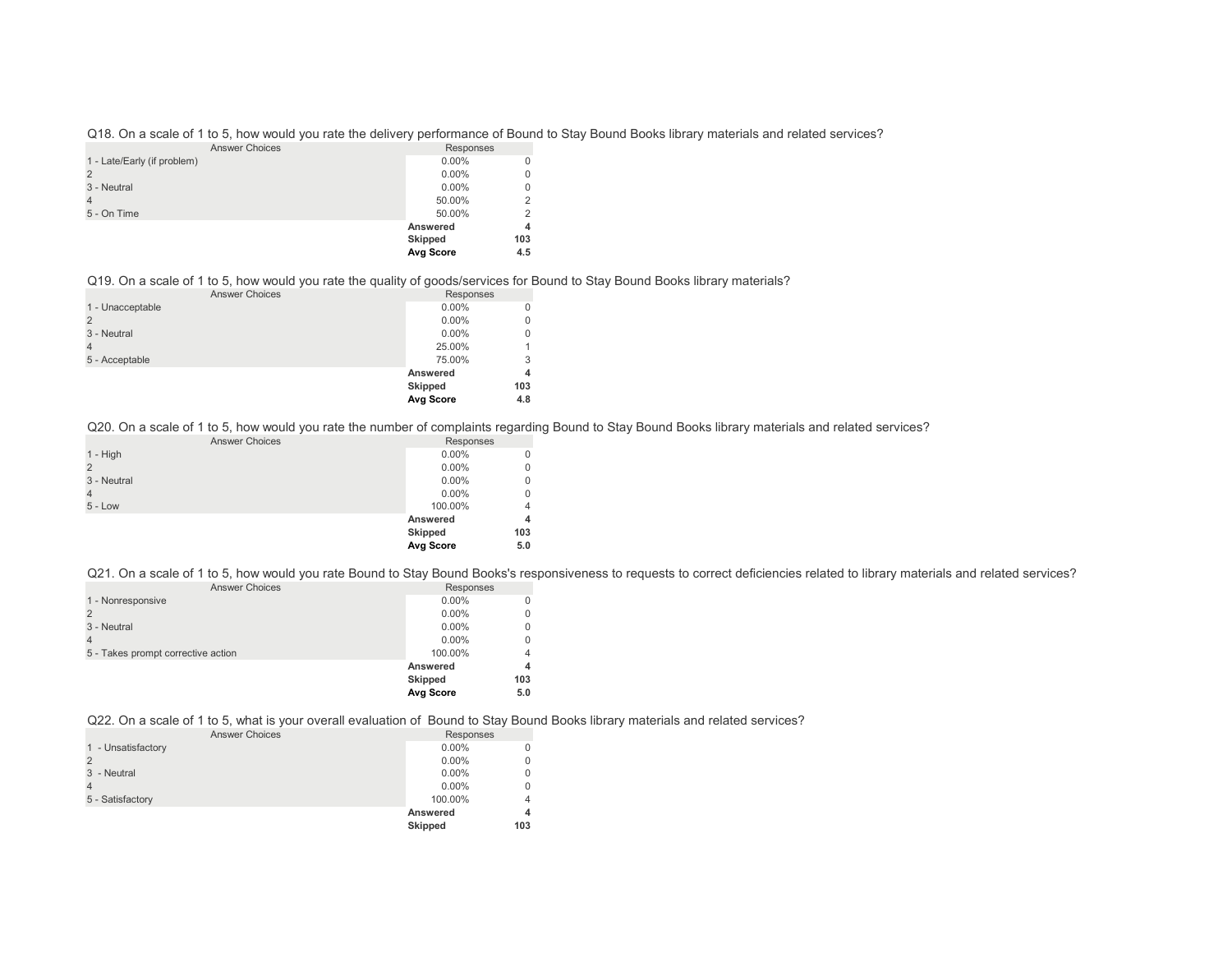#### **Avg Score 5.0**

#### Q23. Use the box below for comments regarding Bound to Stay Bound Books library materials and related services.<br>Answered Answered 2<br> **Answered** 2<br> **2**<br> **2**<br> **2**<br> **2**<br> **2 Skipped 105**

| Respondents | Tags<br>Responses                                       |
|-------------|---------------------------------------------------------|
|             | 1 BTSB is a wonderful company.                          |
|             | 2 Having BTSB as a vendor through MALIA has been great! |

Q24. Over the past year, did you use library materials and related services from Brodart?

|           | <b>Answer Choices</b> | Responses |    |
|-----------|-----------------------|-----------|----|
| Yes       |                       | 34.04%    | 32 |
| <b>No</b> |                       | 65.96%    | 62 |
|           |                       | Answered  | 94 |
|           |                       | Skipped   | 13 |

Q25. On a scale of 1 to 5, how would you rate the delivery performance of Brodart library materials and related services?

| <b>Answer Choices</b>       | Responses      |     |
|-----------------------------|----------------|-----|
| 1 - Late/Early (if problem) | 6.06%          |     |
| $\overline{2}$              | 3.03%          |     |
| 3 - Neutral                 | 27.27%         | 9   |
| $\overline{4}$              | 9.09%          | 3   |
| 5 - On Time                 | 54.55%         | 18  |
|                             | Answered       | 33  |
|                             | <b>Skipped</b> | 74  |
|                             | Avg Score      | 4.0 |

Q26. On a scale of 1 to 5, how would you rate the quality of goods/services for Brodart library materials?

|                       | Avg Score      | 4.5       |
|-----------------------|----------------|-----------|
|                       | <b>Skipped</b> | 74        |
|                       | Answered       | 33        |
| 5 - Acceptable        | 72.73%         | 24        |
|                       | 12.12%         | 4         |
| 3 - Neutral           | 9.09%          | 3         |
|                       | 6.06%          | 2         |
| 1 - Unacceptable      | $0.00\%$       | 0         |
| <b>Answer Choices</b> |                | Responses |

#### Q27. On a scale of 1 to 5, how would you rate the number of complaints regarding Brodart library materials and related services?

| <b>Answer Choices</b> | Responses        |   |
|-----------------------|------------------|---|
| $1 - High$            | $0.00\%$         | 0 |
| $\overline{2}$        | 9.09%            | 3 |
| 3 - Neutral           | 15.15%           | 5 |
| $\overline{4}$        | 9.09%            | 3 |
| $5 - Low$             | 66.67%<br>22     |   |
|                       | 33<br>Answered   |   |
|                       | Skipped<br>74    |   |
|                       | Avg Score<br>4.3 |   |

Q28. On a scale of 1 to 5, how would you rate Brodart's responsiveness to requests to correct deficiencies related to library materials and related services?

| <b>Answer Choices</b> | Responses |  |
|-----------------------|-----------|--|
| 1 - Nonresponsive     | $0.00\%$  |  |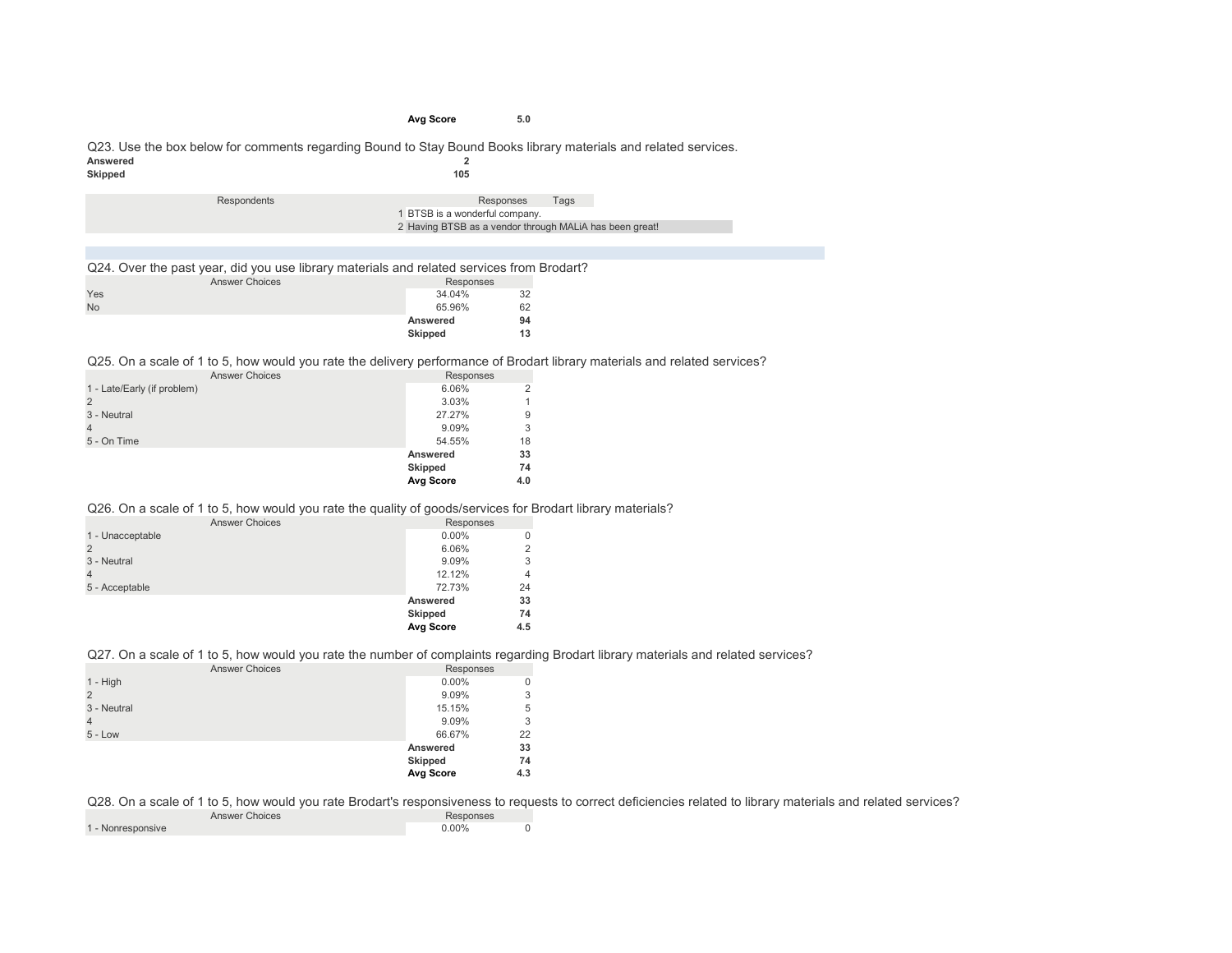| $\overline{2}$                     | 6.06%     |     |
|------------------------------------|-----------|-----|
| 3 - Neutral                        | 33.33%    | 11  |
|                                    | 15.15%    | 5   |
| 5 - Takes prompt corrective action | 45.45%    | 15  |
|                                    | Answered  | 33  |
|                                    | Skipped   | 74  |
|                                    | Avg Score | 4.0 |

#### Q29. On a scale of 1 to 5, what is your overall evaluation of Brodart library materials and related services?

| <b>Answer Choices</b> | Responses      |     |
|-----------------------|----------------|-----|
| 1 - Unsatisfactory    | $0.00\%$       |     |
| $\overline{2}$        | 9.09%          | 3   |
| 3 - Neutral           | 18.18%         | 6   |
| 4                     | 12.12%         | 4   |
| 5 - Satisfactory      | 60.61%         | 20  |
|                       | Answered       | 33  |
|                       | <b>Skipped</b> | 74  |
|                       | Avg Score      | 4.2 |

Q30. Use the box below for comments regarding Brodart library materials and related services.<br>Answered 10 Answered 10<br>Skipped 97

| Skipped     | 97                                                                                                                                                                                                                                                                                                                                                                                                                                                                                                                                                                                                                                                                                                                                                                                                                                                                                                                                                                                                                                                                                                                                                                                                                                                                                                                                     |
|-------------|----------------------------------------------------------------------------------------------------------------------------------------------------------------------------------------------------------------------------------------------------------------------------------------------------------------------------------------------------------------------------------------------------------------------------------------------------------------------------------------------------------------------------------------------------------------------------------------------------------------------------------------------------------------------------------------------------------------------------------------------------------------------------------------------------------------------------------------------------------------------------------------------------------------------------------------------------------------------------------------------------------------------------------------------------------------------------------------------------------------------------------------------------------------------------------------------------------------------------------------------------------------------------------------------------------------------------------------|
| Respondents | Responses<br>Tags                                                                                                                                                                                                                                                                                                                                                                                                                                                                                                                                                                                                                                                                                                                                                                                                                                                                                                                                                                                                                                                                                                                                                                                                                                                                                                                      |
|             | Brodart has had lots of shipping issues. We are not having the same issues with our other vendors.                                                                                                                                                                                                                                                                                                                                                                                                                                                                                                                                                                                                                                                                                                                                                                                                                                                                                                                                                                                                                                                                                                                                                                                                                                     |
|             | 2 Some of the reps don't return emails.                                                                                                                                                                                                                                                                                                                                                                                                                                                                                                                                                                                                                                                                                                                                                                                                                                                                                                                                                                                                                                                                                                                                                                                                                                                                                                |
|             | 3 Everything has been good□                                                                                                                                                                                                                                                                                                                                                                                                                                                                                                                                                                                                                                                                                                                                                                                                                                                                                                                                                                                                                                                                                                                                                                                                                                                                                                            |
|             | 4 Reliable source for materials in Spanish.                                                                                                                                                                                                                                                                                                                                                                                                                                                                                                                                                                                                                                                                                                                                                                                                                                                                                                                                                                                                                                                                                                                                                                                                                                                                                            |
|             | 5 Very good customer service.                                                                                                                                                                                                                                                                                                                                                                                                                                                                                                                                                                                                                                                                                                                                                                                                                                                                                                                                                                                                                                                                                                                                                                                                                                                                                                          |
|             | 6 Shipping fees can be high for some orders.                                                                                                                                                                                                                                                                                                                                                                                                                                                                                                                                                                                                                                                                                                                                                                                                                                                                                                                                                                                                                                                                                                                                                                                                                                                                                           |
|             | 7 Always prompt and responsive!                                                                                                                                                                                                                                                                                                                                                                                                                                                                                                                                                                                                                                                                                                                                                                                                                                                                                                                                                                                                                                                                                                                                                                                                                                                                                                        |
|             | We placed a order for some catalog stickers. When trying to place the order online we were a little confused as it wasn't<br>something that we were familiar with. The customer service representative was extremely annoyed that we needed assistance<br>and that she would need to provide it. Once we got through that and we were able to have the order place we waited more than<br>several weeks (close to a month if not so) for the order for it to come in incorrect. When I called back in to customer service I<br>was greeted with the same representative. When I was explaining to her our issue with the incorrect numbering on the barcodes<br>8 that we received she was flat out rude! She wanted proof that it was in fact her error and not ours as she was certain that she<br>put the numbers in as she received them and that the cost to reorder the barcodes would fall on us the customer, fortunately I<br>had the information to provide to her that it was indeed her mistake and she did get the barcodes reordered for us and we<br>received them withing several weeks. However the whole situation was unpleasant and we definitely think twice before placing<br>orders with them now. So much in fact when we needed to reorder more barcodes we decided to use another vendor instead of<br>them. |
|             | 9 We purchase from Brodart often and never have any issues                                                                                                                                                                                                                                                                                                                                                                                                                                                                                                                                                                                                                                                                                                                                                                                                                                                                                                                                                                                                                                                                                                                                                                                                                                                                             |
|             | 10 I believe items ordered from Brodart, but not by me (person filling out survey).                                                                                                                                                                                                                                                                                                                                                                                                                                                                                                                                                                                                                                                                                                                                                                                                                                                                                                                                                                                                                                                                                                                                                                                                                                                    |

Q31. Over the past year, did you use library materials and related services from Children's Plus?

|           | <b>Answer Choices</b> | Responses |    |
|-----------|-----------------------|-----------|----|
| Yes       |                       | 12.77%    | 12 |
| <b>No</b> |                       | 87.23%    | 82 |
|           |                       | Answered  | 94 |
|           |                       | Skipped   | 13 |

Q32. On a scale of 1 to 5, how would you rate the delivery performance of Children's Plus library materials and related services? Answer Choices Responses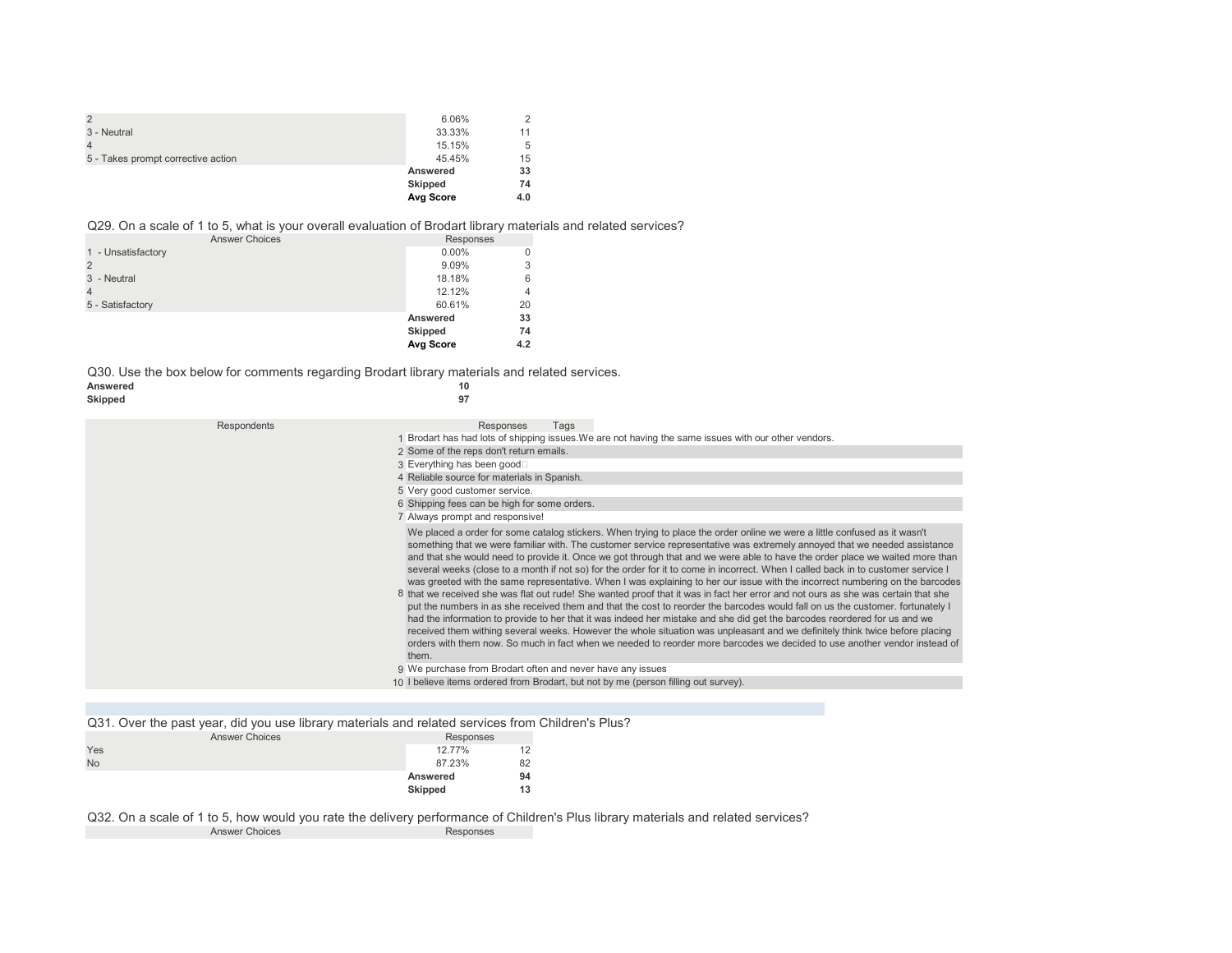| 1 - Late/Early (if problem) | $0.00\%$  | 0   |
|-----------------------------|-----------|-----|
| 2                           | 16.67%    | 2   |
| 3 - Neutral                 | $0.00\%$  | 0   |
| $\overline{4}$              | 66.67%    | 8   |
| 5 - On Time                 | 16.67%    | 2   |
|                             | Answered  | 12  |
|                             | Skipped   | 95  |
|                             | Avg Score | 3.8 |

Q33. On a scale of 1 to 5, how would you rate the quality of goods/services for Children's Plus library materials?

| <b>Answer Choices</b> | Responses |     |
|-----------------------|-----------|-----|
| 1 - Unacceptable      | $0.00\%$  |     |
| $\overline{2}$        | $0.00\%$  | 0   |
| 3 - Neutral           | $0.00\%$  | 0   |
| $\overline{4}$        | 25.00%    | 3   |
| 5 - Acceptable        | 75.00%    | 9   |
|                       | Answered  | 12  |
|                       | Skipped   | 95  |
|                       | Avg Score | 4.8 |

Q34. On a scale of 1 to 5, how would you rate the number of complaints regarding Children's Plus library materials and related services?

| <b>Answer Choices</b> | Responses        |     |
|-----------------------|------------------|-----|
| $1 - High$            | $0.00\%$         | 0   |
| $\overline{2}$        | $0.00\%$         | 0   |
| 3 - Neutral           | 16.67%           | 2   |
| $\overline{4}$        | 16.67%           | 2   |
| $5 - Low$             | 66.67%           | 8   |
|                       | Answered         | 12  |
|                       | Skipped          | 95  |
|                       | <b>Avg Score</b> | 4.5 |

Q35. On a scale of 1 to 5, how would you rate Children's Plus' responsiveness to requests to correct deficiencies related to library materials and related services?

| <b>Answer Choices</b>              | Responses        |     |
|------------------------------------|------------------|-----|
| 1 - Nonresponsive                  | $0.00\%$         |     |
|                                    | $0.00\%$         |     |
| 3 - Neutral                        | 25.00%           |     |
|                                    | 16.67%           |     |
| 5 - Takes prompt corrective action | 58.33%           |     |
|                                    | Answered         | 12  |
|                                    | <b>Skipped</b>   | 95  |
|                                    | <b>Avg Score</b> | 4.3 |

Q36. On a scale of 1 to 5, what is your overall evaluation of Children's Plus library materials and related services?

| <b>Answer Choices</b> | Responses      |     |
|-----------------------|----------------|-----|
| 1 - Unsatisfactory    | $0.00\%$       | 0   |
|                       | $0.00\%$       | 0   |
| 3 - Neutral           | $0.00\%$       | 0   |
| 4                     | 33.33%         | 4   |
| 5 - Satisfactory      | 66.67%         | 8   |
|                       | Answered       | 12  |
|                       | <b>Skipped</b> | 95  |
|                       | Avg Score      | 4.7 |

Q37. Use the box below for comments regarding Children's Plus library materials and related services.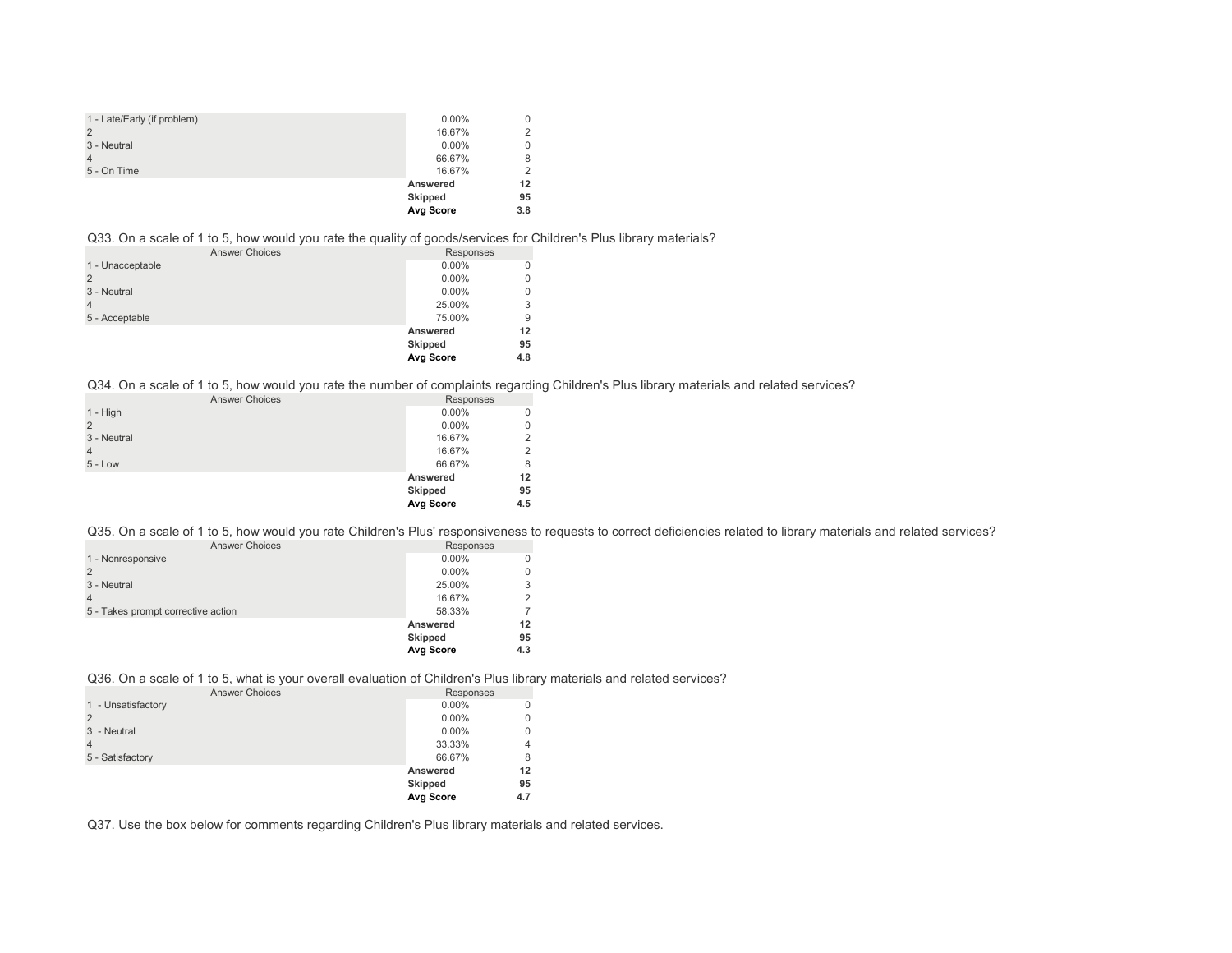| Answered<br>Skipped |             | ٠J<br>104                                                                                                                      |      |                                                                                                                                                                                                                      |
|---------------------|-------------|--------------------------------------------------------------------------------------------------------------------------------|------|----------------------------------------------------------------------------------------------------------------------------------------------------------------------------------------------------------------------|
|                     | Respondents | Responses<br>Orders always take at least 3 weeks to fulfill, but the quality is excellent.<br>3 One delivery was slow to come. | Tags | I was disappointed when items I ordered were cancelled instead of backordered. It also took more time to get the items than for<br>other book vendors. However, I do like the list features for selecting materials. |
|                     |             |                                                                                                                                |      |                                                                                                                                                                                                                      |

Q38. Over the past year, did you use library materials and related services from EBSCO Publishing?

|           | <b>Answer Choices</b> | Responses |    |
|-----------|-----------------------|-----------|----|
| Yes       |                       | 37.23%    | 35 |
| <b>No</b> |                       | 62.77%    | 59 |
|           |                       | Answered  | 94 |
|           |                       | Skipped   | 13 |

Q39. On a scale of 1 to 5, how would you rate the delivery performance of EBSCO Publishing library materials and related services?

| <b>Answer Choices</b>       | Responses      |     |
|-----------------------------|----------------|-----|
| 1 - Late/Early (if problem) | 2.78%          |     |
| 2                           | $0.00\%$       |     |
| 3 - Neutral                 | 25.00%         | 9   |
|                             | 13.89%         | 5   |
| 5 - On Time                 | 58.33%         | 21  |
|                             | Answered       | 36  |
|                             | <b>Skipped</b> | 71  |
|                             | Avg Score      | 4.3 |

## Q40. On a scale of 1 to 5, how would you rate the quality of goods/services for EBSCO Publishing library materials?

| <b>Answer Choices</b> | Responses        |     |
|-----------------------|------------------|-----|
| 1 - Unacceptable      | $0.00\%$         |     |
|                       | 2.78%            |     |
| 3 - Neutral           | 27.78%           | 10  |
|                       | 16.67%           | 6   |
| 5 - Acceptable        | 52.78%           | 19  |
|                       | Answered         | 36  |
|                       | Skipped          | 71  |
|                       | <b>Avg Score</b> | 4.2 |

## Q41. On a scale of 1 to 5, how would you rate the number of complaints regarding EBSCO Publishing library materials and related services?

| <b>Answer Choices</b> | Responses |                |
|-----------------------|-----------|----------------|
| $1 - High$            | 2.78%     | 1              |
| $\overline{2}$        | 5.56%     | 2              |
| 3 - Neutral           | 33.33%    | 12             |
| $\overline{4}$        | 11.11%    | $\overline{4}$ |
| $5 - Low$             | 47.22%    | 17             |
|                       | Answered  | 36             |
|                       | Skipped   | 71             |
|                       | Avg Score | 3.9            |
|                       |           |                |

Q42. On a scale of 1 to 5, how would you rate EBSCO Publishing's responsiveness to requests to correct deficiencies related to library materials and related services?

| <b>Answer Choices</b> | Responses |
|-----------------------|-----------|
| 1 - Nonresponsive     | 2.78%     |
|                       | 2.78%     |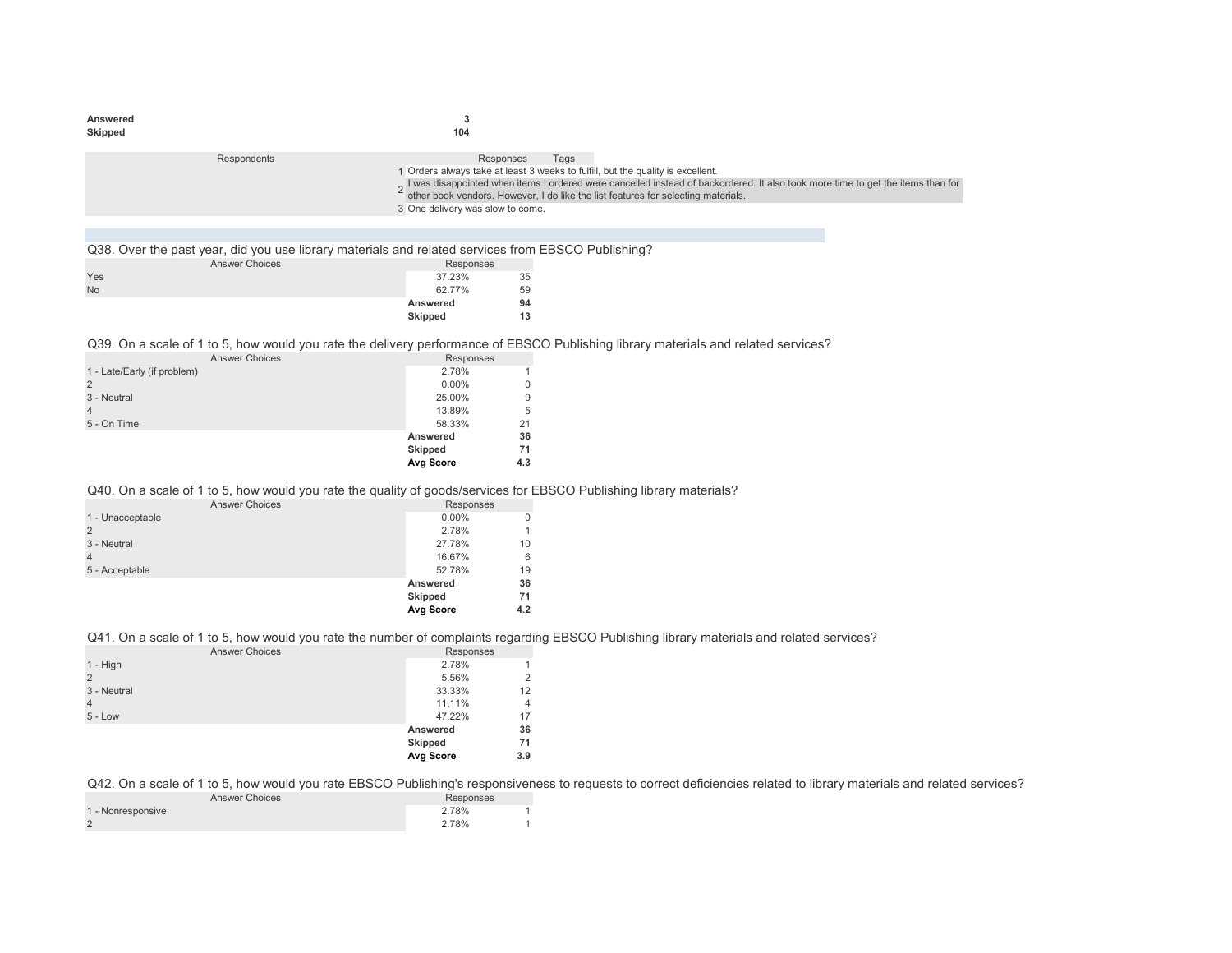| 3 - Neutral                        | 33.33%    | 12  |
|------------------------------------|-----------|-----|
|                                    | 11.11%    | 4   |
| 5 - Takes prompt corrective action | 50.00%    | 18  |
|                                    | Answered  | 36  |
|                                    | Skipped   | 71  |
|                                    | Avg Score | 4.0 |

## Q43. On a scale of 1 to 5, what is your overall evaluation of EBSCO Publishing library materials and related services?

| <b>Answer Choices</b> | Responses |     |
|-----------------------|-----------|-----|
| 1 - Unsatisfactory    | 2.78%     |     |
|                       | $0.00\%$  | 0   |
| 3 - Neutral           | 30.56%    | 11  |
|                       | 16.67%    | 6   |
| 5 - Satisfactory      | 50.00%    | 18  |
|                       | Answered  | 36  |
|                       | Skipped   | 71  |
|                       | Avg Score | 4.1 |

Q44. Use the box below for comments regarding EBSCO Publishing library materials and related services.<br>Answered Answered **4**<br>Skipped 103  $Skipped$ 

| Respondents | Responses<br>Tags                                                                                            |
|-------------|--------------------------------------------------------------------------------------------------------------|
|             | 1 Our request for refunds of cancelled subscriptions took a very long time to fulfill.                       |
|             | 2 Everything has been good□                                                                                  |
|             | 3 We use EBSCO services as our main source for periodicals. Much more efficient than having to order direct. |
|             | 4 We never have any issues with EBSCO Publishing                                                             |

| Q45. Over the past year, did you use library materials and related services from Gale Cengage? |                |    |
|------------------------------------------------------------------------------------------------|----------------|----|
| <b>Answer Choices</b>                                                                          | Responses      |    |
| Yes                                                                                            | 66.30%         | 61 |
| N <sub>o</sub>                                                                                 | 33.70%         |    |
|                                                                                                | Answered       | 92 |
|                                                                                                | <b>Skipped</b> | 15 |

## Q46. On a scale of 1 to 5, how would you rate the delivery performance of Gale Cengage library materials and related services?

| <b>Answer Choices</b>       | Responses      |              |
|-----------------------------|----------------|--------------|
| 1 - Late/Early (if problem) | $0.00\%$       | 0            |
| $\overline{2}$              | 1.64%          | $\mathbf{1}$ |
| 3 - Neutral                 | 16.39%         | 10           |
| $\overline{4}$              | 21.31%         | 13           |
| 5 - On Time                 | 60.66%         | 37           |
|                             | Answered       | 61           |
|                             | <b>Skipped</b> | 46           |
|                             | Avg Score      | 4.4          |

## Q47. On a scale of 1 to 5, how would you rate the quality of goods/services for Gale Cengage library materials?

| <b>Answer Choices</b> | Responses |    |
|-----------------------|-----------|----|
| 1 - Unacceptable      | 1.64%     |    |
|                       | 1.64%     |    |
| 3 - Neutral           | 14.75%    | 9  |
|                       | 18.03%    | 11 |
| 5 - Acceptable        | 63.93%    | 39 |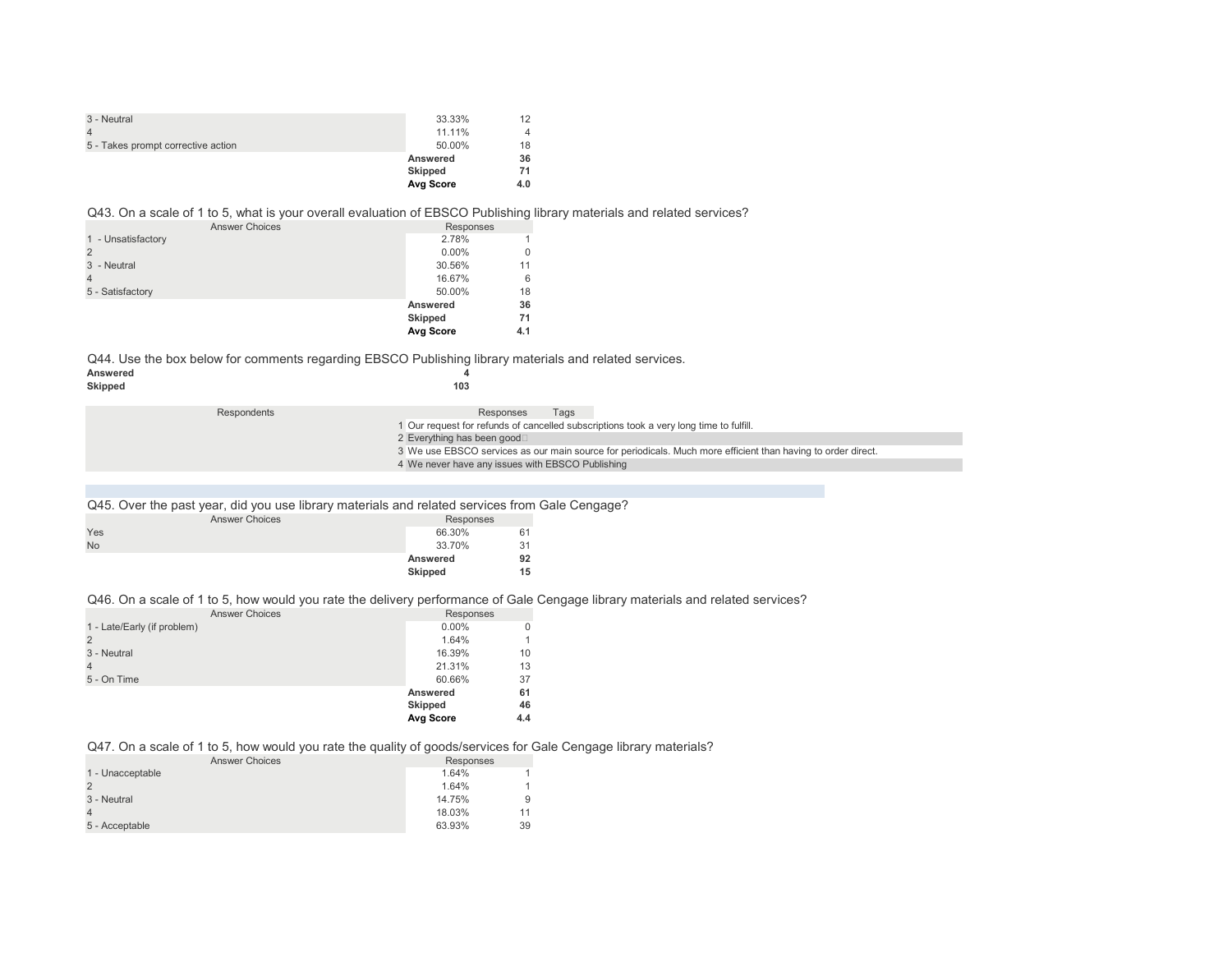| Answered  | 61  |
|-----------|-----|
| Skipped   | 46  |
| Avg Score | 4.4 |

## Q48. On a scale of 1 to 5, how would you rate the number of complaints regarding Gale Cengage library materials and related services?

|             | <b>Answer Choices</b> | Responses |     |  |
|-------------|-----------------------|-----------|-----|--|
| $1 - High$  |                       | 1.64%     |     |  |
|             |                       | 4.92%     | 3   |  |
| 3 - Neutral |                       | 22.95%    | 14  |  |
|             |                       | 13.11%    | 8   |  |
| $5 - Low$   |                       | 57.38%    | 35  |  |
|             |                       | Answered  | 61  |  |
|             |                       | Skipped   | 46  |  |
|             |                       | Avg Score | 4.2 |  |

Q49. On a scale of 1 to 5, how would you rate Gale Cengage's responsiveness to requests to correct deficiencies related to library materials and related services?

| Responses      |           |
|----------------|-----------|
| 1.64%          |           |
| 1.64%          |           |
| 22.95%         | 14        |
| 9.84%          | 6         |
| 63.93%         | 39        |
| Answered       | 61        |
| <b>Skipped</b> | 46        |
|                | 4.3       |
|                | Avg Score |

## Q50. On a scale of 1 to 5, what is your overall evaluation of Gale Cengage library materials and related services?

| Responses |                                  |
|-----------|----------------------------------|
| 1.64%     |                                  |
| 1.64%     |                                  |
| 21.31%    | 13                               |
| 11.48%    |                                  |
| 63.93%    | 39                               |
|           | 61                               |
|           | 46                               |
|           | 4.3                              |
|           | Answered<br>Skipped<br>Avg Score |

Q51. Use the box below for comments regarding Gale Cengage library materials and related services.<br>Answered

| Answered |    |
|----------|----|
| Skipped  | 97 |

| Respondents | Tags<br>Responses                                                                                                                                                                                                                                                                                                    |
|-------------|----------------------------------------------------------------------------------------------------------------------------------------------------------------------------------------------------------------------------------------------------------------------------------------------------------------------|
|             | they are taking over!                                                                                                                                                                                                                                                                                                |
|             | 2 Gale Cengage is our main vendor for Large Print.                                                                                                                                                                                                                                                                   |
|             | 3 we order large print books and I wish the website was a little better.                                                                                                                                                                                                                                             |
|             | Their website is awful but they have tried to revamp it. Lots of delayed shipments, just got a Christmas title I ordered in Sept.<br>4 today. Some issues with condition on items - bound upside down, wrong text inside cover, cover damage but it has not been<br>excessive and replacements are processed quickly |
|             | 5 They are very pleasant to work with.                                                                                                                                                                                                                                                                               |
|             | 6 Everything was good.<br>Several books this year have fallen apart within months of receipt. This problem requires replacements and that is time wasted<br>and time patrons are without a copy.                                                                                                                     |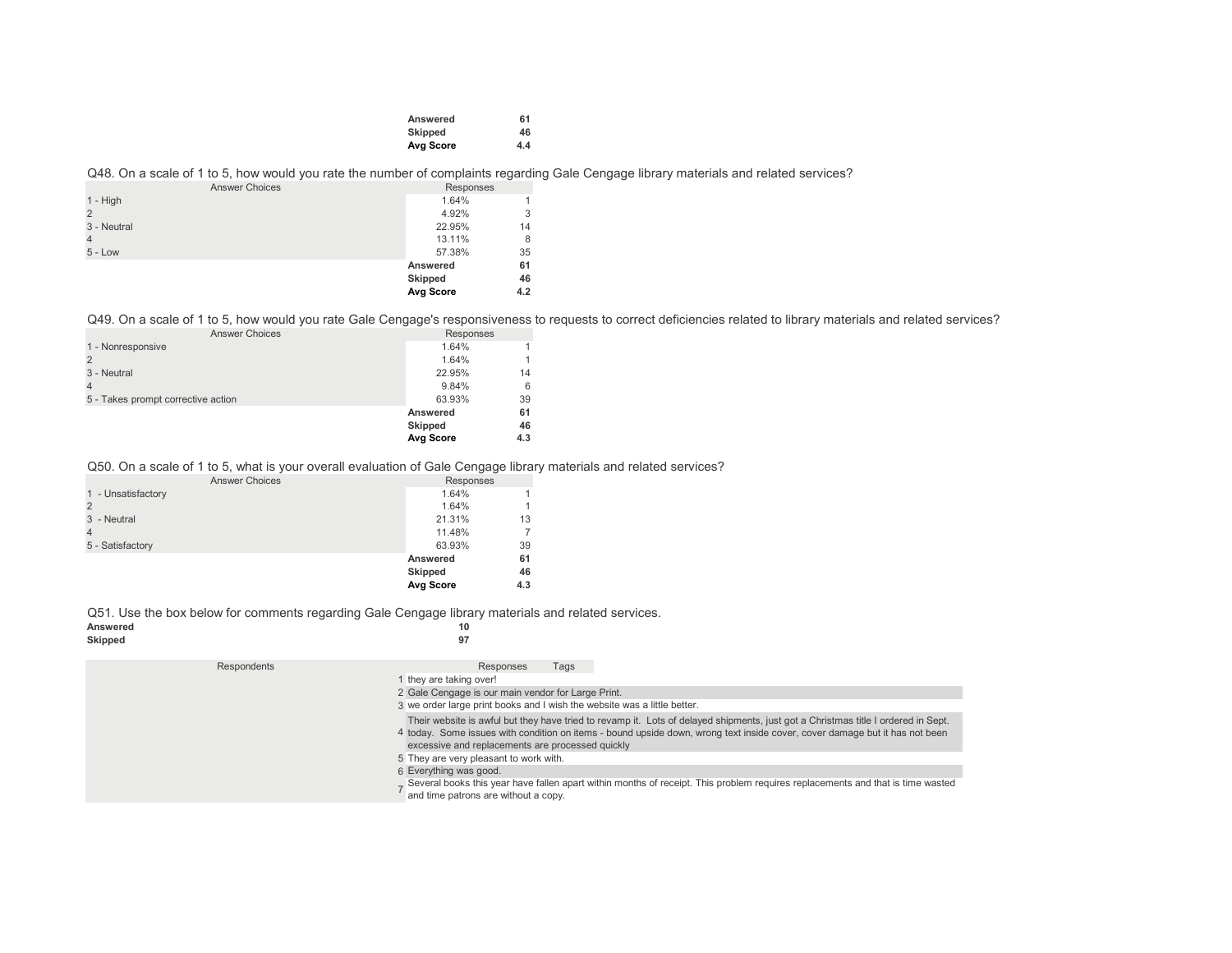| We are no longer using this company for the fact they we had over \$1600.00 in credits with them over several years not once<br>did they inform us and when we requested to use the credit it was a nightmare! To the point where not only did we have to get<br>8 directors and executives on both ends involved we had to inform our county lawyer. I am talking more than 6 months to finally<br>get this worked out. It was probably the most unpleasant experience that I have ever had to de<br>longer use this company for our large print items. I am talking more than 6 months to finally get this worked out. It was probably<br>the most unpleasant experience that I have ever had to deal with!<br>o We have used Gale Cengage forever for our Large Print collection. Materials always arrive on time and they will promptly<br>replace any damaged items. |
|---------------------------------------------------------------------------------------------------------------------------------------------------------------------------------------------------------------------------------------------------------------------------------------------------------------------------------------------------------------------------------------------------------------------------------------------------------------------------------------------------------------------------------------------------------------------------------------------------------------------------------------------------------------------------------------------------------------------------------------------------------------------------------------------------------------------------------------------------------------------------|
| I have no issues with the quality of the product, but it takes entirely too long to have orders fulfilled. I currently have 3 orders<br>10 open from October that have yet to be fulfilled. These items were presented as promotional items, but now it seems like they<br>either did not actually have any in stock when they sold them to my libraries or they ran out quickly and have not reprinted. I<br>completely understand what the publishing industry is facing right now, but I am disappointed with this on behalf of my libraries.                                                                                                                                                                                                                                                                                                                          |

Q52. Over the past year, did you use library materials and related services from Ingram Library Services?

| <b>Answer Choices</b> | Responses      |  |
|-----------------------|----------------|--|
| Yes                   | 65.22%<br>60   |  |
| <b>No</b>             | 34.78%<br>32   |  |
|                       | 92<br>Answered |  |
|                       | Skipped<br>15  |  |

Q53. On a scale of 1 to 5, how would you rate the delivery performance of Ingram Library Services library materials and related services?

| <b>Answer Choices</b>       | Responses      |     |
|-----------------------------|----------------|-----|
| 1 - Late/Early (if problem) | $0.00\%$       | 0   |
| $\overline{2}$              | 5.00%          | 3   |
| 3 - Neutral                 | 6.67%          | 4   |
| $\overline{4}$              | 26.67%         | 16  |
| 5 - On Time                 | 61.67%         | 37  |
|                             | Answered       | 60  |
|                             | <b>Skipped</b> | 47  |
|                             | Avg Score      | 4.5 |

## Q54. On a scale of 1 to 5, how would you rate the quality of goods/services for Ingram Library Services library materials?

| <b>Answer Choices</b> | Responses      |     |
|-----------------------|----------------|-----|
| 1 - Unacceptable      | $0.00\%$       |     |
|                       | 1.67%          |     |
| 3 - Neutral           | 1.67%          |     |
|                       | 26.67%         | 16  |
| 5 - Acceptable        | 70.00%         | 42  |
|                       | Answered       | 60  |
|                       | <b>Skipped</b> | 47  |
|                       | Avg Score      | 4.7 |

Q55. On a scale of 1 to 5, how would you rate the number of complaints regarding Ingram Library Services library materials and related services?

| <b>Answer Choices</b> | Responses |     |
|-----------------------|-----------|-----|
| $1 - High$            | $0.00\%$  |     |
| $\overline{2}$        | 3.33%     |     |
| 3 - Neutral           | 5.00%     | 3   |
| $\overline{4}$        | 31.67%    | 19  |
| $5 - Low$             | 60.00%    | 36  |
|                       | Answered  | 60  |
|                       | Skipped   | 47  |
|                       | Avg Score | 4.5 |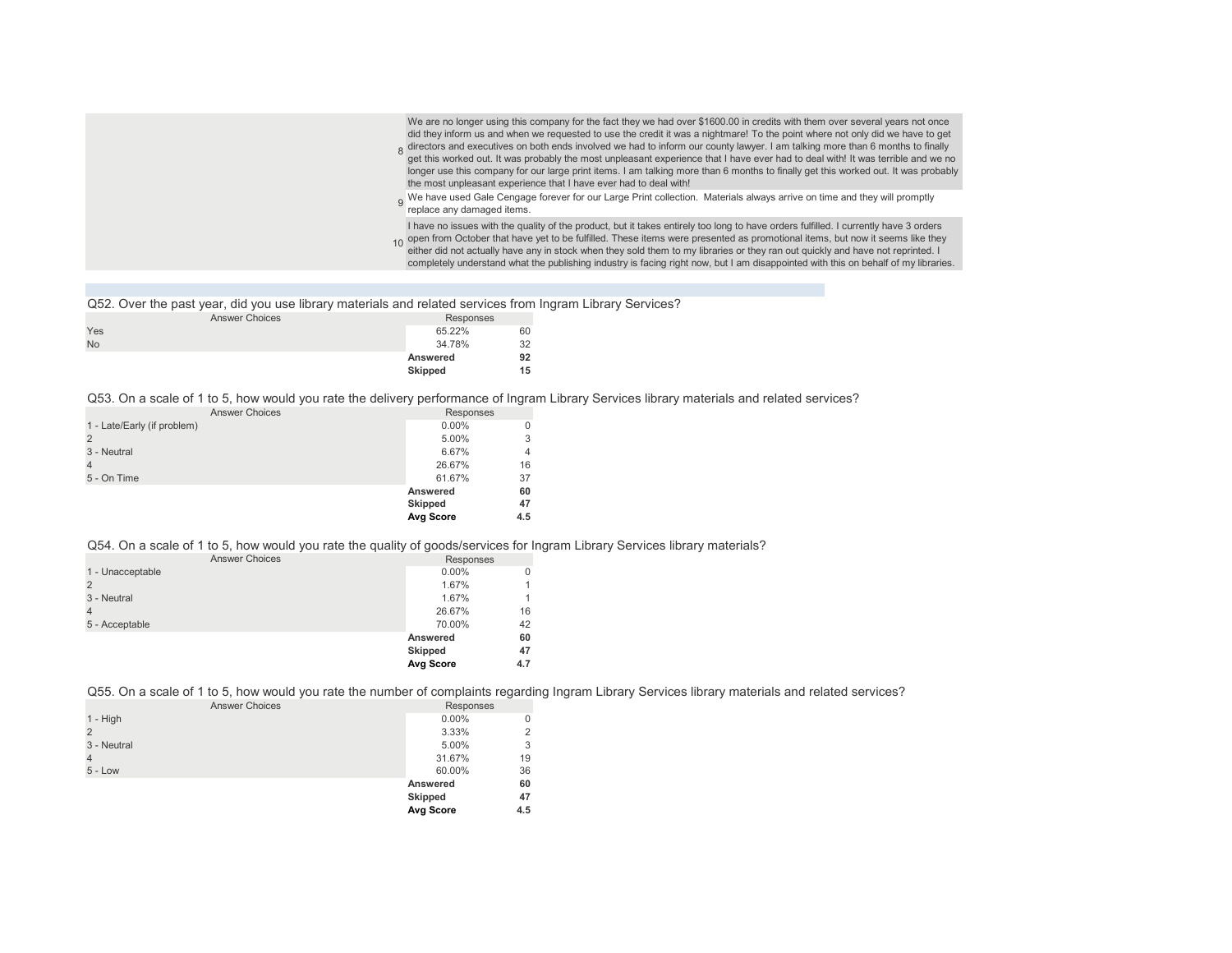Q56. On a scale of 1 to 5, how would you rate Ingram Library Services' responsiveness to requests to correct deficiencies related to library materials and related services? Answer Choices Responses

|                                    | Avg Score                  | 4.5      |
|------------------------------------|----------------------------|----------|
|                                    | Answered<br><b>Skipped</b> | 60<br>47 |
| 5 - Takes prompt corrective action | 65.00%                     | 39       |
|                                    | 23.33%                     | 14       |
| 3 - Neutral                        | 3.33%                      | 2        |
|                                    | 8.33%                      | 5        |
| 1 - Nonresponsive                  | $0.00\%$                   | 0        |
| AIISWEI UNUCES                     | Responses                  |          |

#### Q57. On a scale of 1 to 5, what is your overall evaluation of Ingram Library Services library materials and related services?

| <b>Answer Choices</b> | Responses        |     |
|-----------------------|------------------|-----|
| 1 - Unsatisfactory    | $0.00\%$         |     |
|                       | 3.33%            |     |
| 3 - Neutral           | 5.00%            | 3   |
|                       | 20.00%           | 12  |
| 5 - Satisfactory      | 71.67%           | 43  |
|                       | Answered         | 60  |
|                       | Skipped          | 47  |
|                       | <b>Avg Score</b> | 4.6 |

Q58. Use the box below for comments regarding Ingram Library Services library materials and related services.

#### **Answered 15**  $\mathsf{Skipped}$

| $\sim$ |
|--------|
| I      |

| Respondents | Responses<br>Tags                                                                                                                                                                                                                                                                                                                                                                                                                                                                                                                                                                                                                                                                                                                                                                                                     |
|-------------|-----------------------------------------------------------------------------------------------------------------------------------------------------------------------------------------------------------------------------------------------------------------------------------------------------------------------------------------------------------------------------------------------------------------------------------------------------------------------------------------------------------------------------------------------------------------------------------------------------------------------------------------------------------------------------------------------------------------------------------------------------------------------------------------------------------------------|
|             | 1 The slower delivery times has been explained by Ingram as supply chain issues and labor shortages at their warehouses.                                                                                                                                                                                                                                                                                                                                                                                                                                                                                                                                                                                                                                                                                              |
|             | 2 customer service and ordering system very good                                                                                                                                                                                                                                                                                                                                                                                                                                                                                                                                                                                                                                                                                                                                                                      |
|             | 3 Ingram seems to be making more errors than what used to be previously - probably because of the pandemic                                                                                                                                                                                                                                                                                                                                                                                                                                                                                                                                                                                                                                                                                                            |
|             | 4 Ingram is our main book vendor.                                                                                                                                                                                                                                                                                                                                                                                                                                                                                                                                                                                                                                                                                                                                                                                     |
|             | 5 Subpar customer service especially when dealing with damaged/returns.                                                                                                                                                                                                                                                                                                                                                                                                                                                                                                                                                                                                                                                                                                                                               |
|             |                                                                                                                                                                                                                                                                                                                                                                                                                                                                                                                                                                                                                                                                                                                                                                                                                       |
|             | 6 I like that they deliver quickly after you place an order.                                                                                                                                                                                                                                                                                                                                                                                                                                                                                                                                                                                                                                                                                                                                                          |
|             | Ingram's change to charge shipping from the secondary warehouse (as opposed to no shipping from either in previous years)<br>has negatively impacted our workflows. With supply chain issues, stock is not as plentiful and to have the copy(ies) you need be<br>in the secondary warehouse, we are unable to claim the item if we don't have the 15 item minimum left. From their email last<br>year: "Shipments of less than 15 units will be charged a flat \$5.00 shipping fee. This flat fee amount is subject to change with<br>notice." We have been hesitant to use them as we used to out of concern over the shipping costs and not knowing how orders<br>would ship. Any strides that could be made in this would be greatly appreciated.                                                                  |
|             | 8 There have been a few issues with lateness but Ingram communicates this issues well.                                                                                                                                                                                                                                                                                                                                                                                                                                                                                                                                                                                                                                                                                                                                |
|             | 9 Vendor has been impacted by supply chain and staffing issues. They have been working with us to resolve issues.                                                                                                                                                                                                                                                                                                                                                                                                                                                                                                                                                                                                                                                                                                     |
|             | Ingram has had some issues with timely materials delivery. This is not usually the case and is related to supply chain issues<br>10 and the pandemic. Our rep has done as much as she can to work with us. Overall, Ingram services, including jacketing, have<br>been great.                                                                                                                                                                                                                                                                                                                                                                                                                                                                                                                                         |
|             | 11 Some minor issues with invoicing but prompt action taken to resolve.                                                                                                                                                                                                                                                                                                                                                                                                                                                                                                                                                                                                                                                                                                                                               |
|             | Ingram is our #1 vendor when it comes to books, but the quality of service has taken a nosedive in the past three years. We are<br>having entire orders come in with no processing at all, we have to request packing slips on a much more regular basis, the<br>12 iPage site crashes and does not work efficiently quite a bit, and at the beginning of COVID, we were being charged and<br>overcharged quite often which meant having to request credits which our fiscal office does not appre<br>Our sales rep, Tom, is wonderful and has been upfront with the issues that Ingram has faced in the last few years, but the shine<br>is off of Ingram in the eyes of my libraries.<br>We have used Ingram for 50 years and they are great to work with. Always helpful to answer questions, replace damage items |
|             | without question and accept return with full refund.                                                                                                                                                                                                                                                                                                                                                                                                                                                                                                                                                                                                                                                                                                                                                                  |
|             | 14 Miss the full Customer Service. They have lowered their service to 10:00 to 2:00                                                                                                                                                                                                                                                                                                                                                                                                                                                                                                                                                                                                                                                                                                                                   |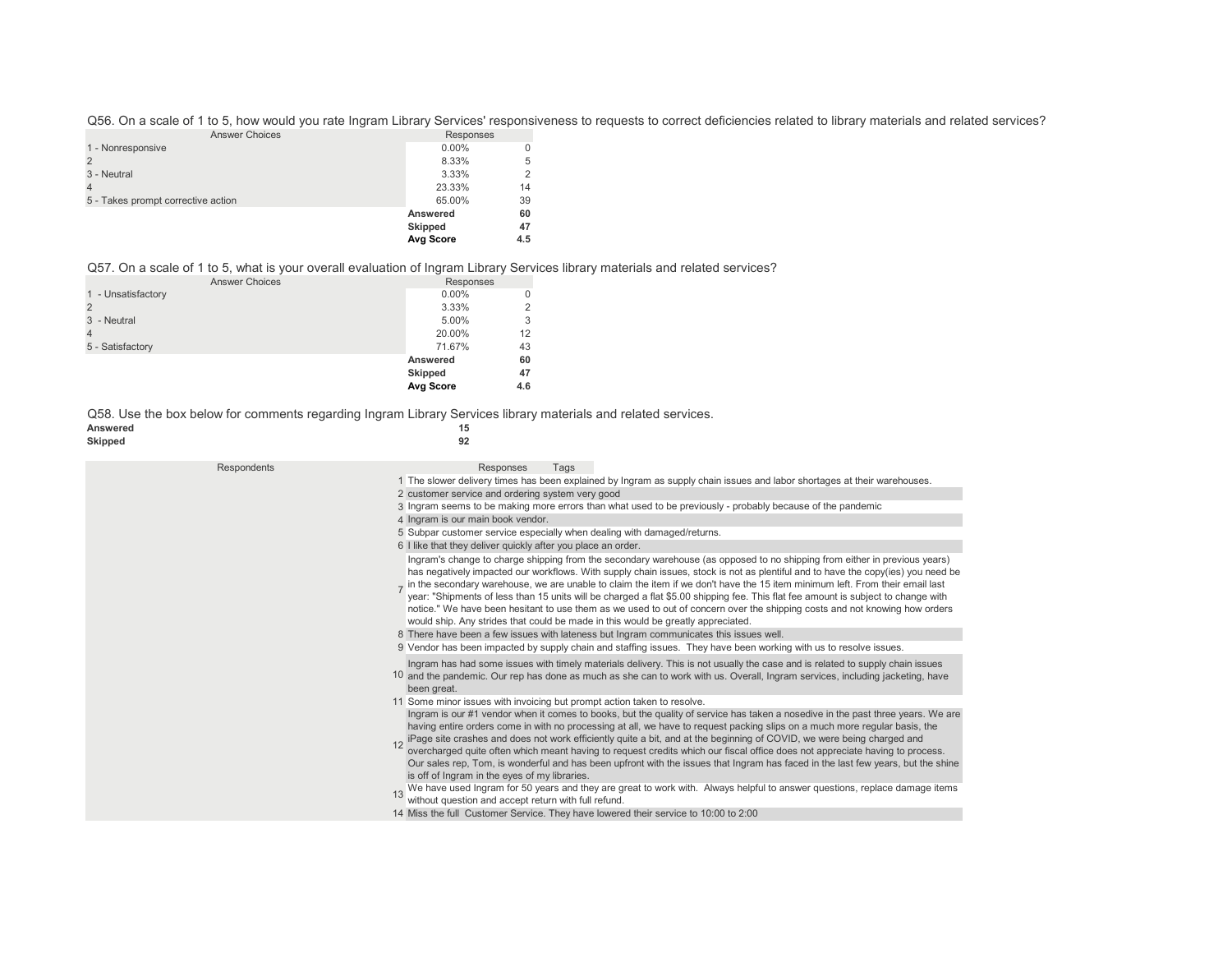15 from them. When you can speak to a customer rep over the phone the service is excellent, their online issues system has not Ingram is our main vendor so therefore the majority of issues will be with them simply because of the quantity of items we order been prompt in dealing with returns or replacement requests

Q59. Over the past year, did you use library materials and related services from Jupiter Associates? Answer Choices  $Y$ es 7.61% 7.7 °C and 7.61% 7.7 °C and 7.61% 7.7 °C and 7.61% 7.7 °C and 7.61% 7.7 °C and 7.61% 7.7 °C and 7.7 °C and 7.7 °C and 7.7 °C and 7.7 °C and 7.7 °C and 7.7 °C and 7.7 °C and 7.7 °C and 7.7 °C and 7.7 °C and 7.7 No 92.39% 85 **Answered 92 Skipped 15** Responses<br>7.61%

#### Q60. On a scale of 1 to 5, how would you rate the delivery performance of Jupiter Associates library materials and related services?

| <b>Answer Choices</b>       | Responses |          |
|-----------------------------|-----------|----------|
| 1 - Late/Early (if problem) | $0.00\%$  | $\Omega$ |
| $\overline{2}$              | $0.00\%$  | 0        |
| 3 - Neutral                 | 14.29%    | 1        |
| $\overline{4}$              | $0.00\%$  | 0        |
| 5 - On Time                 | 85.71%    | 6        |
|                             | Answered  | 7        |
|                             | Skipped   | 100      |
|                             | Avg Score | 4.7      |

#### Q61. On a scale of 1 to 5, how would you rate the quality of goods/services for Jupiter Associates library materials?

| <b>Answer Choices</b> | Responses |     |
|-----------------------|-----------|-----|
| 1 - Unacceptable      | $0.00\%$  |     |
|                       | $0.00\%$  | 0   |
| 3 - Neutral           | 14.29%    |     |
|                       | $0.00\%$  | 0   |
| 5 - Acceptable        | 85.71%    | 6   |
|                       | Answered  |     |
|                       | Skipped   | 100 |
|                       | Avg Score | 4.7 |

#### Q62. On a scale of 1 to 5, how would you rate the number of complaints regarding Jupiter Associates library materials and related services?

| <b>Answer Choices</b> | Responses |          |
|-----------------------|-----------|----------|
| $1 - High$            | $0.00\%$  | $\Omega$ |
| $\overline{2}$        | $0.00\%$  | 0        |
| 3 - Neutral           | 14.29%    | 1        |
| $\overline{4}$        | $0.00\%$  | 0        |
| $5 - Low$             | 85.71%    | 6        |
|                       | Answered  |          |
|                       | Skipped   | 100      |
|                       | Avg Score | 4.7      |

Q63. On a scale of 1 to 5, how would you rate Jupiter Associates' responsiveness to requests to correct deficiencies related to library materials and related services?

| <b>Answer Choices</b>              | Responses      |     |
|------------------------------------|----------------|-----|
| 1 - Nonresponsive                  | $0.00\%$       |     |
|                                    | $0.00\%$       |     |
| 3 - Neutral                        | 14.29%         |     |
|                                    | $0.00\%$       |     |
| 5 - Takes prompt corrective action | 85.71%         | 6   |
|                                    | Answered       |     |
|                                    | <b>Skipped</b> | 100 |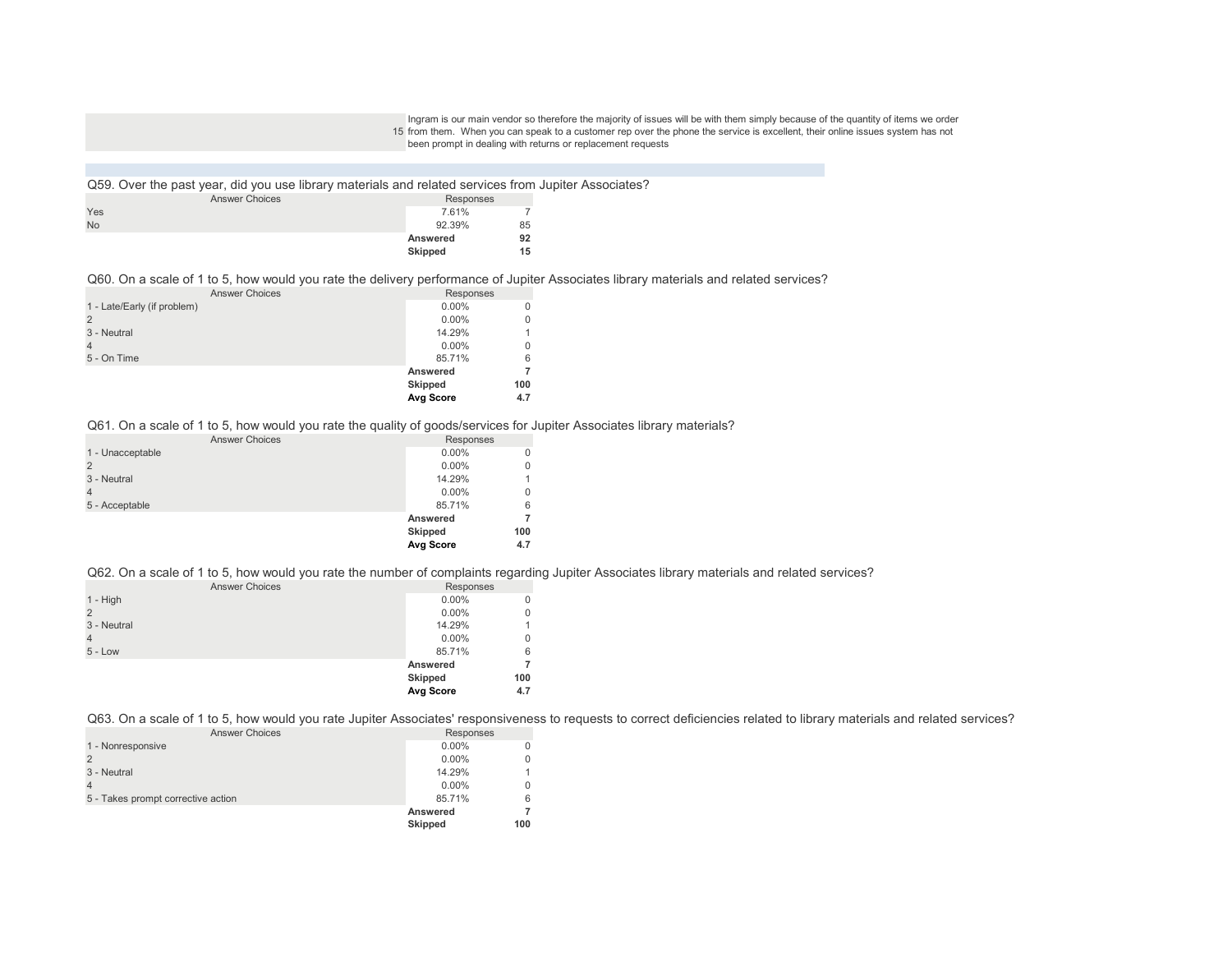## **Avg Score 4.7**

#### Q64. On a scale of 1 to 5, what is your overall evaluation of Jupiter Associates library materials and related services?

| <b>Answer Choices</b> | Responses      |             |
|-----------------------|----------------|-------------|
| 1 - Unsatisfactory    | $0.00\%$       | 0           |
| $\overline{2}$        | $0.00\%$       | $\mathbf 0$ |
| 3 - Neutral           | 14.29%         |             |
| $\overline{4}$        | $0.00\%$       | 0           |
| 5 - Satisfactory      | 85.71%         | 6           |
|                       | Answered       |             |
|                       | <b>Skipped</b> | 100         |
|                       | Avg Score      | 4.7         |

Q65. Use the box below for comments regarding Jupiter Associates library materials and related services.<br>Answered

| Answered       |       |
|----------------|-------|
| <b>Clinned</b> | 4 O A |

| Skipped |             | 104                                                                                        |      |  |
|---------|-------------|--------------------------------------------------------------------------------------------|------|--|
|         | Respondents | Responses<br>1 We never had an issue with Jupiter. They have always offered great service. | Tags |  |
|         |             | 2 Very prompt service and delivery.                                                        |      |  |
|         |             | 3 Jupiter is an excellent vendor.                                                          |      |  |

Q66. Over the past year, did you use library materials and related services from Midwest Library Service?

|           | . .<br><b>Answer Choices</b> | Responses      |    |
|-----------|------------------------------|----------------|----|
| Yes       |                              | 28.26%         | 26 |
| <b>No</b> |                              | 71.74%         | 66 |
|           |                              | Answered       | 92 |
|           |                              | <b>Skipped</b> | 15 |

Q67. On a scale of 1 to 5, how would you rate the delivery performance of Midwest Library Service library materials and related services?

| <b>Answer Choices</b>       | Responses      |     |
|-----------------------------|----------------|-----|
| 1 - Late/Early (if problem) | $0.00\%$       |     |
| $\overline{2}$              | $0.00\%$       |     |
| 3 - Neutral                 | 21.05%         | 8   |
| $\overline{4}$              | 26.32%         | 10  |
| 5 - On Time                 | 52.63%         | 20  |
|                             | Answered       | 38  |
|                             | <b>Skipped</b> | 69  |
|                             | Avg Score      | 4.3 |

Q68. On a scale of 1 to 5, how would you rate the quality of goods/services for Midwest Library Service library materials?

| <b>Answer Choices</b> | Responses |     |
|-----------------------|-----------|-----|
| 1 - Unacceptable      | 2.63%     |     |
|                       | $0.00\%$  | 0   |
| 3 - Neutral           | 5.26%     | 2   |
|                       | 21.05%    | 8   |
| 5 - Acceptable        | 71.05%    | 27  |
|                       | Answered  | 38  |
|                       | Skipped   | 69  |
|                       | Avg Score | 4.6 |

Q69. On a scale of 1 to 5, how would you rate the number of complaints regarding Midwest Library Service library materials and related services? Answer Choices Responses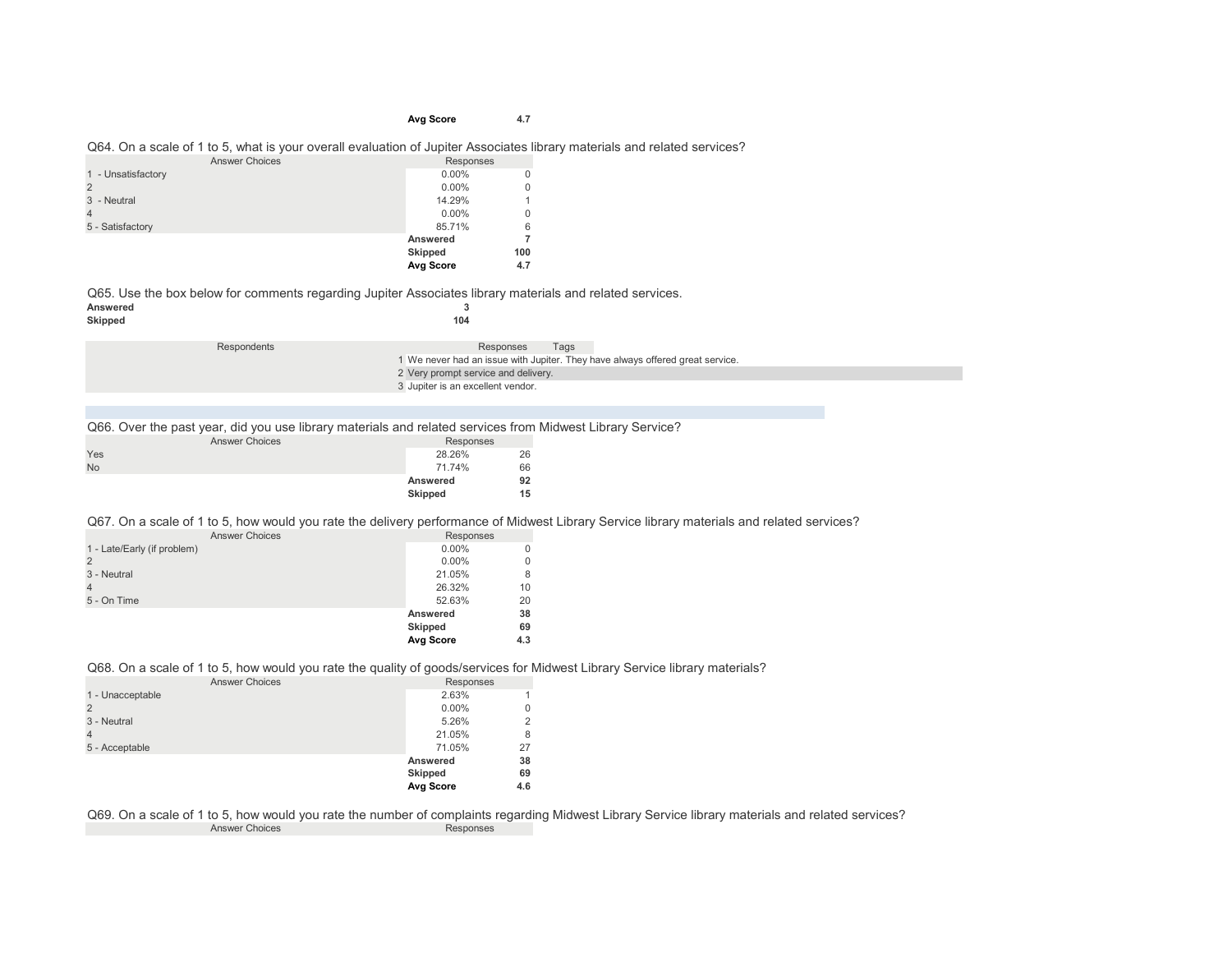| $1 - High$     | $0.00\%$  | 0   |
|----------------|-----------|-----|
| $\overline{2}$ | $0.00\%$  | 0   |
| 3 - Neutral    | 13.16%    | 5   |
| $\overline{4}$ | 15.79%    | 6   |
| $5 - Low$      | 71.05%    | 27  |
|                | Answered  | 38  |
|                | Skipped   | 69  |
|                | Avg Score | 4.6 |

Q70. On a scale of 1 to 5, how would you rate Midwest Library Service's responsiveness to requests to correct deficiencies related to library materials and related services?

| <b>Answer Choices</b>              | Responses      |     |
|------------------------------------|----------------|-----|
| 1 - Nonresponsive                  | $0.00\%$       |     |
|                                    | $0.00\%$       |     |
| 3 - Neutral                        | 10.53%         |     |
|                                    | 23.68%         | 9   |
| 5 - Takes prompt corrective action | 65.79%         | 25  |
|                                    | Answered       | 38  |
|                                    | <b>Skipped</b> | 69  |
|                                    | Avg Score      | 4.6 |

Q71. On a scale of 1 to 5, what is your overall evaluation of Midwest Library Service library materials and related services?

| Responses |     |
|-----------|-----|
| $0.00\%$  | 0   |
| $0.00\%$  | 0   |
| 2.63%     |     |
| 18.42%    |     |
| 78.95%    | 30  |
| Answered  | 38  |
| Skipped   | 69  |
| Avg Score | 4.8 |
|           |     |

Q72. Use the box below for comments regarding Midwest Library Service library materials and related services.<br>Answered

| Answered |     |
|----------|-----|
| Skipped  | 100 |

| Respondents | Responses<br>Tags                                                                                          |
|-------------|------------------------------------------------------------------------------------------------------------|
|             | pricing a little more than some, but good products, good service, and better availability than many others |
|             | 2 Wonderful vendor, one of the best.                                                                       |
|             | 3 Midwest has excellent customer service and quickly resolves any issues that we have had.                 |
|             | 4 Excellent vendor that is changing with the times.                                                        |
|             | 5 Their audio cases are great.                                                                             |
|             | 6 Great company to work with.                                                                              |
|             | 7 We understand shipping delays and processing errors may be related to Covid19 pandemic.                  |

Q73. Over the past year, did you use library materials and related services from Midwest Tape?

|           | <b>Answer Choices</b> | Responses      |    |
|-----------|-----------------------|----------------|----|
| Yes       |                       | 58.70%         | 54 |
| <b>No</b> |                       | 41.30%         | 38 |
|           |                       | Answered       | 92 |
|           |                       | <b>Skipped</b> | 15 |

Q74. On a scale of 1 to 5, how would you rate the delivery performance of Midwest Tape library materials and related services? Answer Choices Responses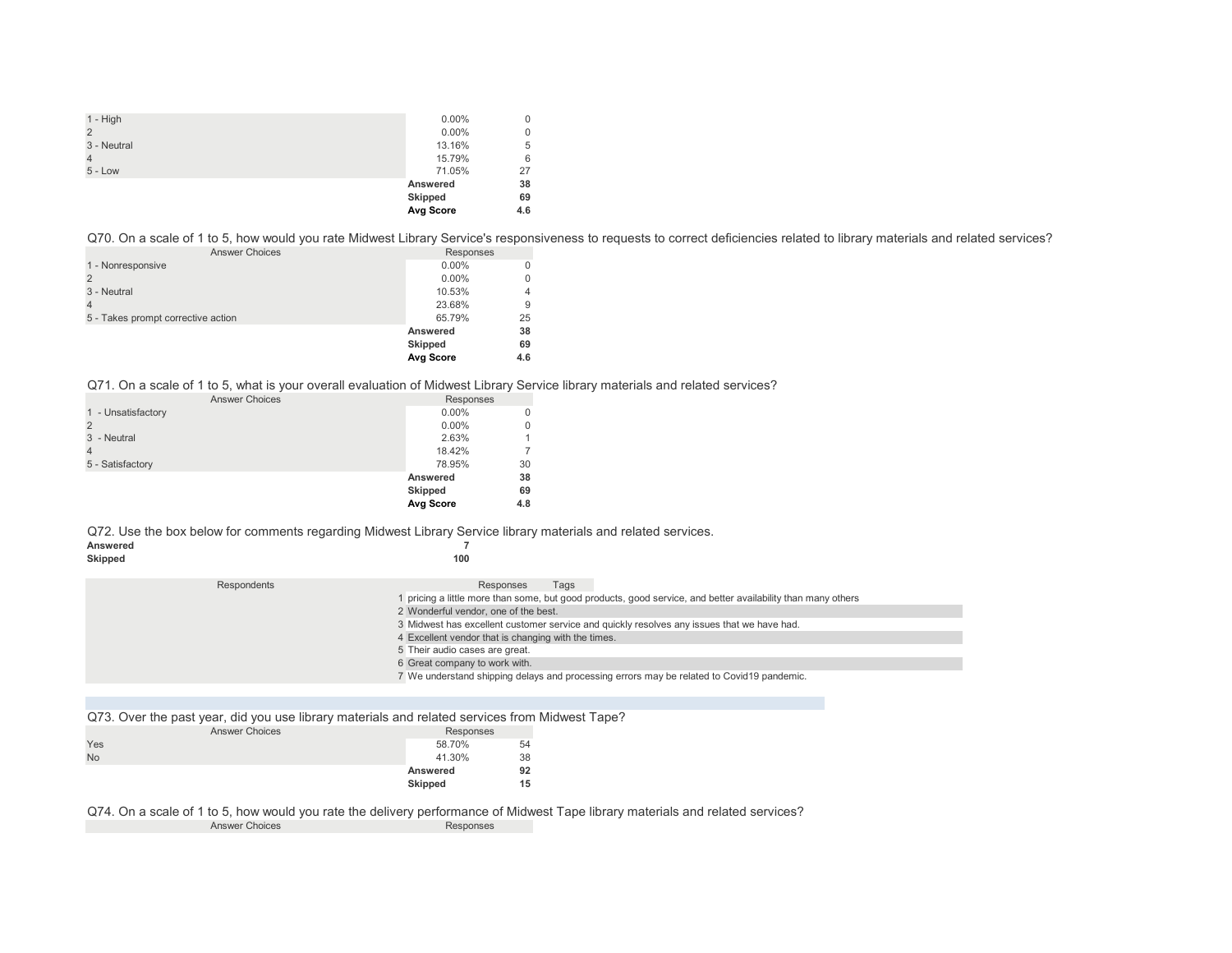| 1 - Late/Early (if problem) | $0.00\%$  | 0   |
|-----------------------------|-----------|-----|
| $\overline{2}$              | 1.85%     |     |
| 3 - Neutral                 | 16.67%    | 9   |
| $\overline{4}$              | 24.07%    | 13  |
| 5 - On Time                 | 57.41%    | 31  |
|                             | Answered  | 54  |
|                             | Skipped   | 53  |
|                             | Avg Score | 4.4 |

#### Q75. On a scale of 1 to 5, how would you rate the quality of goods/services for Midwest Tape library materials?

|                  | <b>Answer Choices</b> | ◢ | $\sim$ | ້<br>Responses |     |
|------------------|-----------------------|---|--------|----------------|-----|
| 1 - Unacceptable |                       |   |        | $0.00\%$       |     |
| 2                |                       |   |        | $0.00\%$       |     |
| 3 - Neutral      |                       |   |        | 11.11%         | 6   |
|                  |                       |   |        | 7.41%          | 4   |
| 5 - Acceptable   |                       |   |        | 81.48%         | 44  |
|                  |                       |   |        | Answered       | 54  |
|                  |                       |   |        | Skipped        | 53  |
|                  |                       |   |        | Avg Score      | 4.7 |

Q76. On a scale of 1 to 5, how would you rate the number of complaints regarding Midwest Tape library materials and related services?

| <b>Answer Choices</b> | Responses |     |
|-----------------------|-----------|-----|
| $1 - High$            | $0.00\%$  | 0   |
| $\mathcal{P}$         | 3.70%     | 2   |
| 3 - Neutral           | 16.67%    | 9   |
| $\overline{4}$        | 14.81%    | 8   |
| $5 - Low$             | 64.81%    | 35  |
|                       | Answered  | 54  |
|                       | Skipped   | 53  |
|                       | Avg Score | 4.4 |

Q77. On a scale of 1 to 5, how would you rate Midwest Tape's responsiveness to requests to correct deficiencies related to library materials and related services?

| <b>Answer Choices</b>              | Responses      |     |
|------------------------------------|----------------|-----|
| 1 - Nonresponsive                  | $0.00\%$       |     |
|                                    | $0.00\%$       |     |
| 3 - Neutral                        | 11.11%         | 6   |
|                                    | 20.37%         | 11  |
| 5 - Takes prompt corrective action | 68.52%         | 37  |
|                                    | Answered       | 54  |
|                                    | <b>Skipped</b> | 53  |
|                                    | Avg Score      | 4.6 |

## Q78. On a scale of 1 to 5, what is your overall evaluation of Midwest Tape library materials and related services?

| <b>Answer Choices</b> | Responses        |     |
|-----------------------|------------------|-----|
| 1 - Unsatisfactory    | $0.00\%$         | 0   |
| $\overline{2}$        | $0.00\%$         | 0   |
| 3 - Neutral           | 11.11%           | 6   |
| $\overline{4}$        | 16.67%           | 9   |
| 5 - Satisfactory      | 72.22%           | 39  |
|                       | Answered         | 54  |
|                       | Skipped          | 53  |
|                       | <b>Avg Score</b> | 4.6 |

Q79. Use the box below for comments regarding Midwest Tape library materials and related services.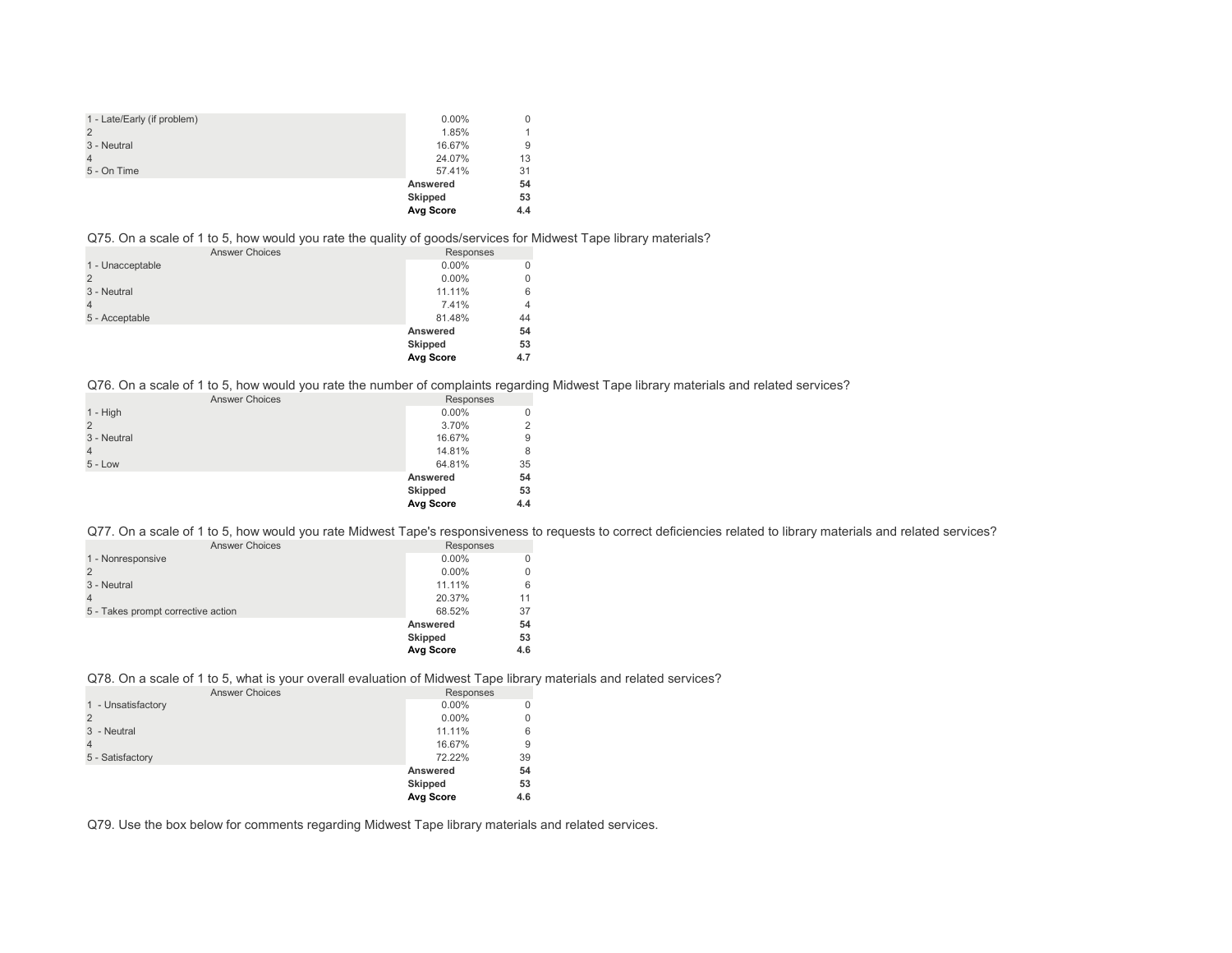| 95<br>Skipped<br>Response Date Responses<br>Respondents<br>Tags<br>1 a little more price but good availablity<br>2 Too expensive and took about 3 weeks to receive orders without any processing.<br>3 Great vendor, easy to work with.<br>4 Midwest Tape has excellent customer service and they have been quick to resolve any issues.<br>5 Far fewer problems during COVID than with other vendors<br>6 Excellent vendor that is changing with the times.<br>7 Everything is good<br>8 Great company to work with.<br>9 When using them to replace library items, we often have to wait a long time to receive the replacement, if it even ever comes. |
|-----------------------------------------------------------------------------------------------------------------------------------------------------------------------------------------------------------------------------------------------------------------------------------------------------------------------------------------------------------------------------------------------------------------------------------------------------------------------------------------------------------------------------------------------------------------------------------------------------------------------------------------------------------|
|                                                                                                                                                                                                                                                                                                                                                                                                                                                                                                                                                                                                                                                           |
|                                                                                                                                                                                                                                                                                                                                                                                                                                                                                                                                                                                                                                                           |
|                                                                                                                                                                                                                                                                                                                                                                                                                                                                                                                                                                                                                                                           |
|                                                                                                                                                                                                                                                                                                                                                                                                                                                                                                                                                                                                                                                           |
|                                                                                                                                                                                                                                                                                                                                                                                                                                                                                                                                                                                                                                                           |
|                                                                                                                                                                                                                                                                                                                                                                                                                                                                                                                                                                                                                                                           |
|                                                                                                                                                                                                                                                                                                                                                                                                                                                                                                                                                                                                                                                           |
|                                                                                                                                                                                                                                                                                                                                                                                                                                                                                                                                                                                                                                                           |
|                                                                                                                                                                                                                                                                                                                                                                                                                                                                                                                                                                                                                                                           |
|                                                                                                                                                                                                                                                                                                                                                                                                                                                                                                                                                                                                                                                           |
|                                                                                                                                                                                                                                                                                                                                                                                                                                                                                                                                                                                                                                                           |
|                                                                                                                                                                                                                                                                                                                                                                                                                                                                                                                                                                                                                                                           |
| 10 Issues with ordering on TLC's end.                                                                                                                                                                                                                                                                                                                                                                                                                                                                                                                                                                                                                     |
| My libraries are complaining that it is taking too long for their items to be shipped. Again, we are all trying to be understanding                                                                                                                                                                                                                                                                                                                                                                                                                                                                                                                       |
| 11 of the hardships being put upon our vendors due to the pandemic, but these delays may cause our libraries to lose the                                                                                                                                                                                                                                                                                                                                                                                                                                                                                                                                  |
| allocations this fiscal year if items aren't received in a timely manner.                                                                                                                                                                                                                                                                                                                                                                                                                                                                                                                                                                                 |
| Midwest is always responsive and eager to help sort out any issue that we may have. Everyone from customer services, our                                                                                                                                                                                                                                                                                                                                                                                                                                                                                                                                  |
| account representative, to accounts receivable.                                                                                                                                                                                                                                                                                                                                                                                                                                                                                                                                                                                                           |

| Q80. Over the past year, did you use library materials and related services from Perma-Bound? |           |    |  |
|-----------------------------------------------------------------------------------------------|-----------|----|--|
| <b>Answer Choices</b>                                                                         | Responses |    |  |
| Yes                                                                                           | 5.49%     |    |  |
| <b>No</b>                                                                                     | 94.51%    | 86 |  |
|                                                                                               | Answered  |    |  |
|                                                                                               | Skipped   | 16 |  |

## Q81. On a scale of 1 to 5, how would you rate the delivery performance of Perma-Bound library materials and related services?

| <b>Answer Choices</b>       | Responses      |     |
|-----------------------------|----------------|-----|
| 1 - Late/Early (if problem) | 20.00%         |     |
| 2                           | $0.00\%$       |     |
| 3 - Neutral                 | 20.00%         |     |
|                             | 60.00%         | 3   |
| 5 - On Time                 | $0.00\%$       | 0   |
|                             | Answered       | 5   |
|                             | <b>Skipped</b> | 102 |
|                             | Avg Score      | 3.2 |

## Q82. On a scale of 1 to 5, how would you rate the quality of goods/services for Perma-Bound library materials?

| <b>Answer Choices</b> | Responses      |              |
|-----------------------|----------------|--------------|
| 1 - Unacceptable      | $0.00\%$       | $\Omega$     |
|                       | $0.00\%$       | $\Omega$     |
| 3 - Neutral           | $0.00\%$       | $\mathbf{0}$ |
| 4                     | 20.00%         | 1            |
| 5 - Acceptable        | 80.00%         | 4            |
|                       | Answered       | 5            |
|                       | <b>Skipped</b> | 102          |
|                       | Avg Score      | 4.8          |

## Q83. On a scale of 1 to 5, how would you rate the number of complaints regarding Perma-Bound library materials and related services?

| <b>Answer Choices</b> | Responses |  |  |
|-----------------------|-----------|--|--|
| $1 - High$            | $0.00\%$  |  |  |
|                       | $0.00\%$  |  |  |
| 3 - Neutral           | 20.00%    |  |  |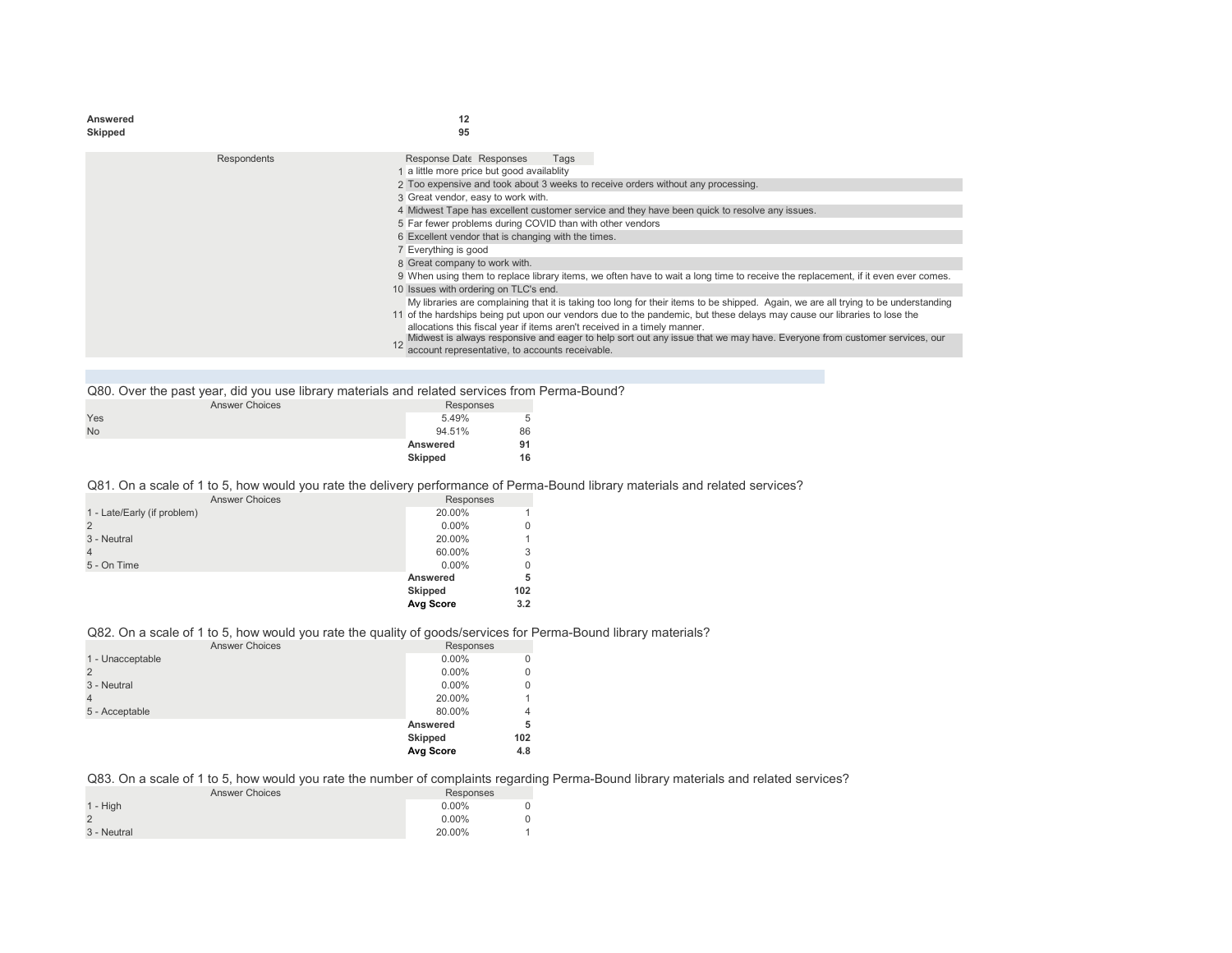|           | 20.00%    |        |
|-----------|-----------|--------|
| $5 - Low$ | 60.00%    | 2<br>J |
|           | Answered  | 5      |
|           | Skipped   | 102    |
|           | Avg Score | 4.4    |

Q84. On a scale of 1 to 5, how would you rate Perma-Bound's responsiveness to requests to correct deficiencies related to library materials and related services?

| <b>Answer Choices</b>              | Responses      |                |
|------------------------------------|----------------|----------------|
| 1 - Nonresponsive                  | $0.00\%$       |                |
|                                    | $0.00\%$       | 0              |
| 3 - Neutral                        | $0.00\%$       | 0              |
|                                    | 40.00%         | $\overline{2}$ |
| 5 - Takes prompt corrective action | 60.00%         | 3              |
|                                    | Answered       | 5              |
|                                    | <b>Skipped</b> | 102            |
|                                    | Avg Score      | 4.6            |

#### Q85. On a scale of 1 to 5, what is your overall evaluation of Perma-Bound library materials and related services?

| <b>Answer Choices</b> | Responses |     |
|-----------------------|-----------|-----|
| 1 - Unsatisfactory    | $0.00\%$  | 0   |
|                       | $0.00\%$  | 0   |
| 3 - Neutral           | 20.00%    |     |
| 4                     | 20.00%    |     |
| 5 - Satisfactory      | 60.00%    | 3   |
|                       | Answered  | 5   |
|                       | Skipped   | 102 |
|                       | Avg Score | 4.4 |

Q86. Use the box below for comments regarding Perma-Bound library materials and related services.<br>Answered 2

| Answered |     |
|----------|-----|
| Skipped  | 105 |

Respondents **Respondents Responses** Tags

1 Deliveries take about 2 weeks.

When ordering items marked high-priority, the wait time to receive the items is unacceptable.

2 When it comes to billing, you are waiting on bills that you are not going to receive because they cancel items without notice.⊡

The billing/accounting department is very pleasant to work with.

|  | Q87. Over the past year, did you use library materials and related services from Prince Books? |  |  |  |  |  |  |
|--|------------------------------------------------------------------------------------------------|--|--|--|--|--|--|
|--|------------------------------------------------------------------------------------------------|--|--|--|--|--|--|

|           | <b>Answer Choices</b> | Responses |    |
|-----------|-----------------------|-----------|----|
| Yes       |                       | $0.00\%$  | 0  |
| <b>No</b> |                       | 100.00%   | 91 |
|           |                       | Answered  | 91 |
|           |                       | Skipped   | 16 |

#### Q88. On a scale of 1 to 5, how would you rate the delivery performance of Prince Books library materials and related services?

| <b>Answer Choices</b>       | Responses |  |
|-----------------------------|-----------|--|
| 1 - Late/Early (if problem) | $0.00\%$  |  |
|                             | $0.00\%$  |  |
| 3 - Neutral                 | $0.00\%$  |  |
|                             | $0.00\%$  |  |
| 5 - On Time                 | $0.00\%$  |  |
|                             | Answered  |  |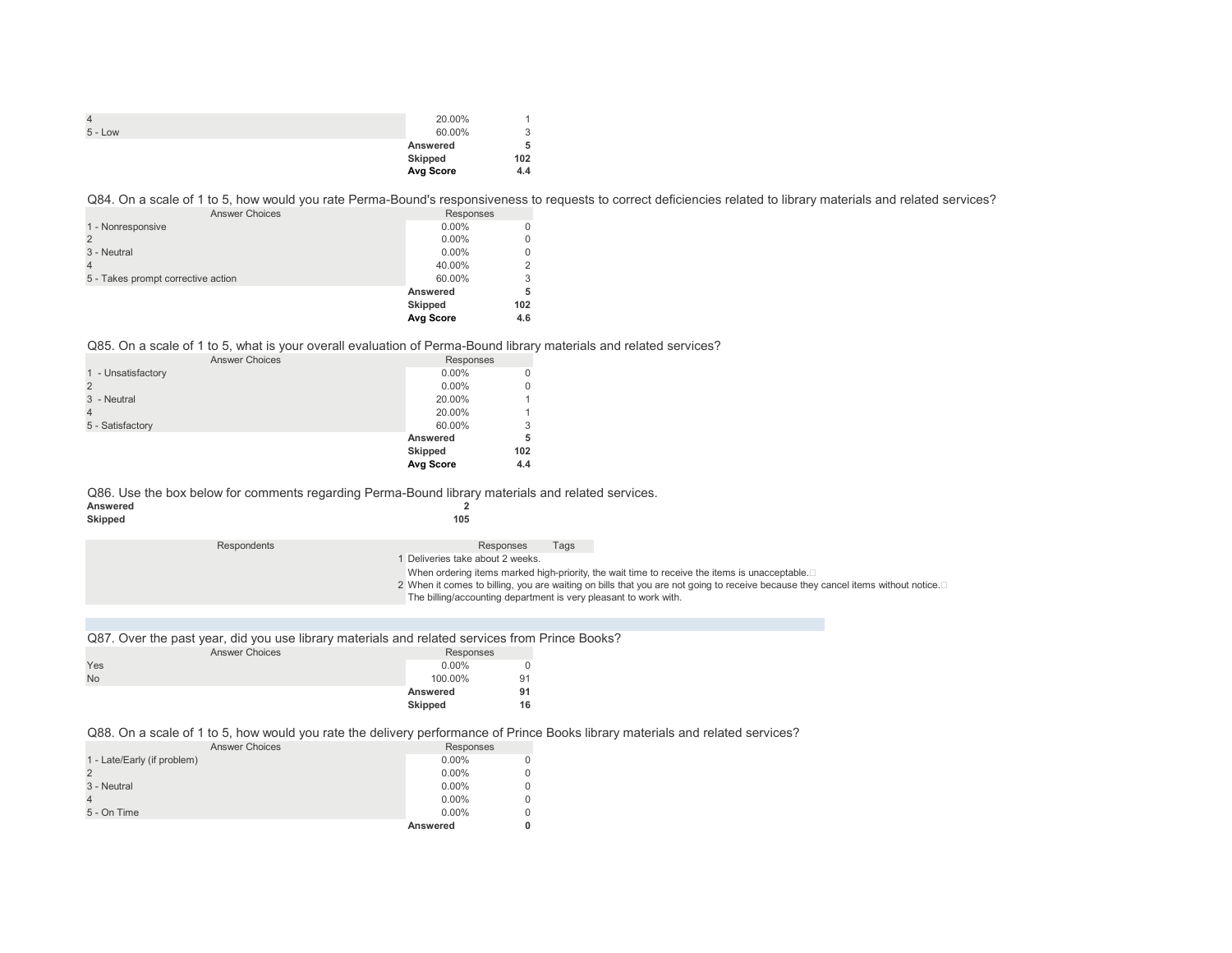#### **Skipped 107**

#### Q89. On a scale of 1 to 5, how would you rate the quality of goods/services for Prince Books library materials?

| <b>Answer Choices</b> | Responses |          |
|-----------------------|-----------|----------|
| 1 - Unacceptable      | $0.00\%$  | 0        |
| $\overline{2}$        | $0.00\%$  | 0        |
| 3 - Neutral           | $0.00\%$  | $\Omega$ |
|                       | $0.00\%$  | $\Omega$ |
| 5 - Acceptable        | $0.00\%$  | $\Omega$ |
|                       | Answered  | 0        |
|                       | Skipped   | 107      |

Q90. On a scale of 1 to 5, how would you rate the number of complaints regarding Prince Books library materials and related services?

| <b>Answer Choices</b> |  | Responses |             |
|-----------------------|--|-----------|-------------|
| $1 - High$            |  | $0.00\%$  | $\mathbf 0$ |
| $\overline{2}$        |  | $0.00\%$  | 0           |
| 3 - Neutral           |  | $0.00\%$  | $\mathbf 0$ |
| $\overline{4}$        |  | $0.00\%$  | $\mathbf 0$ |
| $5 - Low$             |  | $0.00\%$  | $\mathbf 0$ |
|                       |  | Answered  | 0           |
|                       |  | Skipped   | 107         |
|                       |  |           |             |

Q91. On a scale of 1 to 5, how would you rate Prince Books' responsiveness to requests to correct deficiencies related to library materials and related services?

| <b>Answer Choices</b>              | Responses      |     |
|------------------------------------|----------------|-----|
| 1 - Nonresponsive                  | $0.00\%$       |     |
|                                    | $0.00\%$       |     |
| 3 - Neutral                        | $0.00\%$       |     |
|                                    | $0.00\%$       |     |
| 5 - Takes prompt corrective action | $0.00\%$       |     |
|                                    | Answered       |     |
|                                    | <b>Skipped</b> | 107 |

Q92. On a scale of 1 to 5, what is your overall evaluation of Prince Books library materials and related services?

| <b>Answer Choices</b> | Responses      |     |
|-----------------------|----------------|-----|
| 1 - Unsatisfactory    | $0.00\%$       | U   |
|                       | $0.00\%$       | C   |
| 3 - Neutral           | $0.00\%$       | 0   |
|                       | $0.00\%$       | 0   |
| 5 - Satisfactory      | $0.00\%$       | C   |
|                       | Answered       | 0   |
|                       | <b>Skipped</b> | 107 |

Q93. Use the box below for comments regarding Prince Books library materials and related services.

| Answered |     |
|----------|-----|
| Skipped  | 107 |
|          |     |

Q94. Over the past year, did you use library materials and related services from Rosen Publishing?

|           | <b>Answer Choices</b> | Responses |    |
|-----------|-----------------------|-----------|----|
| Yes       |                       | 3.30%     | 3  |
| <b>No</b> |                       | 96.70%    | 88 |
|           |                       | Answered  | 91 |
|           |                       | Skipped   | 16 |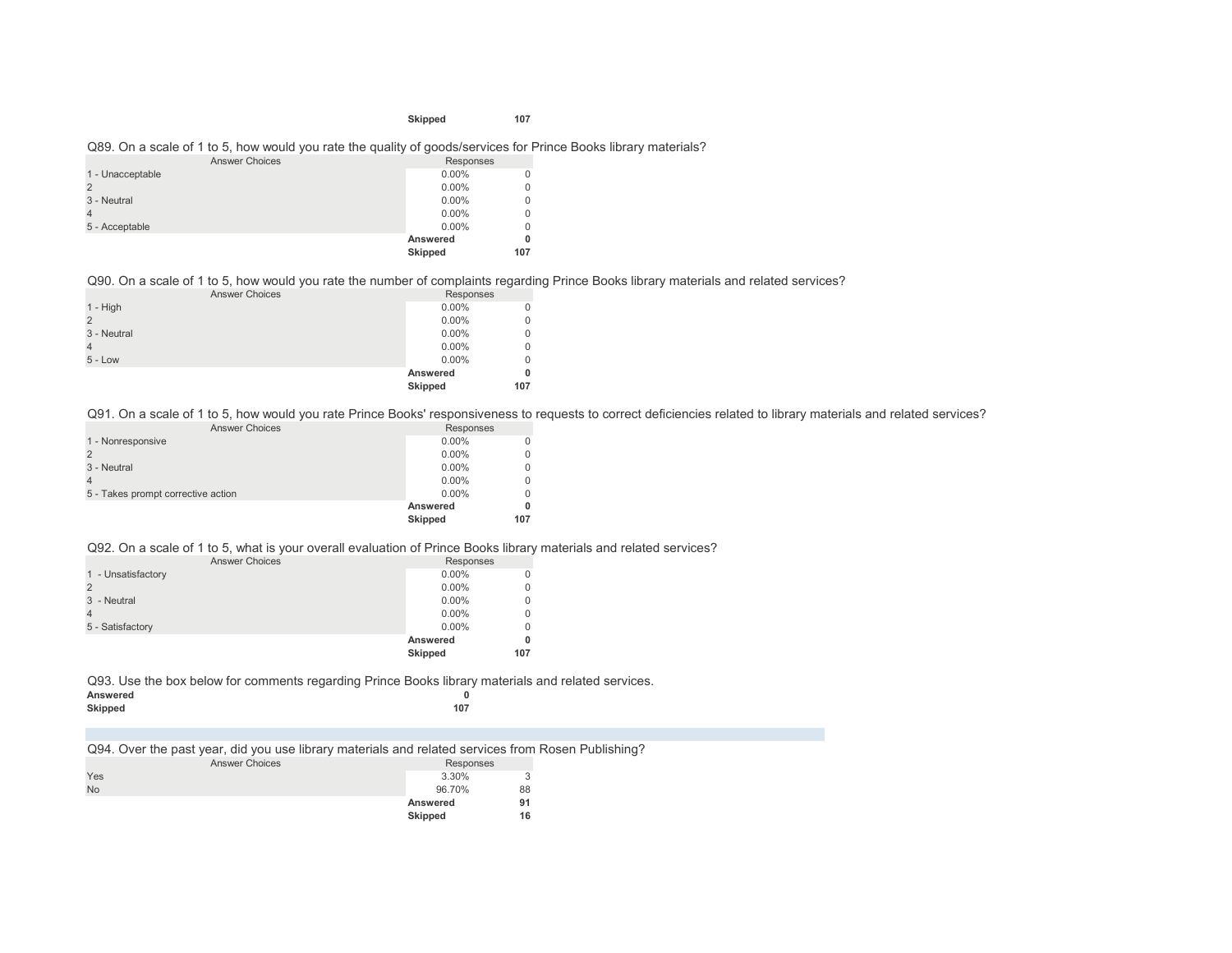Q95. On a scale of 1 to 5, how would you rate the delivery performance of Rosen Publishing library materials and related services?

| <b>Answer Choices</b>       | Responses |          |
|-----------------------------|-----------|----------|
| 1 - Late/Early (if problem) | $0.00\%$  | $\Omega$ |
| $\overline{2}$              | $0.00\%$  | $\Omega$ |
| 3 - Neutral                 | $0.00\%$  | $\Omega$ |
| $\overline{4}$              | 33.33%    | 1        |
| 5 - On Time                 | 66.67%    | 2        |
|                             | Answered  | 3        |
|                             | Skipped   | 104      |
|                             | Avg Score | 4.7      |

#### Q96. On a scale of 1 to 5, how would you rate the quality of goods/services for Rosen Publishing library materials?

| <b>Answer Choices</b> | Responses      |     |
|-----------------------|----------------|-----|
| 1 - Unacceptable      | $0.00\%$       |     |
|                       | $0.00\%$       |     |
| 3 - Neutral           | $0.00\%$       |     |
|                       | $0.00\%$       |     |
| 5 - Acceptable        | 100.00%        | 3   |
|                       | Answered       | 3   |
|                       | <b>Skipped</b> | 104 |
|                       | Avg Score      | 5.0 |

Q97. On a scale of 1 to 5, how would you rate the number of complaints regarding Rosen Publishing library materials and related services?

| <b>Answer Choices</b> | Responses      |          |
|-----------------------|----------------|----------|
| $1 - High$            | $0.00\%$       |          |
| 2                     | $0.00\%$       | 0        |
| 3 - Neutral           | $0.00\%$       | $\Omega$ |
| $\overline{4}$        | 33.33%         |          |
| $5 - Low$             | 66.67%         | 2        |
|                       | Answered       | 3        |
|                       | <b>Skipped</b> | 104      |
|                       | Avg Score      | 4.7      |

Q98. On a scale of 1 to 5, how would you rate Rosen Publishing's responsiveness to requests to correct deficiencies related to library materials and related services?

| <b>Answer Choices</b>              | Responses      |     |
|------------------------------------|----------------|-----|
| 1 - Nonresponsive                  | $0.00\%$       | 0   |
|                                    | $0.00\%$       | 0   |
| 3 - Neutral                        | $0.00\%$       | 0   |
|                                    | 33.33%         |     |
| 5 - Takes prompt corrective action | 66.67%         | 2   |
|                                    | Answered       |     |
|                                    | <b>Skipped</b> | 104 |
|                                    | Avg Score      | 4.7 |

Q99. On a scale of 1 to 5, what is your overall evaluation of Rosen Publishing library materials and related services?

| <b>Answer Choices</b> | Responses      |     |
|-----------------------|----------------|-----|
| 1 - Unsatisfactory    | $0.00\%$       |     |
|                       | $0.00\%$       | 0   |
| 3 - Neutral           | $0.00\%$       | 0   |
|                       | 33.33%         |     |
| 5 - Satisfactory      | 66.67%         | 2   |
|                       | Answered       | 3   |
|                       | <b>Skipped</b> | 104 |
|                       | Avg Score      | 4.7 |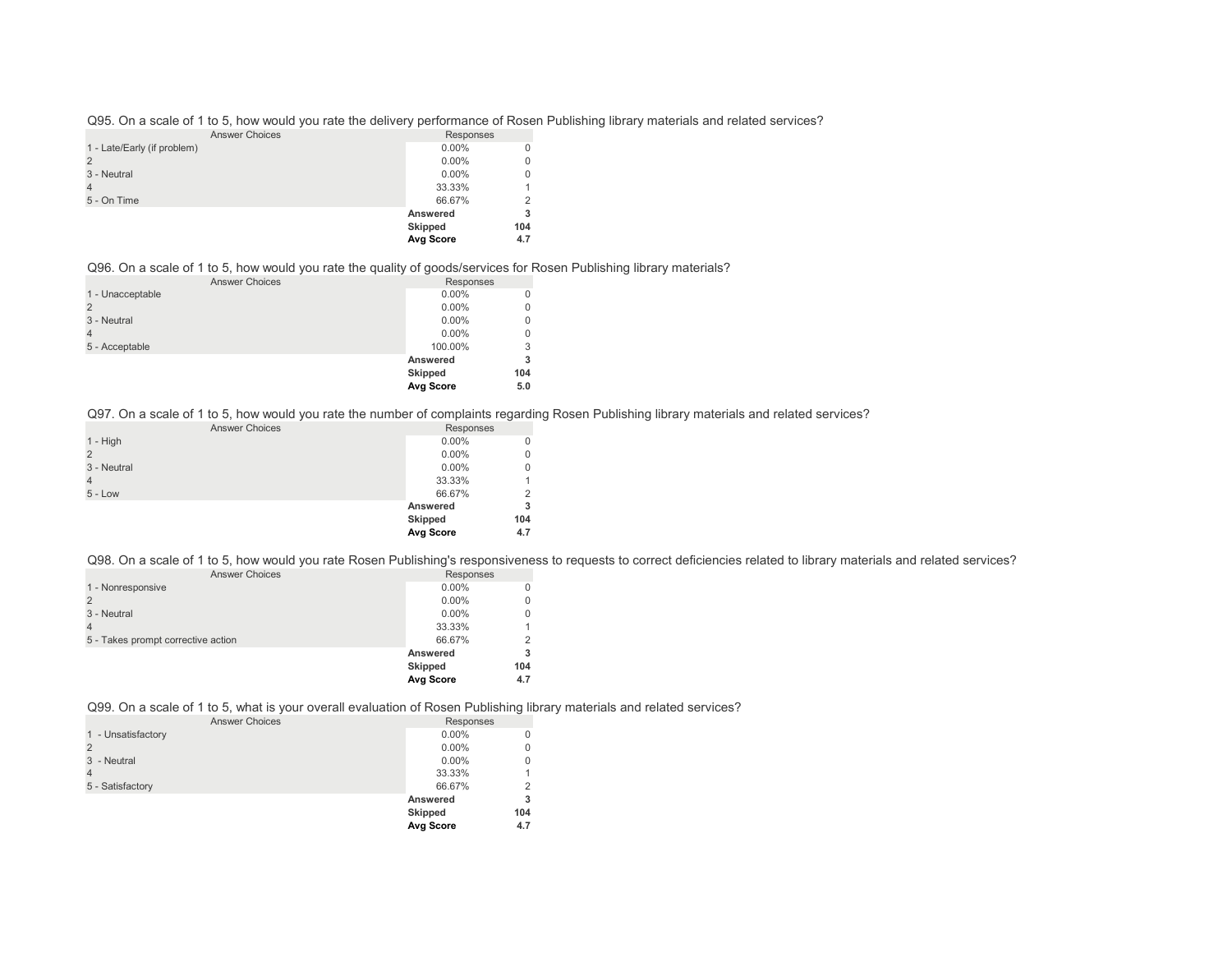Q100. Use the box below for comments regarding Rosen Publishing library materials and related services.<br>Answered Answered 0<br>Skipped 107 **Skipped 107**

| Q101. Over the past year, did you use library materials and related services from Scholastic Library Publishing? |                       |                |    |  |
|------------------------------------------------------------------------------------------------------------------|-----------------------|----------------|----|--|
|                                                                                                                  | <b>Answer Choices</b> | Responses      |    |  |
| Yes                                                                                                              |                       | 23.08%         | 21 |  |
| <b>No</b>                                                                                                        |                       | 76.92%         | 70 |  |
|                                                                                                                  |                       | Answered       | 91 |  |
|                                                                                                                  |                       | <b>Skipped</b> | 16 |  |
|                                                                                                                  |                       |                |    |  |

Q102. On a scale of 1 to 5, how would you rate the delivery performance of Scholastic Library Publishing library materials and related services?

| <b>Answer Choices</b>       | Responses      |          |
|-----------------------------|----------------|----------|
| 1 - Late/Early (if problem) | $0.00\%$       | $\Omega$ |
|                             | $0.00\%$       | 0        |
| 3 - Neutral                 | 9.52%          | 2        |
| 4                           | 42.86%         | 9        |
| 5 - On Time                 | 47.62%         | 10       |
|                             | Answered       | 21       |
|                             | <b>Skipped</b> | 86       |
|                             | Avg Score      | 4.4      |

Q103. On a scale of 1 to 5, how would you rate the quality of goods/services for Scholastic Library Publishing library materials?

| <b>Answer Choices</b> | Responses       |     |
|-----------------------|-----------------|-----|
| 1 - Unacceptable      | $0.00\%$        | 0   |
|                       | $0.00\%$        | 0   |
| 3 - Neutral           | 9.52%           | 2   |
| 4                     | 23.81%          | 5   |
| 5 - Acceptable        | 66.67%          | 14  |
|                       | <b>Answered</b> | 21  |
|                       | <b>Skipped</b>  | 86  |
|                       | Avg Score       | 4.6 |
|                       |                 |     |

Q104. On a scale of 1 to 5, how would you rate the number of complaints regarding Scholastic Library Publishing library materials and related services?

| <b>Answer Choices</b> | Responses      |              |
|-----------------------|----------------|--------------|
| 1 - High              | $0.00\%$       | 0            |
| $\mathcal{P}$         | 4.76%          | $\mathbf{1}$ |
| 3 - Neutral           | 23.81%         | 5            |
|                       | 14.29%         | 3            |
| $5 - Low$             | 57.14%         | 12           |
|                       | Answered       | 21           |
|                       | <b>Skipped</b> | 86           |
|                       | Avg Score      | 4.2          |
|                       |                |              |

Q105. On a scale of 1 to 5, how would you rate Scholastic Library Publishing's responsiveness to requests to correct deficiencies related to library materials and related services?

| <b>Answer Choices</b>              | Responses |    |
|------------------------------------|-----------|----|
| 1 - Nonresponsive                  | $0.00\%$  |    |
|                                    | $0.00\%$  |    |
| 3 - Neutral                        | 33.33%    |    |
|                                    | 9.52%     |    |
| 5 - Takes prompt corrective action | 57.14%    | 12 |
|                                    | Answered  | 21 |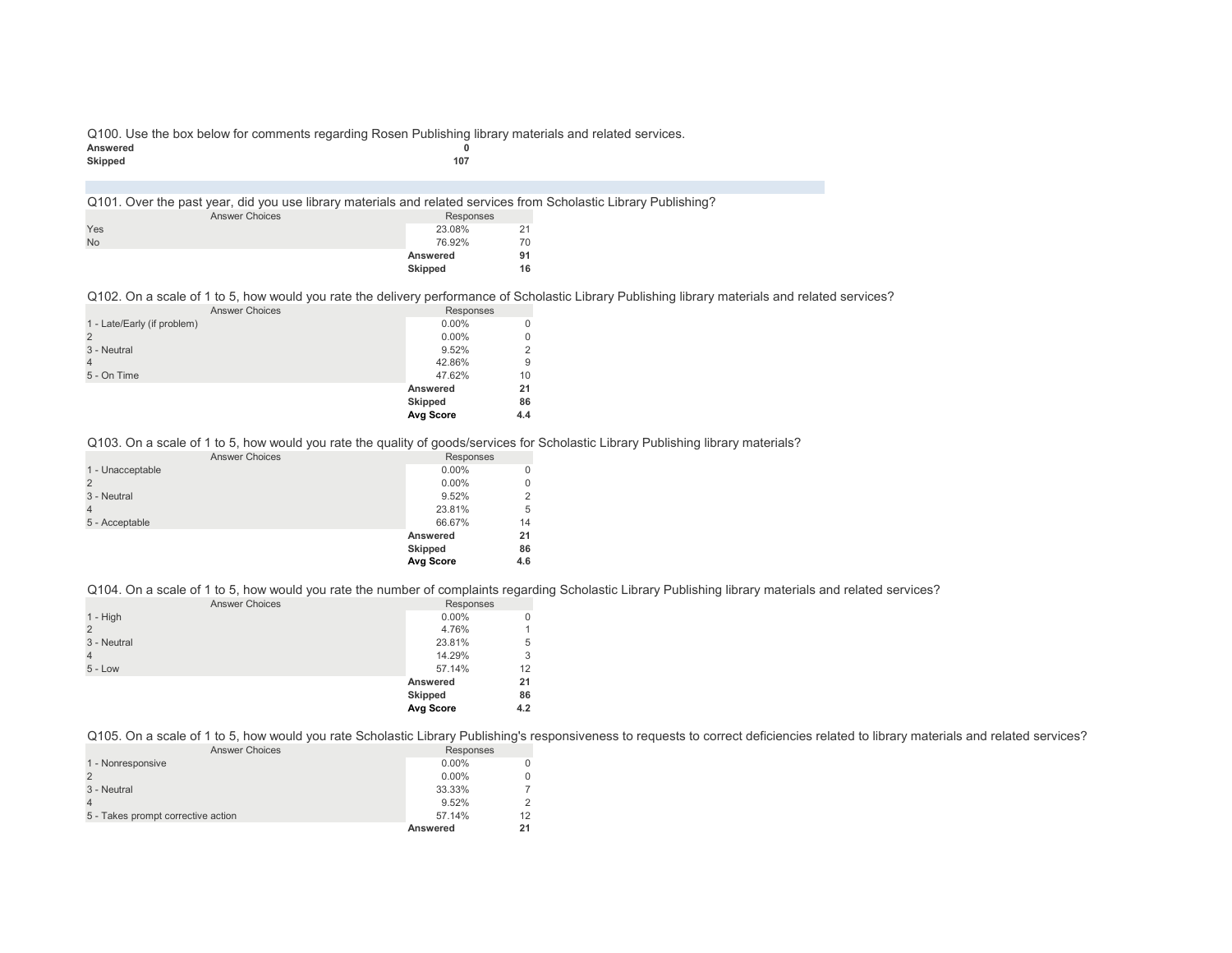| Skipped   | 86  |
|-----------|-----|
| Avg Score | 4.2 |

Q106. On a scale of 1 to 5, what is your overall evaluation of Scholastic Library Publishing library materials and related services?

| <b>Answer Choices</b> | Responses        |     |
|-----------------------|------------------|-----|
| 1 - Unsatisfactory    | $0.00\%$         | 0   |
|                       | $0.00\%$         | 0   |
| 3 - Neutral           | 9.52%            | 2   |
|                       | 28.57%           | 6   |
| 5 - Satisfactory      | 61.90%           | 13  |
|                       | Answered         | 21  |
|                       | <b>Skipped</b>   | 86  |
|                       | <b>Avg Score</b> | 4.5 |

Q107. Use the box below for comments regarding Scholastic Library Publishing library materials and related services.<br>Answered Answered 1<br>
Skinned 1<br> **106** 

| Skipped |             | 106                                         |
|---------|-------------|---------------------------------------------|
|         | Respondents | Tags<br>Responses                           |
|         |             | 1 Concerns are primarily related to billing |

Q108. Over the past year, did you use library materials and related services from Superior Global Solutions?

| <b>Answer Choices</b> |  | Responses |                |
|-----------------------|--|-----------|----------------|
| Yes                   |  | 2.20%     | $\overline{2}$ |
| <b>No</b>             |  | 97.80%    | 89             |
|                       |  | Answered  | 91             |
|                       |  | Skipped   | 16             |

Q109. On a scale of 1 to 5, how would you rate the delivery performance of Superior Global Solutions library materials and related services?

|                             | Avg Score | 3.5 |
|-----------------------------|-----------|-----|
|                             | Skipped   | 105 |
|                             | Answered  | 2   |
| 5 - On Time                 | $0.00\%$  | 0   |
| 4                           | 50.00%    |     |
| 3 - Neutral                 | 50.00%    |     |
|                             | $0.00\%$  | 0   |
| 1 - Late/Early (if problem) | $0.00\%$  | 0   |
| <b>Answer Choices</b>       | Responses |     |

#### Q110. On a scale of 1 to 5, how would you rate the quality of goods/services for Superior Global Solutions library materials?

| <b>Answer Choices</b> | Responses      |     |
|-----------------------|----------------|-----|
| 1 - Unacceptable      | $0.00\%$       |     |
|                       | $0.00\%$       | 0   |
| 3 - Neutral           | 50.00%         |     |
| 4                     | 50.00%         |     |
| 5 - Acceptable        | $0.00\%$       | 0   |
|                       | Answered       |     |
|                       | <b>Skipped</b> | 105 |
|                       | Avg Score      | 3.5 |

Q111. On a scale of 1 to 5, how would you rate the number of complaints regarding Superior Global Solutions library materials and related services?

| <b>Answer Choices</b> | Responses |  |
|-----------------------|-----------|--|
| 1 - High              | 0.00%     |  |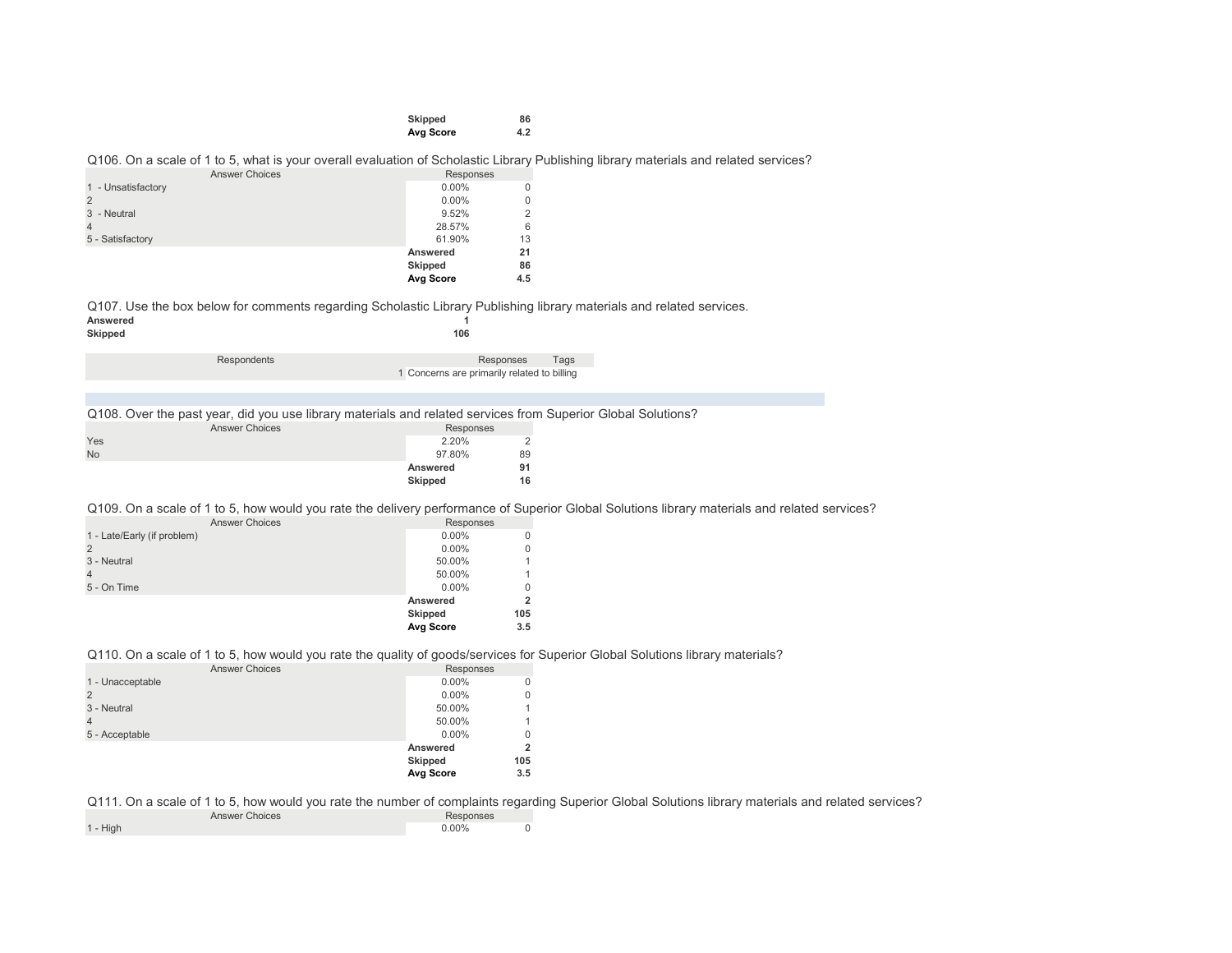| $\overline{2}$ | $0.00\%$  | 0   |
|----------------|-----------|-----|
| 3 - Neutral    | 50.00%    |     |
| $\overline{4}$ | 50.00%    |     |
| $5 - Low$      | $0.00\%$  | 0   |
|                | Answered  | 2   |
|                | Skipped   | 105 |
|                | Avg Score | 3.5 |

Q112. On a scale of 1 to 5, how would you rate Superior Global Solutions' responsiveness to requests to correct deficiencies related to library materials and related services?

| <b>Answer Choices</b> |                                    | Responses        |     |  |
|-----------------------|------------------------------------|------------------|-----|--|
|                       | 1 - Nonresponsive                  | $0.00\%$         |     |  |
|                       |                                    | $0.00\%$         |     |  |
|                       | 3 - Neutral                        | 50.00%           |     |  |
|                       |                                    | 50.00%           |     |  |
|                       | 5 - Takes prompt corrective action | $0.00\%$         | O   |  |
|                       |                                    | Answered         |     |  |
|                       |                                    | <b>Skipped</b>   | 105 |  |
|                       |                                    | <b>Avg Score</b> | 3.5 |  |
|                       |                                    |                  |     |  |

#### Q113. On a scale of 1 to 5, what is your overall evaluation of Superior Global Solutions library materials and related services?

| <b>Answer Choices</b> | Responses        |     |
|-----------------------|------------------|-----|
| 1 - Unsatisfactory    | $0.00\%$         | 0   |
|                       | $0.00\%$         | 0   |
| 3 - Neutral           | 50.00%           |     |
|                       | 50.00%           |     |
| 5 - Satisfactory      | $0.00\%$         | 0   |
|                       | Answered         | 2   |
|                       | <b>Skipped</b>   | 105 |
|                       | <b>Avg Score</b> | 3.5 |

Q114. Use the box below for comments regarding Superior Global Solutions library materials and related services.

| Answered |  | . . |     |
|----------|--|-----|-----|
| Skipped  |  |     | 107 |

Q115. Over the past year, did you use library materials and related services from Thomas Klise/Crimson Multimedia?

| <b>Answer Choices</b> |  | Responses |    |
|-----------------------|--|-----------|----|
| Yes                   |  | $0.00\%$  | 0  |
| <b>No</b>             |  | 100.00%   | 91 |
|                       |  | Answered  | 91 |
|                       |  | Skipped   | 16 |

Q116. On a scale of 1 to 5, how would you rate the delivery performance of Thomas Klise/Crimson Multimedia library materials and related services?

| <b>Answer Choices</b>       | Responses |     |
|-----------------------------|-----------|-----|
| 1 - Late/Early (if problem) | $0.00\%$  |     |
|                             | $0.00\%$  |     |
| 3 - Neutral                 | $0.00\%$  |     |
|                             | $0.00\%$  |     |
| 5 - On Time                 | $0.00\%$  |     |
|                             | Answered  |     |
|                             | Skipped   | 107 |

Q117. On a scale of 1 to 5, how would you rate the quality of goods/services for Thomas Klise/Crimson Multimedia library materials?<br>Answer Choices Answer Choices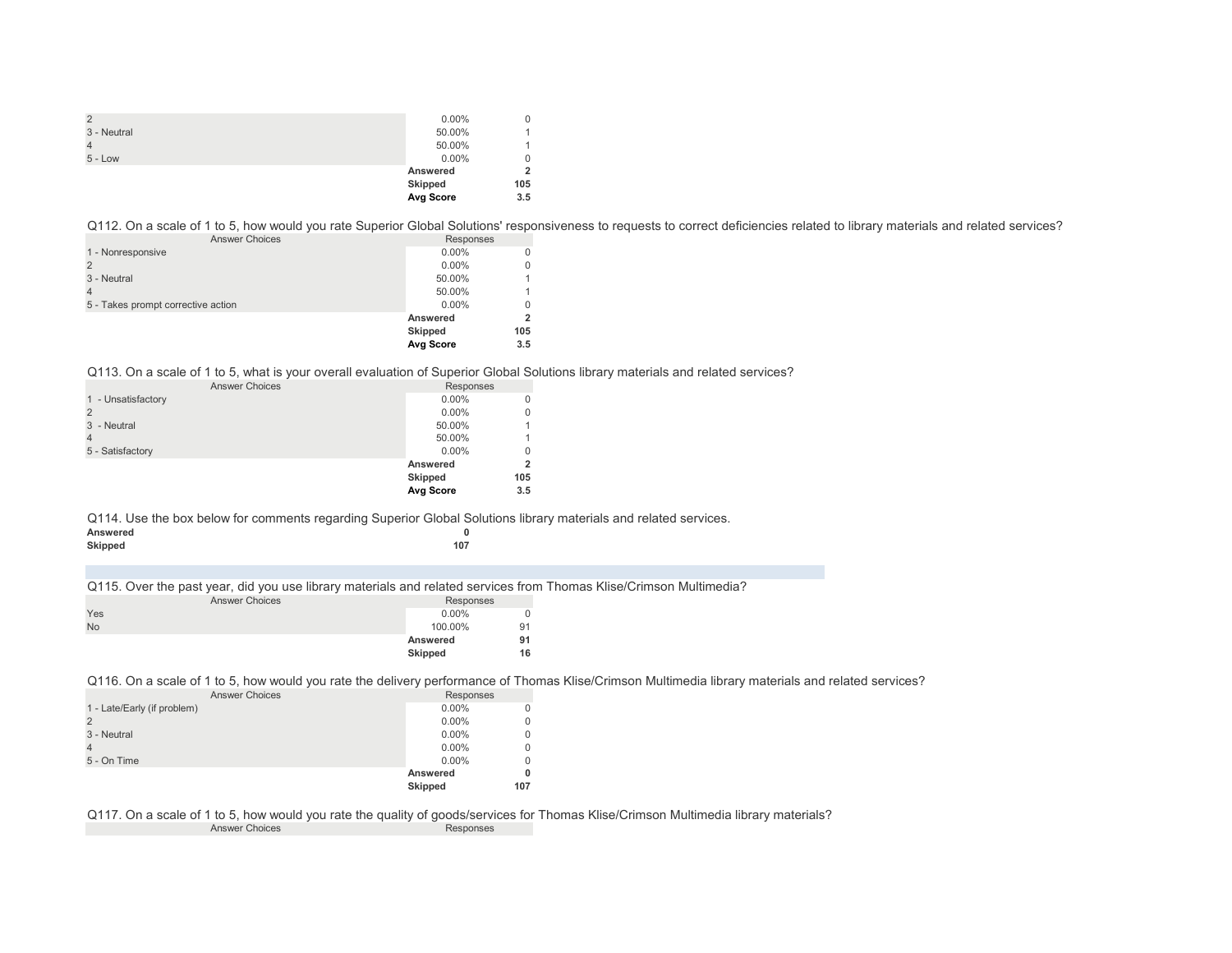| 1 - Unacceptable | $0.00\%$       | 0   |
|------------------|----------------|-----|
|                  | $0.00\%$       | 0   |
| 3 - Neutral      | $0.00\%$       | 0   |
|                  | $0.00\%$       | 0   |
| 5 - Acceptable   | $0.00\%$       | 0   |
|                  | Answered       | 0   |
|                  | <b>Skipped</b> | 107 |

Q118. On a scale of 1 to 5, how would you rate the number of complaints regarding Thomas Klise/Crimson Multimedia library materials and related services?

| <b>Answer Choices</b> | Responses |     |
|-----------------------|-----------|-----|
| $1 - High$            | $0.00\%$  |     |
|                       | $0.00\%$  | 0   |
| 3 - Neutral           | $0.00\%$  | 0   |
|                       | $0.00\%$  | 0   |
| $5 - Low$             | $0.00\%$  | 0   |
|                       | Answered  |     |
|                       | Skipped   | 107 |
|                       |           |     |

Q119. On a scale of 1 to 5, how would you rate Thomas Klise/Crimson Multimedia's responsiveness to requests to correct deficiencies related to library materials and related services?

| <b>Answer Choices</b>              | Responses      |     |
|------------------------------------|----------------|-----|
| 1 - Nonresponsive                  | $0.00\%$       |     |
|                                    | $0.00\%$       |     |
| 3 - Neutral                        | $0.00\%$       |     |
|                                    | $0.00\%$       |     |
| 5 - Takes prompt corrective action | $0.00\%$       |     |
|                                    | Answered       |     |
|                                    | <b>Skipped</b> | 107 |
|                                    |                |     |

Q120. On a scale of 1 to 5, what is your overall evaluation of Thomas Klise/Crimson Multimedia library materials and related services?

| <b>Answer Choices</b> | Responses |          |
|-----------------------|-----------|----------|
| 1 - Unsatisfactory    | $0.00\%$  | $\Omega$ |
|                       | $0.00\%$  | $\Omega$ |
| 3 - Neutral           | $0.00\%$  | $\Omega$ |
|                       | $0.00\%$  | $\Omega$ |
| 5 - Satisfactory      | $0.00\%$  | $\Omega$ |
|                       | Answered  | 0        |
|                       | Skipped   | 107      |

Q121. Use the box below for comments regarding Thomas Klise/Crimson Multimedia library materials and related services.

| Answered |     |
|----------|-----|
| Skipped  | 107 |

### **LIBRARY SERIALS**

Q122. Over the past year, did you use library serials and related services from EBSCO Information Services?

| <b>Answer Choices</b> | Responses      |    |  |
|-----------------------|----------------|----|--|
| Yes                   | 31.87%         | 29 |  |
| <b>No</b>             | 68.13%         | 62 |  |
|                       | Answered       | 91 |  |
|                       | <b>Skipped</b> | 16 |  |

Q123. On a scale of 1 to 5, how would you rate the delivery performance of EBSCO Information Services library serials and related services?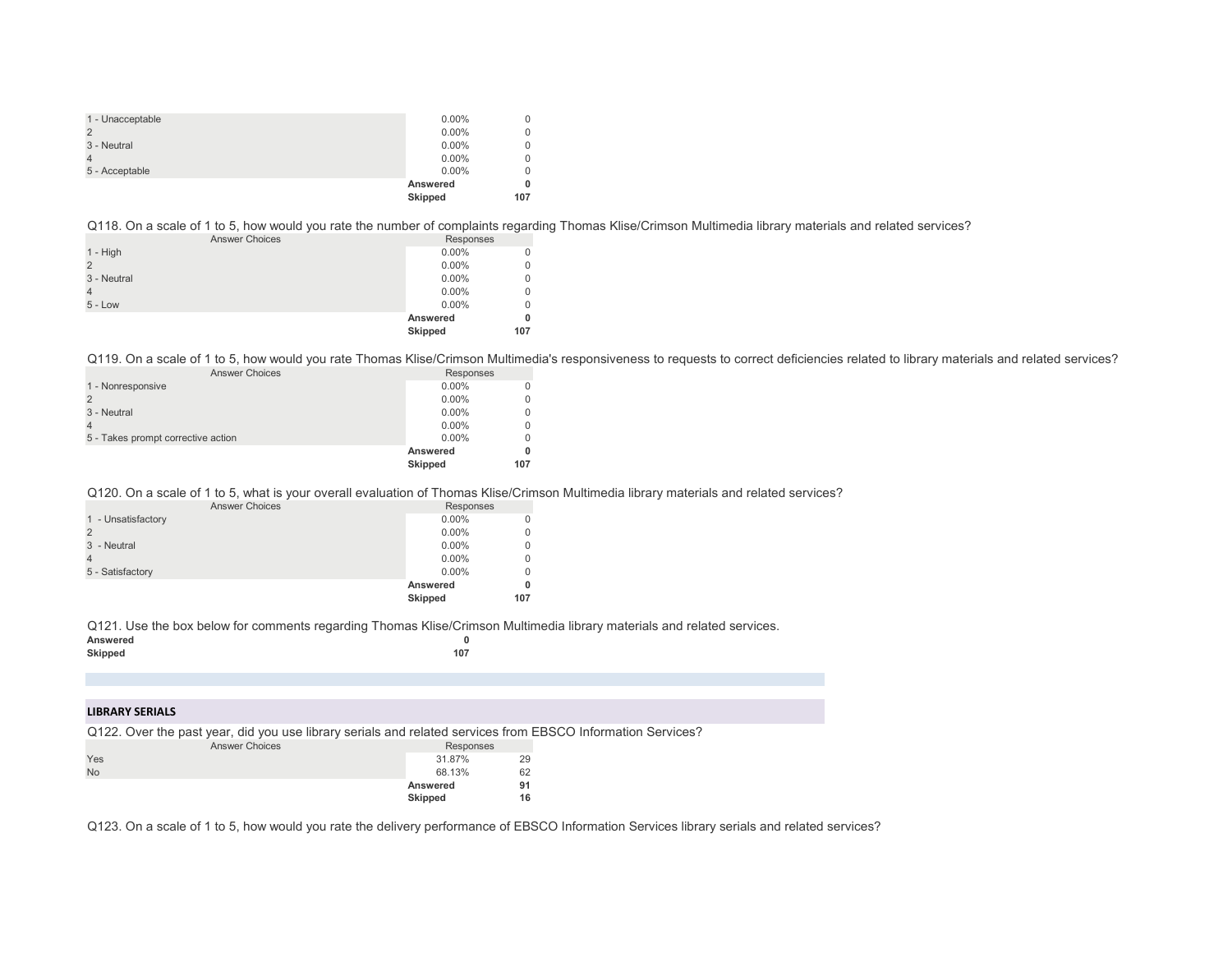| <b>Answer Choices</b>       | Responses        |     |
|-----------------------------|------------------|-----|
| 1 - Late/Early (if problem) | 6.90%            |     |
| $\overline{2}$              | 3.45%            |     |
| 3 - Neutral                 | 27.59%           | 8   |
| $\overline{4}$              | 17.24%           | 5   |
| 5 - On Time                 | 44.83%           | 13  |
|                             | Answered         | 29  |
|                             | <b>Skipped</b>   | 78  |
|                             | <b>Avg Score</b> | 3.9 |

## Q124. On a scale of 1 to 5, how would you rate the quality of goods/services for EBSCO Information Services library serials?

| <b>Answer Choices</b> | Responses      |     |
|-----------------------|----------------|-----|
| 1 - Unacceptable      | 3.45%          |     |
|                       | 6.90%          |     |
| 3 - Neutral           | 27.59%         | 8   |
|                       | 13.79%         | 4   |
| 5 - Acceptable        | 48.28%         | 14  |
|                       | Answered       | 29  |
|                       | <b>Skipped</b> | 78  |
|                       | Avg Score      | 4.0 |

Q125. On a scale of 1 to 5, how would you rate the number of complaints regarding EBSCO Information Services library serials and related services?

| <b>Answer Choices</b> | Responses      |     |
|-----------------------|----------------|-----|
| $1 - High$            | 10.34%         | 3   |
| 2                     | $0.00\%$       | 0   |
| 3 - Neutral           | 27.59%         | 8   |
| $\overline{4}$        | 17.24%         | 5   |
| $5 - Low$             | 44.83%         | 13  |
|                       | Answered       | 29  |
|                       | <b>Skipped</b> | 78  |
|                       | Avg Score      | 3.9 |

Q126. On a scale of 1 to 5, how would you rate EBSCO Information Services' responsiveness to requests to correct deficiencies related to library serials and related services?

| <b>Answer Choices</b>              | Responses        |     |
|------------------------------------|------------------|-----|
| 1 - Nonresponsive                  | 3.45%            | 1   |
|                                    | 10.34%           | 3   |
| 3 - Neutral                        | 34.48%           | 10  |
|                                    | 17.24%           | 5   |
| 5 - Takes prompt corrective action | 34.48%           | 10  |
|                                    | Answered         | 29  |
|                                    | <b>Skipped</b>   | 78  |
|                                    | <b>Avg Score</b> | 3.7 |
|                                    |                  |     |

Q127. On a scale of 1 to 5, what is your overall evaluation of EBSCO Information Services library serials and related services?

| <b>Answer Choices</b> | Responses      |     |
|-----------------------|----------------|-----|
| 1 - Unsatisfactory    | 3.45%          |     |
| $\overline{2}$        | 6.90%          | っ   |
| 3 - Neutral           | 27.59%         | 8   |
| $\overline{4}$        | 20.69%         | 6   |
| 5 - Satisfactory      | 41.38%         | 12  |
|                       | Answered       | 29  |
|                       | <b>Skipped</b> | 78  |
|                       | Avg Score      | 3.9 |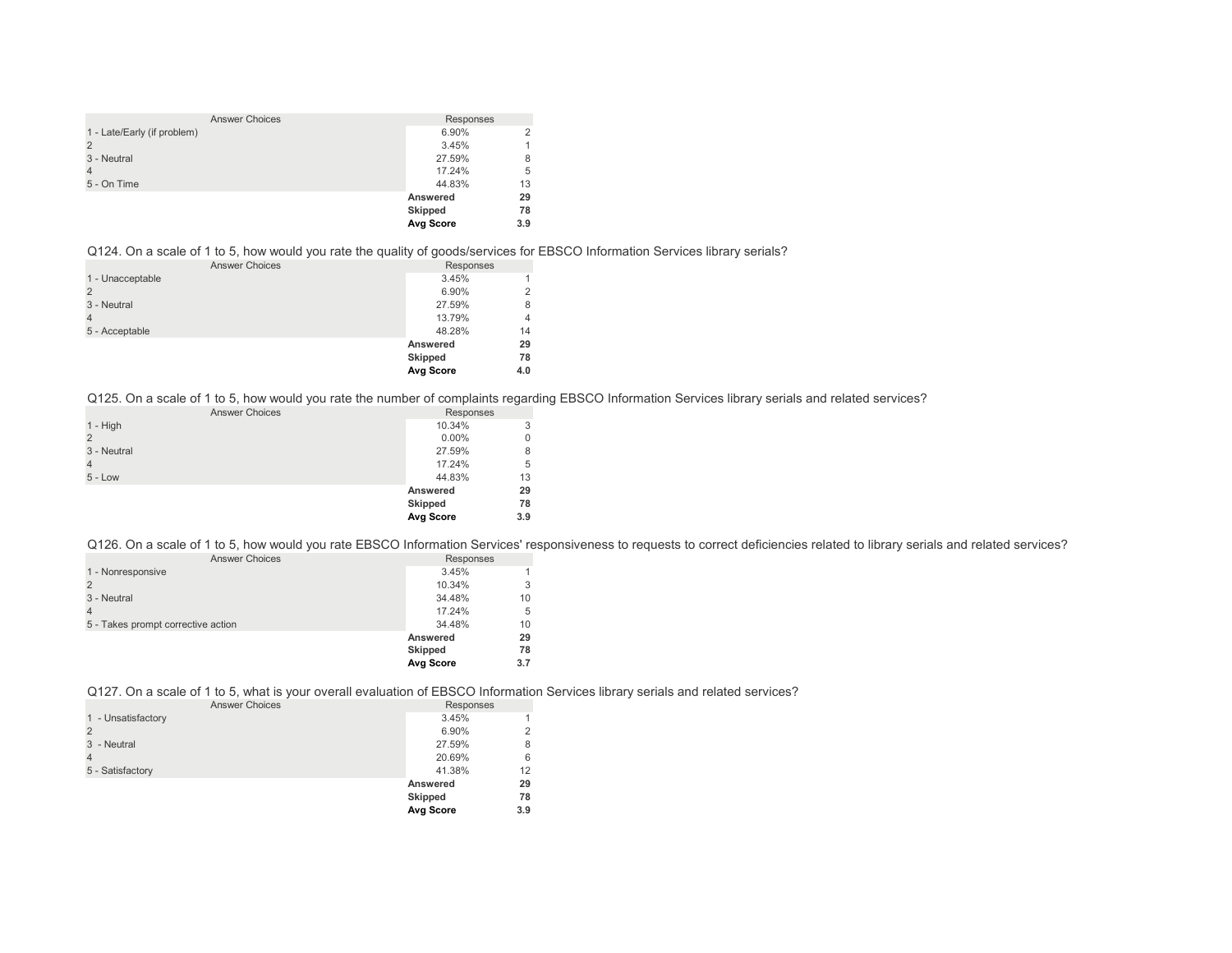# Q128. Use the box below for comments regarding EBSCO Information Services library serials and related services.<br>
T Answered 7<br>Skipped 100

# **Skipped 100**

| Respondents                                                                     | Responses<br>Tags                                                                                                       |  |
|---------------------------------------------------------------------------------|-------------------------------------------------------------------------------------------------------------------------|--|
|                                                                                 | 1 Our request for a refund for cancelled subscriptions took a very long time to receive.                                |  |
|                                                                                 | 2 Our rep has been great to work with!                                                                                  |  |
| 3 EBSCO has not changed with the times.                                         |                                                                                                                         |  |
| 4 Didn't get the right newspapers in.                                           |                                                                                                                         |  |
|                                                                                 | 5 Everything is good.                                                                                                   |  |
| 6 We have no real issues with EBSCO and our rep is very responsive and helpful. |                                                                                                                         |  |
|                                                                                 | Have not resolved issues with Openathens. Openathens has been locking people out of Overdrive accounts. Other goods and |  |
|                                                                                 | services have been good.                                                                                                |  |

Q129. Over the past year, did you use library serials and related services from Jupiter Associates?

|           | . .<br><b>Answer Choices</b> | Responses |    |
|-----------|------------------------------|-----------|----|
| Yes       |                              | 3.30%     | 3  |
| <b>No</b> |                              | 96.70%    | 88 |
|           |                              | Answered  | 91 |
|           |                              | Skipped   | 16 |

Q130. On a scale of 1 to 5, how would you rate the delivery performance of Jupiter Associates library serials and related services?

| <b>Answer Choices</b>       | Responses      |          |
|-----------------------------|----------------|----------|
| 1 - Late/Early (if problem) | $0.00\%$       | 0        |
| $\overline{2}$              | $0.00\%$       | 0        |
| 3 - Neutral                 | $0.00\%$       | $\Omega$ |
| $\overline{4}$              | $0.00\%$       | $\Omega$ |
| 5 - On Time                 | 100.00%        | 3        |
|                             | Answered       |          |
|                             | <b>Skipped</b> | 104      |
|                             | Avg Score      | 5.0      |

Q131. On a scale of 1 to 5, how would you rate the quality of goods/services for Jupiter Associates library serials?

| <b>Answer Choices</b> | Responses |          |
|-----------------------|-----------|----------|
| 1 - Unacceptable      | $0.00\%$  | $\Omega$ |
| $\overline{2}$        | $0.00\%$  | $\Omega$ |
| 3 - Neutral           | $0.00\%$  | $\Omega$ |
| $\overline{4}$        | $0.00\%$  | 0        |
| 5 - Acceptable        | 100.00%   | 3        |
|                       | Answered  | 3        |
|                       | Skipped   | 104      |
|                       | Avg Score | 5.0      |

Q132. On a scale of 1 to 5, how would you rate the number of complaints regarding Jupiter Associates library serials and related services?

| <b>Answer Choices</b> | Responses |     |
|-----------------------|-----------|-----|
| $1 - High$            | $0.00\%$  |     |
|                       | 33.33%    |     |
| 3 - Neutral           | $0.00\%$  |     |
| $\overline{4}$        | $0.00\%$  |     |
| $5 - Low$             | 66.67%    | 2   |
|                       | Answered  | 3   |
|                       | Skipped   | 104 |
|                       | Avg Score | 4.0 |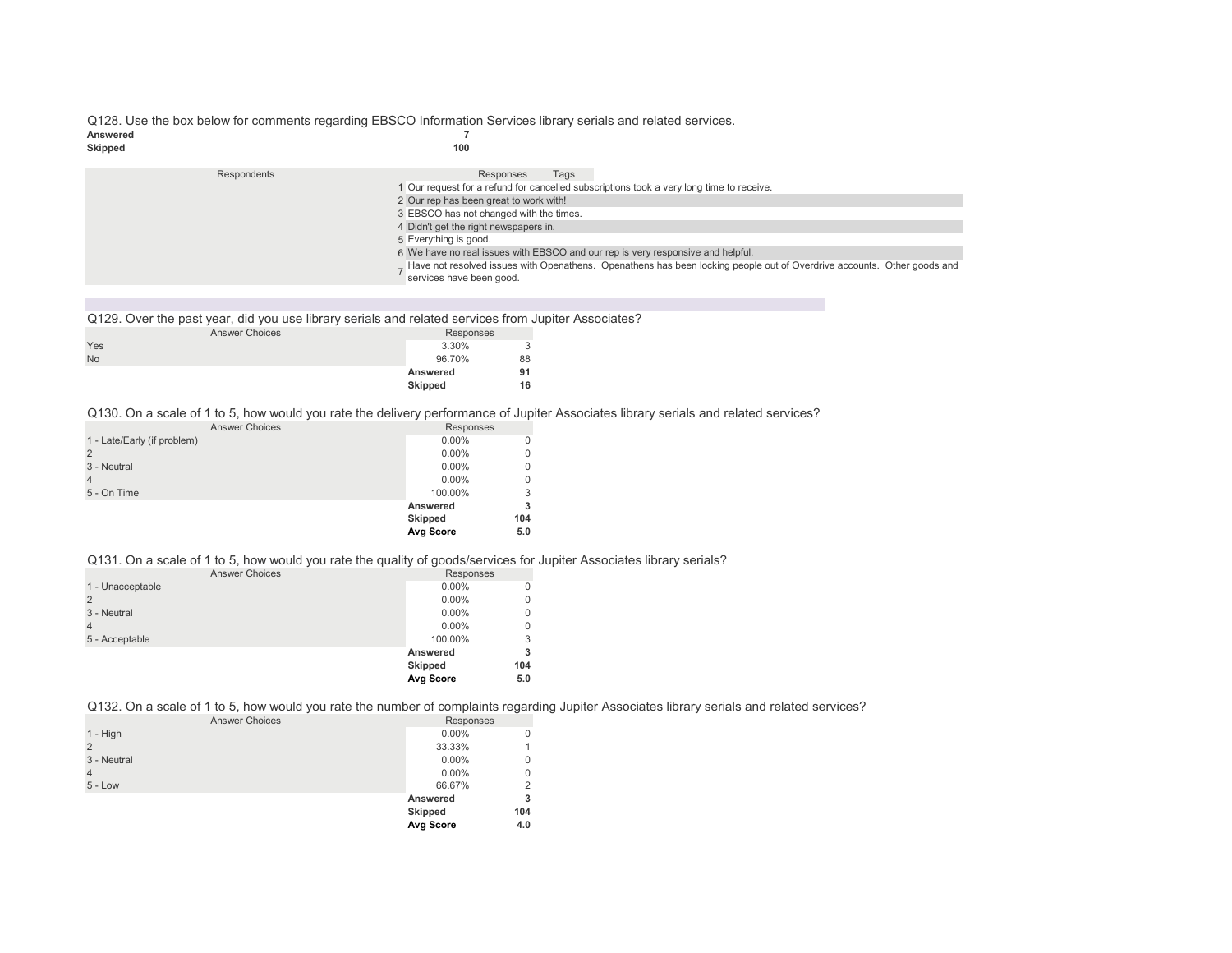Q133. On a scale of 1 to 5, how would you rate Jupiter Associates' responsiveness to requests to correct deficiencies related to library serials and related services?

| <b>Answer Choices</b>              | Responses        |          |
|------------------------------------|------------------|----------|
| 1 - Nonresponsive                  | $0.00\%$         | 0        |
|                                    | $0.00\%$         | $\Omega$ |
| 3 - Neutral                        | $0.00\%$         | $\Omega$ |
|                                    | $0.00\%$         | $\Omega$ |
| 5 - Takes prompt corrective action | 100.00%          | 3        |
|                                    | Answered         | 3        |
|                                    | <b>Skipped</b>   | 104      |
|                                    | <b>Avg Score</b> | 5.0      |

Q134. On a scale of 1 to 5, what is your overall evaluation of Jupiter Associates library serials and related services?

|                       | Avg Score      | 5.0          |
|-----------------------|----------------|--------------|
|                       | <b>Skipped</b> | 104          |
|                       | Answered       | 3            |
| 5 - Satisfactory      | 100.00%        | 3            |
|                       | $0.00\%$       | $\mathbf{0}$ |
| 3 - Neutral           | $0.00\%$       | 0            |
|                       | $0.00\%$       | 0            |
| 1 - Unsatisfactory    | $0.00\%$       | $\Omega$     |
| <b>Answer Choices</b> | Responses      |              |

Q135. Use the box below for comments regarding Jupiter Associates library serials and related services.

| Answered |     |  |
|----------|-----|--|
| Skipped  | 107 |  |

#### Q136. Over the past year, did you use library serials and related services from WT Cox Information Services?

| <b>Answer Choices</b> | Responses |    |
|-----------------------|-----------|----|
| Yes                   | 20.88%    | 19 |
| <b>No</b>             | 79.12%    | 72 |
|                       | Answered  | 91 |
|                       | Skipped   | 16 |

#### Q137. On a scale of 1 to 5, how would you rate the delivery performance of WT Cox Information Services library serials and related services?

| <b>Answer Choices</b>       | Responses |                |
|-----------------------------|-----------|----------------|
| 1 - Late/Early (if problem) | $0.00\%$  | 0              |
|                             | $0.00\%$  | $\Omega$       |
| 3 - Neutral                 | 21.05%    | $\overline{4}$ |
|                             | 31.58%    | 6              |
| 5 - On Time                 | 47.37%    | 9              |
|                             | Answered  | 19             |
|                             | Skipped   | 88             |
|                             | Avg Score | 4.3            |
|                             |           |                |

## Q138. On a scale of 1 to 5, how would you rate the quality of goods/services for WT Cox Information Services library serials?

| <b>Answer Choices</b> | Responses |    |
|-----------------------|-----------|----|
| 1 - Unacceptable      | $0.00\%$  |    |
|                       | $0.00\%$  |    |
| 3 - Neutral           | 10.53%    |    |
|                       | 21.05%    |    |
| 5 - Acceptable        | 68.42%    | 13 |
|                       | Answered  | 19 |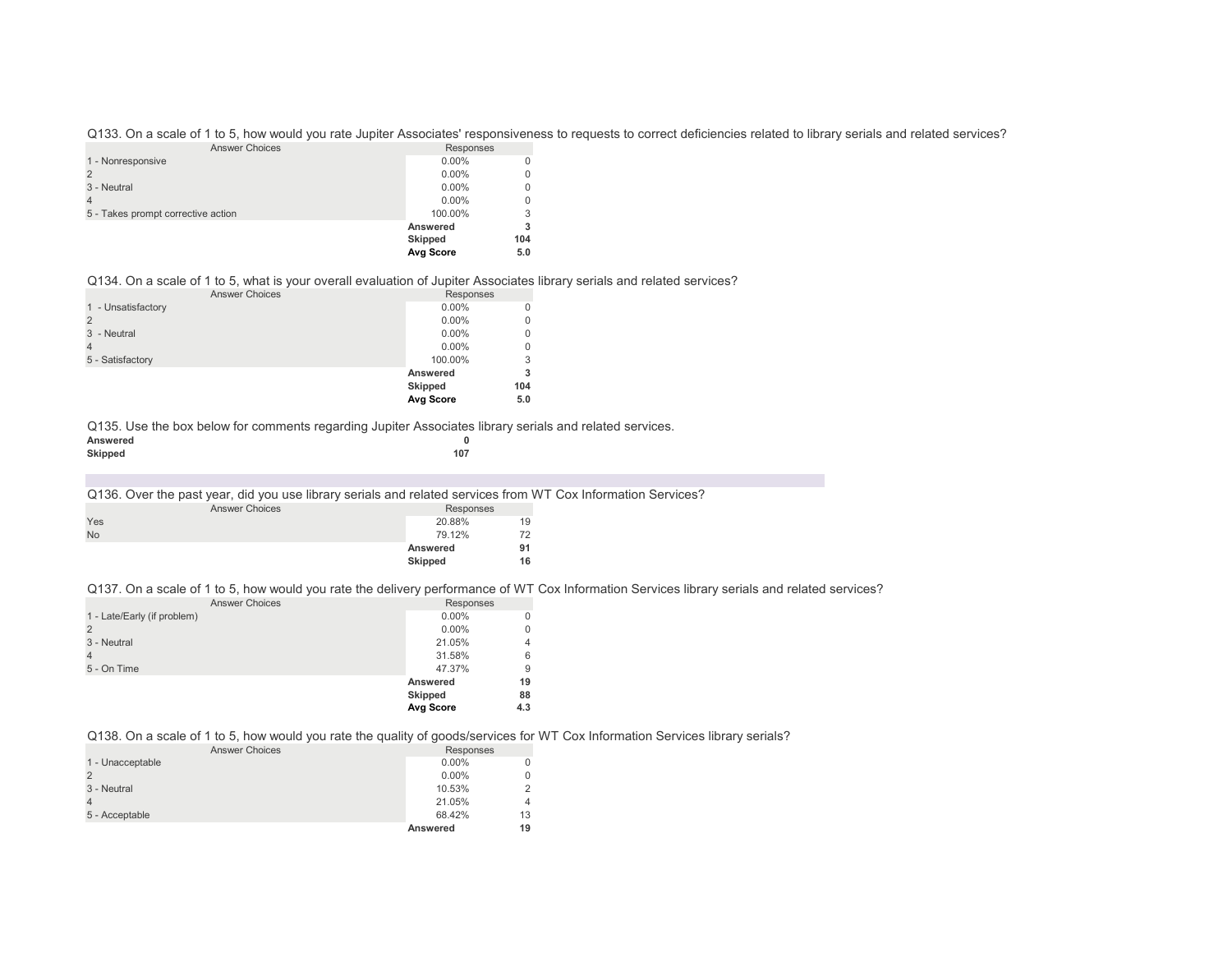| Skipped   | 88  |
|-----------|-----|
| Avg Score | 4.6 |

## Q139. On a scale of 1 to 5, how would you rate the number of complaints regarding WT Cox Information Services library serials and related services?

| <b>Answer Choices</b> | Responses |     |
|-----------------------|-----------|-----|
| $1 - High$            | $0.00\%$  |     |
|                       | 5.26%     |     |
| 3 - Neutral           | 21.05%    | 4   |
|                       | 31.58%    | 6   |
| $5 - Low$             | 42.11%    | 8   |
|                       | Answered  | 19  |
|                       | Skipped   | 88  |
|                       | Avg Score | 4.1 |

Q140. On a scale of 1 to 5, how would you rate WT Cox Information Services' responsiveness to requests to correct deficiencies related to library serials and related services?

| <b>Answer Choices</b>              | Responses      |     |
|------------------------------------|----------------|-----|
| 1 - Nonresponsive                  | $0.00\%$       | 0   |
|                                    | 5.26%          |     |
| 3 - Neutral                        | 21.05%         | 4   |
|                                    | 31.58%         | 6   |
| 5 - Takes prompt corrective action | 42.11%         | 8   |
|                                    | Answered       | 19  |
|                                    | <b>Skipped</b> | 88  |
|                                    | Avg Score      | 4.1 |

Q141. On a scale of 1 to 5, what is your overall evaluation of WT Cox Information Services library serials and related services?

| <b>Answer Choices</b> | Responses |          |
|-----------------------|-----------|----------|
| 1 - Unsatisfactory    | $0.00\%$  | $\Omega$ |
|                       | $0.00\%$  | $\Omega$ |
| 3 - Neutral           | 15.79%    | 3        |
| 4                     | 26.32%    | 5        |
| 5 - Satisfactory      | 57.89%    | 11       |
|                       | Answered  | 19       |
|                       | Skipped   | 88       |
|                       | Avg Score | 4.4      |

|             | Answered | Q142. Use the box below for comments regarding WT Cox Information Services library serials and related services.                                                                                                                                                                                                                    |
|-------------|----------|-------------------------------------------------------------------------------------------------------------------------------------------------------------------------------------------------------------------------------------------------------------------------------------------------------------------------------------|
|             | Skipped  | 105                                                                                                                                                                                                                                                                                                                                 |
| Respondents |          | Responses<br>Taɑs<br>The customer service is good, but the website has some problems. Specifically the checking system. Some titles were missing<br>in the renewal, and the billing was not accurate and ended up paying more later in the year.                                                                                    |
|             |          | When you get a credit memo for a magazine, WT Cox does not tell you, you need to go look for it in their system. So, if a<br>2 magazine is no longer available, you do not know that you have credit for it and the credit expires if you do not use it within the<br>required time frame. So, you are losing money that you spent. |
|             |          |                                                                                                                                                                                                                                                                                                                                     |

## **LIBRARY SUPPLIES**

Q143. Over the past year, did you use library supplies and related services from Arcon Resources?

| <b>Answer Choices</b> | Responses |  |
|-----------------------|-----------|--|
| Yes                   | $0.00\%$  |  |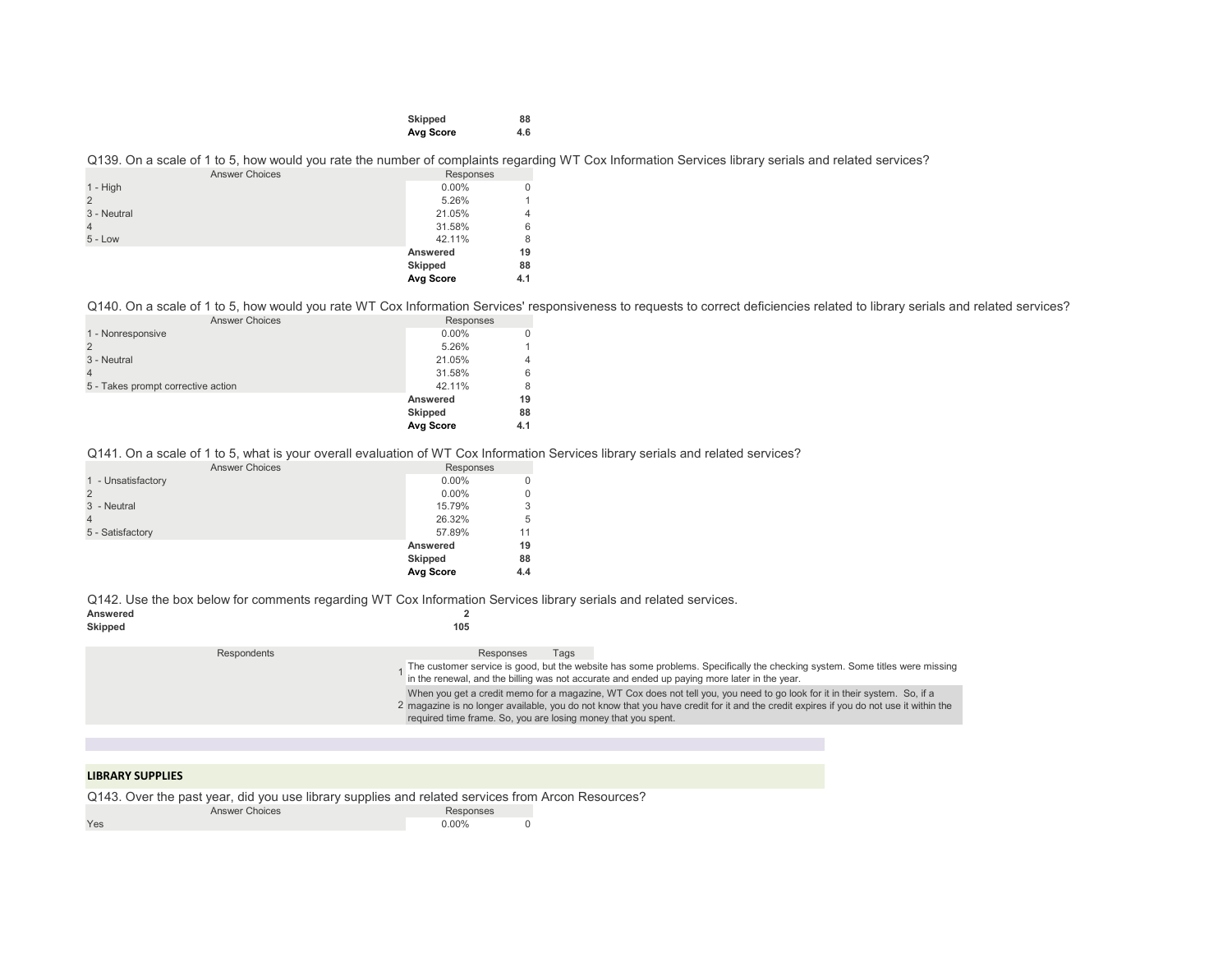| <b>No</b> | 100.00%  | 91 |
|-----------|----------|----|
|           | Answered | 91 |
|           | Skipped  | 16 |

## Q144. On a scale of 1 to 5, how would you rate the delivery performance of Arcon Resources library supplies and related services?

| <b>Answer Choices</b>       | Responses      |     |
|-----------------------------|----------------|-----|
| 1 - Late/Early (if problem) | $0.00\%$       |     |
|                             | $0.00\%$       |     |
| 3 - Neutral                 | $0.00\%$       |     |
|                             | $0.00\%$       |     |
| 5 - On Time                 | $0.00\%$       |     |
|                             | Answered       |     |
|                             | <b>Skipped</b> | 107 |

## Q145. On a scale of 1 to 5, how would you rate the quality of goods/services for Arcon Resources library supplies?

| <b>Answer Choices</b> | Responses |          |
|-----------------------|-----------|----------|
| 1 - Unacceptable      | $0.00\%$  | $\Omega$ |
|                       | $0.00\%$  | 0        |
| 3 - Neutral           | $0.00\%$  | 0        |
|                       | $0.00\%$  | 0        |
| 5 - Acceptable        | $0.00\%$  | $\Omega$ |
|                       | Answered  | 0        |
|                       | Skipped   | 107      |
|                       |           |          |

Q146. On a scale of 1 to 5, how would you rate the number of complaints regarding Arcon Resources library supplies and related services?

|                | <b>Answer Choices</b> | Responses |             |
|----------------|-----------------------|-----------|-------------|
| 1 - High       |                       | $0.00\%$  | 0           |
| $\overline{2}$ |                       | $0.00\%$  | $\mathbf 0$ |
| 3 - Neutral    |                       | $0.00\%$  | $\mathbf 0$ |
| $\overline{4}$ |                       | $0.00\%$  | $\mathbf 0$ |
| $5 - Low$      |                       | $0.00\%$  | $\mathbf 0$ |
|                |                       | Answered  | 0           |
|                |                       | Skipped   | 107         |
|                |                       |           |             |

Q147. On a scale of 1 to 5, how would you rate Arcon Resources' responsiveness to requests to correct deficiencies related to library supplies and related services?

| <b>Answer Choices</b>              | Responses      |     |
|------------------------------------|----------------|-----|
| 1 - Nonresponsive                  | $0.00\%$       |     |
|                                    | $0.00\%$       |     |
| 3 - Neutral                        | $0.00\%$       |     |
|                                    | $0.00\%$       |     |
| 5 - Takes prompt corrective action | $0.00\%$       |     |
|                                    | Answered       |     |
|                                    | <b>Skipped</b> | 107 |

Q148. On a scale of 1 to 5, what is your overall evaluation of Arcon Resources library supplies and related services?

| <b>Answer Choices</b> | Responses      |     |
|-----------------------|----------------|-----|
| 1 - Unsatisfactory    | $0.00\%$       |     |
|                       | $0.00\%$       |     |
| 3 - Neutral           | $0.00\%$       |     |
|                       | $0.00\%$       |     |
| 5 - Satisfactory      | $0.00\%$       |     |
|                       | Answered       |     |
|                       | <b>Skipped</b> | 107 |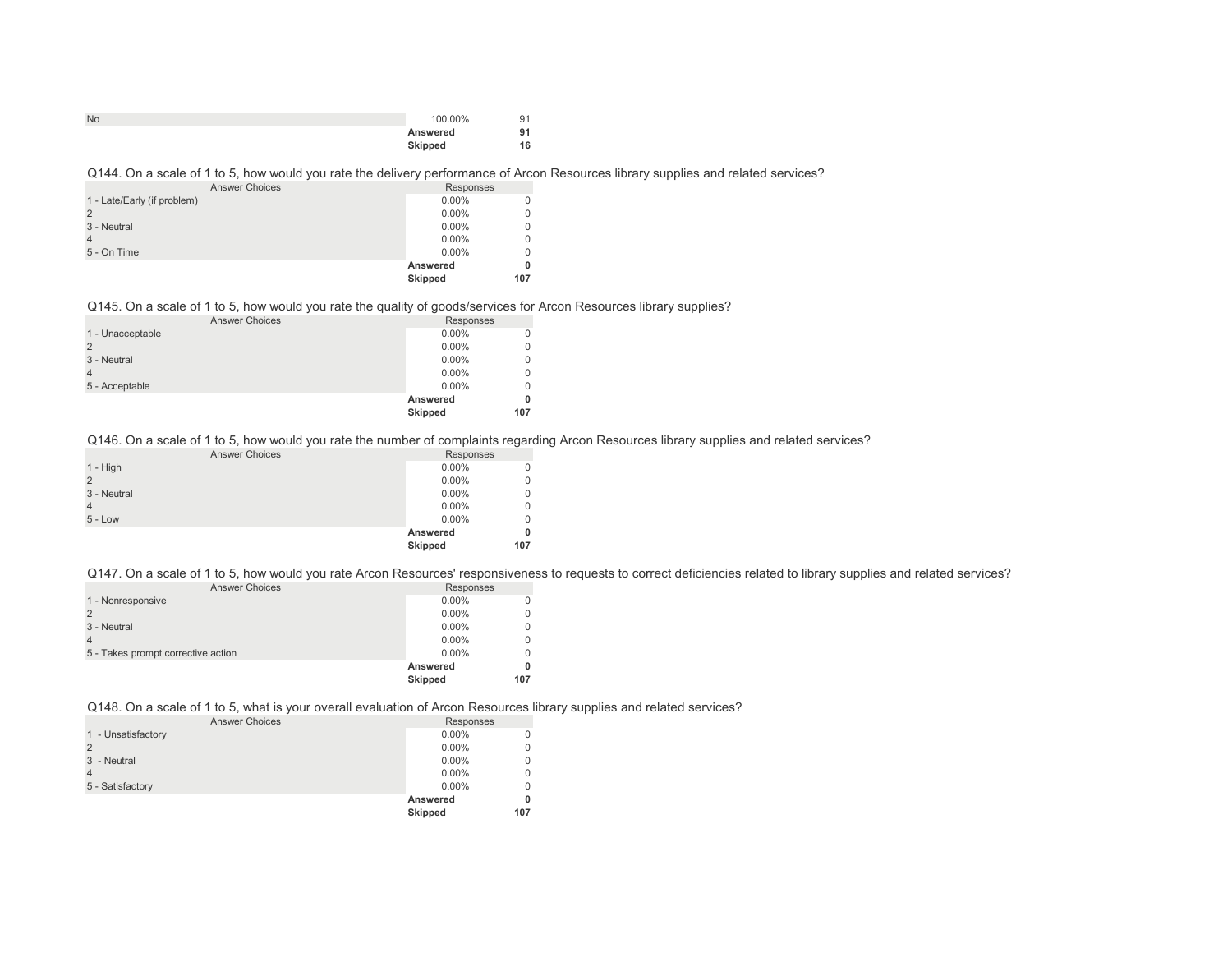Q149. Use the box below for comments regarding Arcon Resources library supplies and related services.<br>Answered Answered 0<br>Skipped 107 **Skipped 107**

|           | Q150. Over the past year, did you use library supplies and related services from Brodart? |                |    |  |
|-----------|-------------------------------------------------------------------------------------------|----------------|----|--|
|           | <b>Answer Choices</b>                                                                     | Responses      |    |  |
| Yes       |                                                                                           | 36.26%         | 33 |  |
| <b>No</b> |                                                                                           | 63.74%         | 58 |  |
|           |                                                                                           | Answered       | 91 |  |
|           |                                                                                           | <b>Skipped</b> | 16 |  |

Q151. On a scale of 1 to 5, how would you rate the delivery performance of Brodart library supplies and related services?

| <b>Answer Choices</b>       | Responses |                |
|-----------------------------|-----------|----------------|
| 1 - Late/Early (if problem) | 6.06%     | $\overline{2}$ |
|                             | $0.00\%$  | $\mathbf 0$    |
| 3 - Neutral                 | 12.12%    | $\overline{4}$ |
|                             | 18.18%    | 6              |
| 5 - On Time                 | 63.64%    | 21             |
|                             | Answered  | 33             |
|                             | Skipped   | 74             |
|                             | Avg Score | 4.3            |
|                             |           |                |

Q152. On a scale of 1 to 5, how would you rate the quality of goods/services for Brodart library supplies?

|                       | Avg Score      | 4.5 |
|-----------------------|----------------|-----|
|                       | <b>Skipped</b> | 74  |
|                       | Answered       | 33  |
| 5 - Acceptable        | 72.73%         | 24  |
|                       | 15.15%         | 5   |
| 3 - Neutral           | 6.06%          | 2   |
|                       | 6.06%          | 2   |
| 1 - Unacceptable      | $0.00\%$       |     |
| <b>Answer Choices</b> | Responses      |     |

Q153. On a scale of 1 to 5, how would you rate the number of complaints regarding Brodart library supplies and related services?

| <b>Answer Choices</b> | Responses |     |
|-----------------------|-----------|-----|
| $1 - High$            | $0.00\%$  | 0   |
| $\overline{2}$        | 6.06%     | 2   |
| 3 - Neutral           | 9.09%     | 3   |
| $\overline{4}$        | 18.18%    | 6   |
| $5 - Low$             | 66.67%    | 22  |
|                       | Answered  | 33  |
|                       | Skipped   | 74  |
|                       | Avg Score | 4.5 |

Q154. On a scale of 1 to 5, how would you rate Brodart's responsiveness to requests to correct deficiencies related to library supplies and related services?

| <b>Answer Choices</b>              | Responses      |    |
|------------------------------------|----------------|----|
| 1 - Nonresponsive                  | $0.00\%$       |    |
|                                    | 6.06%          |    |
| 3 - Neutral                        | 12.12%         | 4  |
|                                    | 24.24%         |    |
| 5 - Takes prompt corrective action | 57.58%         | 19 |
|                                    | Answered       | 33 |
|                                    | <b>Skipped</b> | 74 |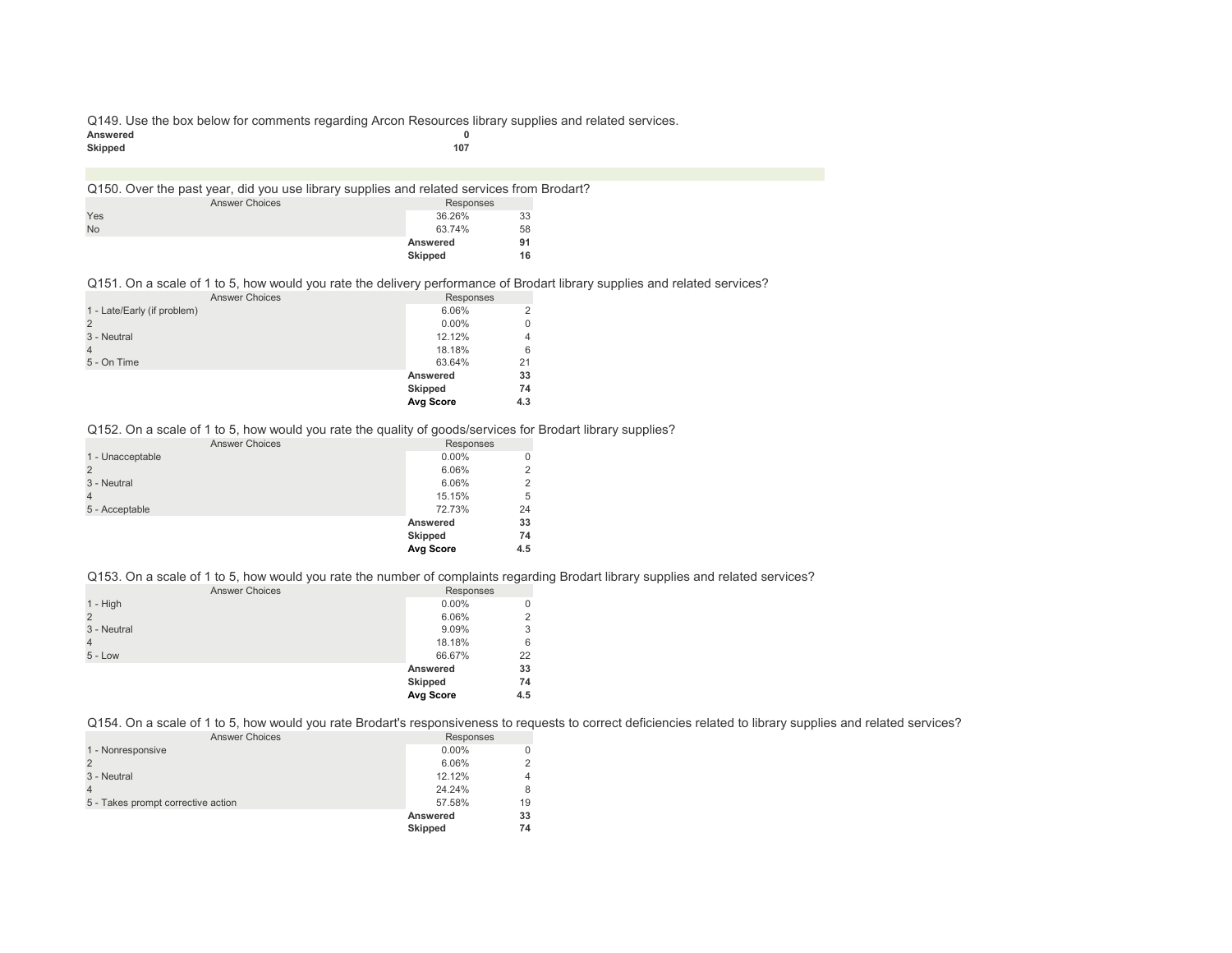#### **Avg Score 4.3**

#### Q155. On a scale of 1 to 5, what is your overall evaluation of Brodart library supplies and related services?

| <b>Answer Choices</b> | Responses |     |
|-----------------------|-----------|-----|
| 1 - Unsatisfactory    | $0.00\%$  | 0   |
| $\overline{2}$        | 3.03%     |     |
| 3 - Neutral           | 9.09%     | 3   |
| $\overline{4}$        | 21.21%    |     |
| 5 - Satisfactory      | 66.67%    | 22  |
|                       | Answered  | 33  |
|                       | Skipped   | 74  |
|                       | Avg Score | 4.5 |

Q156. Use the box below for comments regarding Brodart library supplies and related services.<br>Answered

#### **Answered 4**  $Skipped$

| Respondents | Responses<br>Tags                                                                                                                                                                                                                                                                                                                                                                                                                                                                                                                                                                                                                                                                                                                                                                                                                                                                                                                                                                                                                                                                                                                                                                                                                                                                                                                      |
|-------------|----------------------------------------------------------------------------------------------------------------------------------------------------------------------------------------------------------------------------------------------------------------------------------------------------------------------------------------------------------------------------------------------------------------------------------------------------------------------------------------------------------------------------------------------------------------------------------------------------------------------------------------------------------------------------------------------------------------------------------------------------------------------------------------------------------------------------------------------------------------------------------------------------------------------------------------------------------------------------------------------------------------------------------------------------------------------------------------------------------------------------------------------------------------------------------------------------------------------------------------------------------------------------------------------------------------------------------------|
|             | 1 We did not use them a lot so experience was limited but we had no issues                                                                                                                                                                                                                                                                                                                                                                                                                                                                                                                                                                                                                                                                                                                                                                                                                                                                                                                                                                                                                                                                                                                                                                                                                                                             |
|             | 2 Shipping costs can be high for some orders.                                                                                                                                                                                                                                                                                                                                                                                                                                                                                                                                                                                                                                                                                                                                                                                                                                                                                                                                                                                                                                                                                                                                                                                                                                                                                          |
|             | We placed a order for some catalog stickers. When trying to place the order online we were a little confused as it wasn't<br>something that we were familiar with. The customer service representative was extremely annoyed that we needed assistance<br>and that she would need to provide it. Once we got through that and we were able to have the order place we waited more than<br>several weeks (close to a month if not so) for the order for it to come in incorrect. When I called back in to customer service I<br>was greeted with the same representative. When I was explaining to her our issue with the incorrect numbering on the barcodes<br>3 that we received she was flat out rude! She wanted proof that it was in fact her error and not ours as she was certain that she<br>put the numbers in as she received them and that the cost to reorder the barcodes would fall on us the customer, fortunately I<br>had the information to provide to her that it was indeed her mistake and she did get the barcodes reordered for us and we<br>received them withing several weeks. However the whole situation was unpleasant and we definitely think twice before placing<br>orders with them now. So much in fact when we needed to reorder more barcodes we decided to use another vendor instead of<br>them. |
|             | 4 Good products at reasonable prices. Offer great discounts                                                                                                                                                                                                                                                                                                                                                                                                                                                                                                                                                                                                                                                                                                                                                                                                                                                                                                                                                                                                                                                                                                                                                                                                                                                                            |

## Q157. Over the past year, did you use library supplies and related services from Conservation Resources International?

|           | <b>Answer Choices</b> |          |    |
|-----------|-----------------------|----------|----|
| Yes       |                       | $0.00\%$ | 0  |
| <b>No</b> |                       | 100.00%  | 91 |
|           |                       | Answered | 91 |
|           |                       | Skipped  | 16 |

#### Q158. On a scale of 1 to 5, how would you rate the delivery performance of Conservation Resources International library supplies and related services?

| <b>Answer Choices</b>       | Responses      |     |
|-----------------------------|----------------|-----|
| 1 - Late/Early (if problem) | $0.00\%$       |     |
| 2                           | $0.00\%$       |     |
| 3 - Neutral                 | $0.00\%$       |     |
| $\overline{4}$              | $0.00\%$       |     |
| 5 - On Time                 | $0.00\%$       |     |
|                             | Answered       |     |
|                             | <b>Skipped</b> | 107 |

#### Q159. On a scale of 1 to 5, how would you rate the quality of goods/services for Conservation Resources International library supplies? Responses

| <b>Answer Choices</b> | Responses |  |
|-----------------------|-----------|--|
| 1 - Unacceptable      | 0.00%     |  |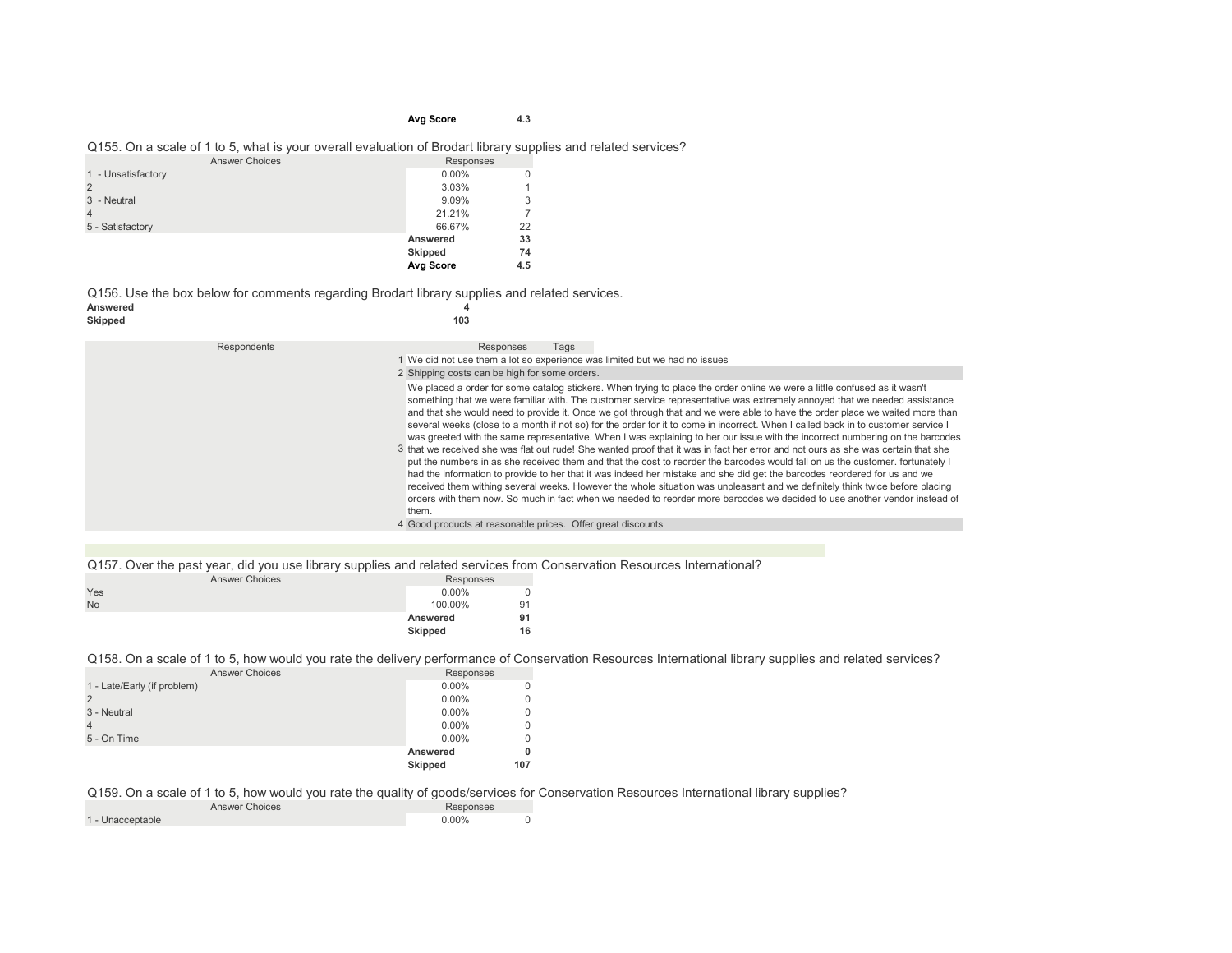|                | $0.00\%$       |     |
|----------------|----------------|-----|
| 3 - Neutral    | $0.00\%$       |     |
|                | $0.00\%$       |     |
| 5 - Acceptable | $0.00\%$       |     |
|                | Answered       |     |
|                | <b>Skipped</b> | 107 |

Q160. On a scale of 1 to 5, how would you rate the number of complaints regarding Conservation Resources International library supplies and related services?

| <b>Answer Choices</b> | Responses |     |
|-----------------------|-----------|-----|
| $1 - High$            | $0.00\%$  |     |
|                       | $0.00\%$  | 0   |
| 3 - Neutral           | $0.00\%$  | 0   |
|                       | $0.00\%$  | 0   |
| $5 - Low$             | $0.00\%$  | 0   |
|                       | Answered  | 0   |
|                       | Skipped   | 107 |

Q161. On a scale of 1 to 5, how would you rate Conservation Resources International's responsiveness to requests to correct deficiencies related to library supplies and related services?

| <b>Answer Choices</b>              | Responses      |     |
|------------------------------------|----------------|-----|
| 1 - Nonresponsive                  | $0.00\%$       |     |
|                                    | $0.00\%$       |     |
| 3 - Neutral                        | $0.00\%$       |     |
|                                    | $0.00\%$       |     |
| 5 - Takes prompt corrective action | $0.00\%$       |     |
|                                    | Answered       |     |
|                                    | <b>Skipped</b> | 107 |

Q162. On a scale of 1 to 5, what is your overall evaluation of Conservation Resources International library supplies and related services?

| <b>Answer Choices</b> | Responses |          |
|-----------------------|-----------|----------|
| 1 - Unsatisfactory    | $0.00\%$  | $\Omega$ |
| $\overline{2}$        | $0.00\%$  | $\Omega$ |
| 3 - Neutral           | $0.00\%$  | $\Omega$ |
| $\overline{4}$        | $0.00\%$  | $\Omega$ |
| 5 - Satisfactory      | $0.00\%$  | $\Omega$ |
|                       | Answered  | 0        |
|                       | Skipped   | 107      |

Q163. Use the box below for comments regarding Conservation Resources International library supplies and related services.

| Answered<br>Skipped                                                                           | 0<br>107       |    |  |
|-----------------------------------------------------------------------------------------------|----------------|----|--|
|                                                                                               |                |    |  |
| Q164. Over the past year, did you use library supplies and related services from DEMCO, Inc.? |                |    |  |
| <b>Answer Choices</b>                                                                         | Responses      |    |  |
| Yes                                                                                           | 76.92%         | 70 |  |
| <b>No</b>                                                                                     | 23.08%         | 21 |  |
|                                                                                               | Answered       | 91 |  |
|                                                                                               | <b>Skipped</b> | 16 |  |
|                                                                                               |                |    |  |

Q165. On a scale of 1 to 5, how would you rate the delivery performance of DEMCO, Inc. library supplies and related services?

| <b>Answer Choices</b>       | Responses |    |
|-----------------------------|-----------|----|
| 1 - Late/Early (if problem) | 1.43%     |    |
|                             | 2.86%     |    |
| 3 - Neutral                 | 15.71%    | 11 |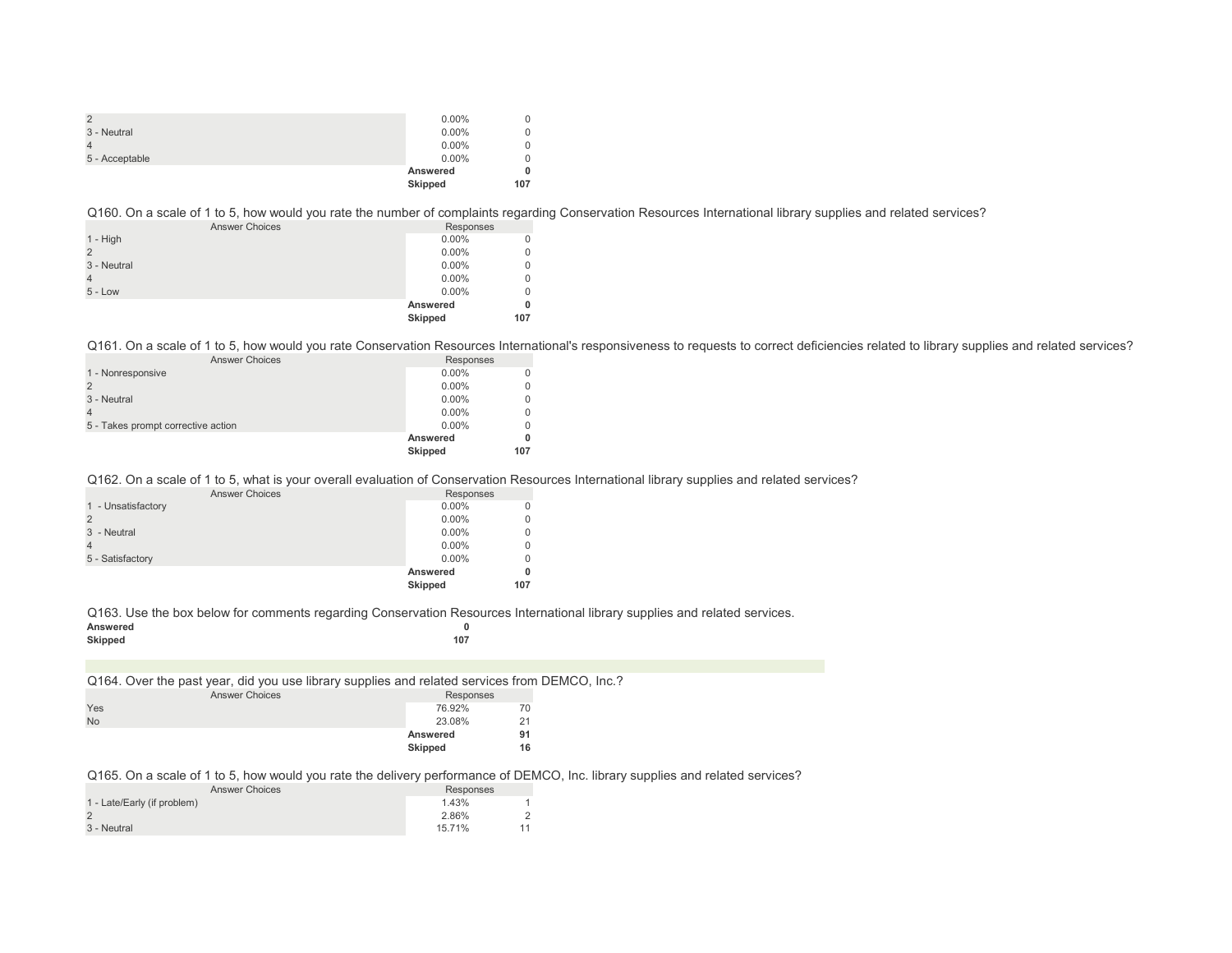|             | 24.29%    | 17  |
|-------------|-----------|-----|
| 5 - On Time | 55.71%    | 39  |
|             | Answered  | 70  |
|             | Skipped   | 37  |
|             | Avg Score | 4.3 |

## Q166. On a scale of 1 to 5, how would you rate the quality of goods/services for DEMCO, Inc. library supplies?

| <b>Answer Choices</b> | Responses      |     |
|-----------------------|----------------|-----|
| 1 - Unacceptable      | 1.43%          |     |
| $\overline{2}$        | $0.00\%$       | 0   |
| 3 - Neutral           | 7.14%          | 5   |
| 4                     | 20.00%         | 14  |
| 5 - Acceptable        | 71.43%         | 50  |
|                       | Answered       | 70  |
|                       | <b>Skipped</b> | 37  |
|                       | Avg Score      | 4.6 |

Q167. On a scale of 1 to 5, how would you rate the number of complaints regarding DEMCO, Inc. library supplies and related services?

| <b>Answer Choices</b> | Responses      |                |
|-----------------------|----------------|----------------|
| $1 - High$            | 2.86%          | $\overline{2}$ |
| $\overline{2}$        | 1.43%          |                |
| 3 - Neutral           | 11.43%         | 8              |
| $\overline{4}$        | 18.57%         | 13             |
| $5 - Low$             | 65.71%         | 46             |
|                       | Answered       | 70             |
|                       | <b>Skipped</b> | 37             |
|                       | Avg Score      | 4.4            |

Q168. On a scale of 1 to 5, how would you rate DEMCO, Inc.'s responsiveness to requests to correct deficiencies related to library supplies and related services?

| <b>Answer Choices</b>              | Responses      |     |
|------------------------------------|----------------|-----|
| 1 - Nonresponsive                  | $0.00\%$       |     |
|                                    | 2.86%          |     |
| 3 - Neutral                        | 21.43%         | 15  |
|                                    | 15.71%         | 11  |
| 5 - Takes prompt corrective action | 60.00%         | 42  |
|                                    | Answered       | 70  |
|                                    | <b>Skipped</b> | 37  |
|                                    | Avg Score      | 4.3 |

## Q169. On a scale of 1 to 5, what is your overall evaluation of DEMCO, Inc. library supplies and related services?

| <b>Answer Choices</b> | Responses        |     |
|-----------------------|------------------|-----|
| 1 - Unsatisfactory    | $0.00\%$         | 0   |
| $\overline{2}$        | 1.43%            |     |
| 3 - Neutral           | 8.57%            | 6   |
| $\overline{4}$        | 18.57%           | 13  |
| 5 - Satisfactory      | 71.43%           | 50  |
|                       | Answered         | 70  |
|                       | <b>Skipped</b>   | 37  |
|                       | <b>Avg Score</b> | 4.6 |

Q170. Use the box below for comments regarding DEMCO, Inc. library supplies and related services.

| Answered |    |
|----------|----|
| Skipped  | 96 |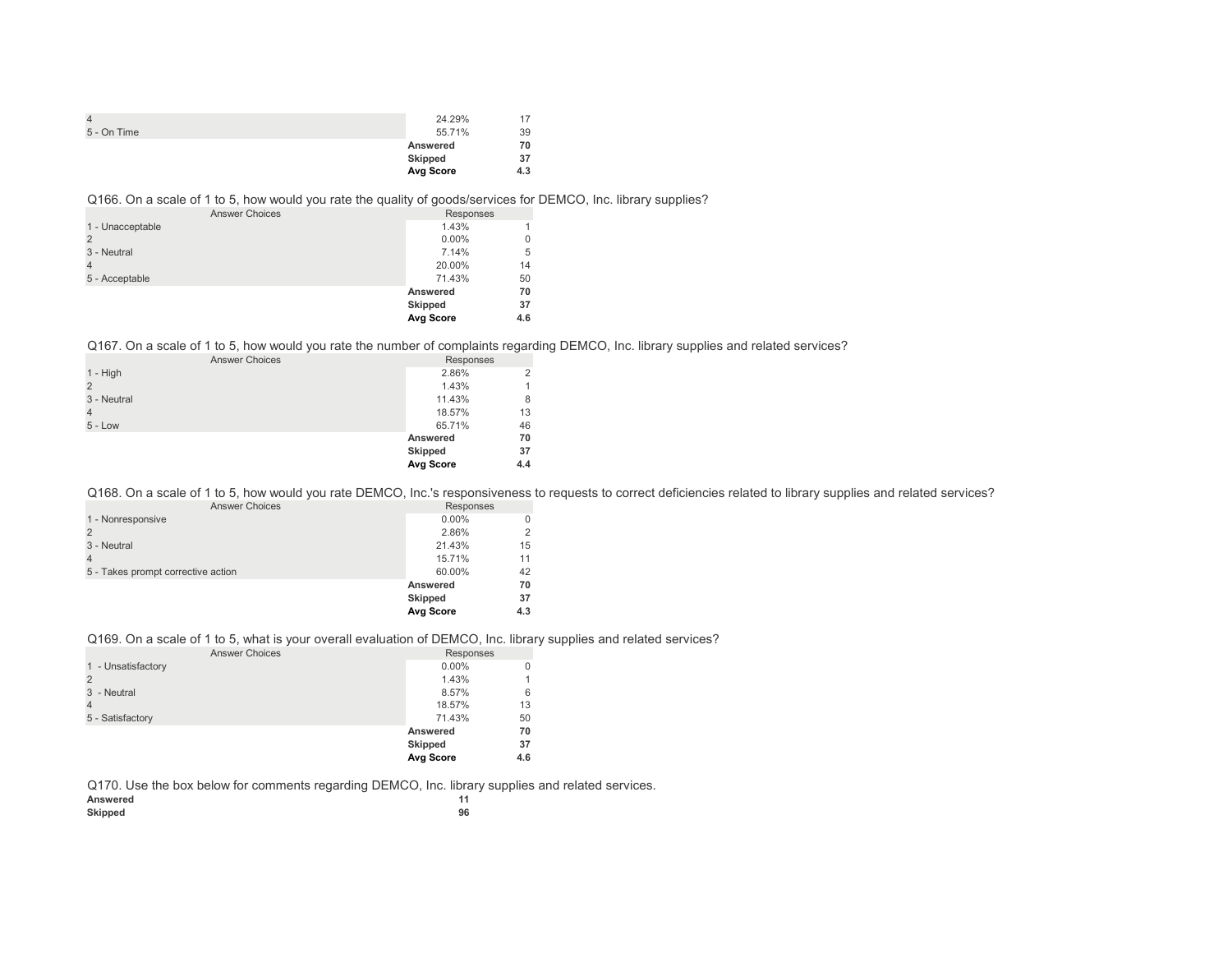| <b>Respondents</b> | Response Date Responses<br>Tags<br>more stuff going on backorder, some stuff being discontinued, prices going up--many times their regular discounts higher than<br>Malia discounts                                                                                                                                                                                                  |
|--------------------|--------------------------------------------------------------------------------------------------------------------------------------------------------------------------------------------------------------------------------------------------------------------------------------------------------------------------------------------------------------------------------------|
|                    | Demco has had lots of delivery issues mostly with furniture.<br>We have not had this problem with other furniture vendors.                                                                                                                                                                                                                                                           |
|                    | 3 Always works to give me the best prices, prompt delivery as supply is available. Very pleasant and helpful to work out issues.                                                                                                                                                                                                                                                     |
|                    | Lots of really long backorders on products and they would not invoice for products shipped until order was complete which was<br>a problem for us.                                                                                                                                                                                                                                   |
|                    | 5 Demco always have great customer service, they are very helpful.                                                                                                                                                                                                                                                                                                                   |
|                    | 6 Everything is good                                                                                                                                                                                                                                                                                                                                                                 |
|                    | 7 Some items take longer to receive than others. This is more related to supply chain issues rather than their services.<br>On website, you cannot access older orders in a reasonable way and have to look through each order to see if this is where you<br>had previously purchased an item.                                                                                      |
|                    | 9 If not for the extreme shipping cost we would order from them more often.                                                                                                                                                                                                                                                                                                          |
|                    | 10 Offer quality products                                                                                                                                                                                                                                                                                                                                                            |
|                    | DEMCO enjoys a fair monopoly in the arena, and as such, they've jacked up their prices. It's ludicrous to pay so much for<br>11 shipping, especially with smaller packages. We've begun looking to other providers just to avoid DEMCO's prices. It's a shame<br>as their products are often high quality, but they aren't worth a ridiculous upcharge and exorbitant shipping fees. |
|                    |                                                                                                                                                                                                                                                                                                                                                                                      |

| Q171. Over the past year, did you use library supplies and related services from Hollinger Metal Edge? |                |    |  |
|--------------------------------------------------------------------------------------------------------|----------------|----|--|
| <b>Answer Choices</b>                                                                                  | Responses      |    |  |
| Yes                                                                                                    | 4.40%          |    |  |
| <b>No</b>                                                                                              | 95.60%         | 87 |  |
|                                                                                                        | Answered       | 91 |  |
|                                                                                                        | <b>Skipped</b> | 16 |  |

Q172. On a scale of 1 to 5, how would you rate the delivery performance of Hollinger Metal Edge library supplies and related services?

| <b>Answer Choices</b>       | Responses |                |
|-----------------------------|-----------|----------------|
| 1 - Late/Early (if problem) | $0.00\%$  | $\Omega$       |
| 2                           | $0.00\%$  | $\Omega$       |
| 3 - Neutral                 | $0.00\%$  | $\Omega$       |
| $\overline{4}$              | $0.00\%$  | $\Omega$       |
| 5 - On Time                 | 100.00%   | $\overline{4}$ |
|                             | Answered  | 4              |
|                             | Skipped   | 103            |
|                             | Avg Score | 5.0            |

# Q173. On a scale of 1 to 5, how would you rate the quality of goods/services for Hollinger Metal Edge library supplies?

| <b>Answer Choices</b> | Responses |          |
|-----------------------|-----------|----------|
| 1 - Unacceptable      | $0.00\%$  | $\Omega$ |
| 2                     | $0.00\%$  | 0        |
| 3 - Neutral           | $0.00\%$  | $\Omega$ |
| $\overline{4}$        | $0.00\%$  | 0        |
| 5 - Acceptable        | 100.00%   | 4        |
|                       | Answered  | 4        |
|                       | Skipped   | 103      |
|                       | Avg Score | 5.0      |

Q174. On a scale of 1 to 5, how would you rate the number of complaints regarding Hollinger Metal Edge library supplies and related services?

| <b>Answer Choices</b> | Responses |  |
|-----------------------|-----------|--|
| $1 - High$            | $0.00\%$  |  |
|                       | $0.00\%$  |  |
| 3 - Neutral           | $0.00\%$  |  |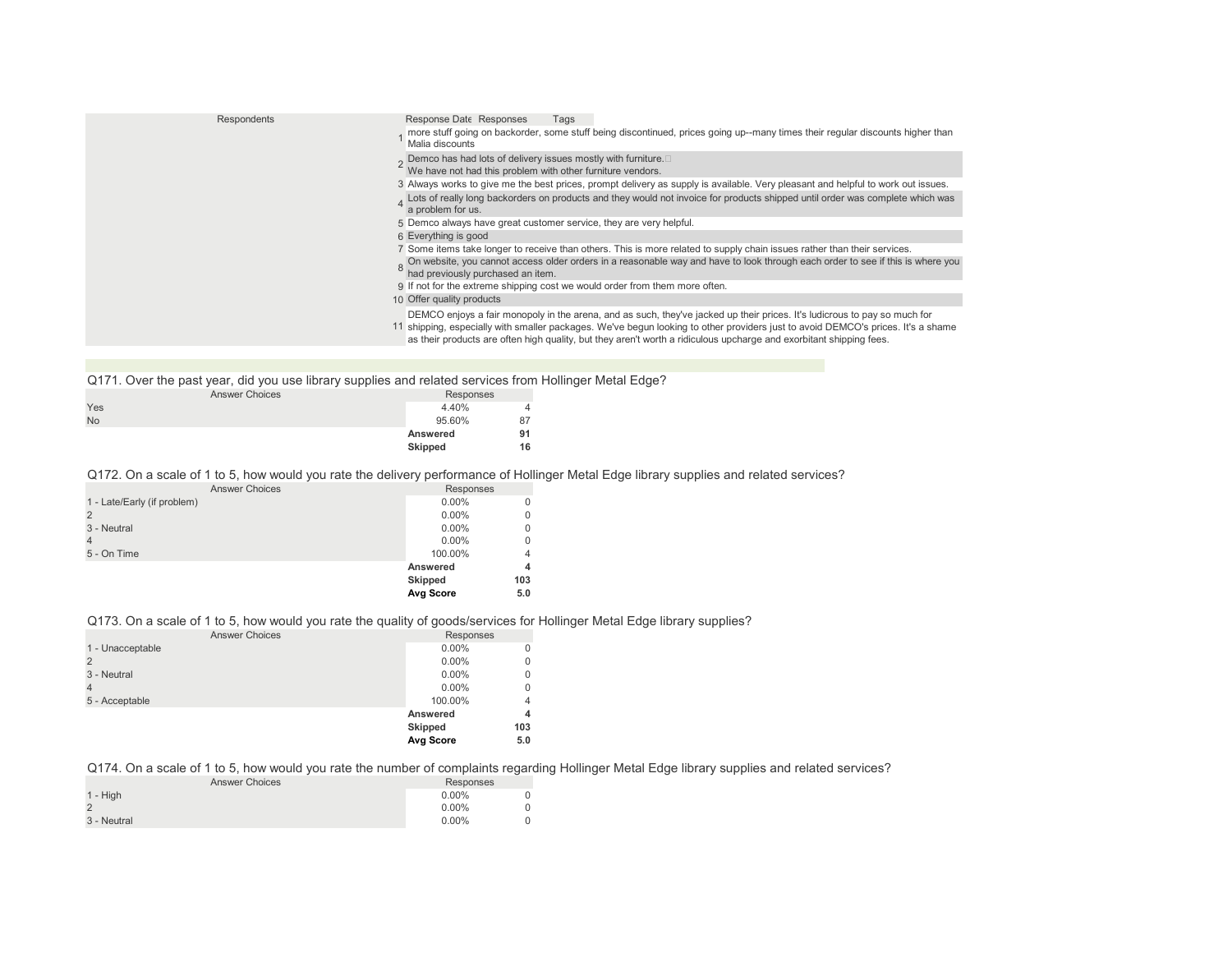|           | $0.00\%$  |     |
|-----------|-----------|-----|
| $5 - Low$ | 100.00%   | Δ   |
|           | Answered  | 4   |
|           | Skipped   | 103 |
|           | Avg Score | 5.0 |

Q175. On a scale of 1 to 5, how would you rate Hollinger Metal Edge's responsiveness to requests to correct deficiencies related to library supplies and related services?

| <b>Answer Choices</b>              | Responses      |     |
|------------------------------------|----------------|-----|
| 1 - Nonresponsive                  | $0.00\%$       |     |
|                                    | $0.00\%$       | 0   |
| 3 - Neutral                        | $0.00\%$       | 0   |
|                                    | $0.00\%$       | 0   |
| 5 - Takes prompt corrective action | 100.00%        | 4   |
|                                    | Answered       | 4   |
|                                    | <b>Skipped</b> | 103 |
|                                    | Avg Score      | 5.0 |

Q176. On a scale of 1 to 5, what is your overall evaluation of Hollinger Metal Edge library supplies and related services?

| <b>Answer Choices</b> | Responses      |          |
|-----------------------|----------------|----------|
| 1 - Unsatisfactory    | $0.00\%$       |          |
|                       | $0.00\%$       | 0        |
| 3 - Neutral           | $0.00\%$       | 0        |
|                       | $0.00\%$       | $\Omega$ |
| 5 - Satisfactory      | 100.00%        | 4        |
|                       | Answered       | 4        |
|                       | <b>Skipped</b> | 103      |
|                       | Avg Score      | 5.0      |

Q177. Use the box below for comments regarding Hollinger Metal Edge library supplies and related services.<br>Answered **Answered 1**

| Skipped |             | 106                                   |  |  |
|---------|-------------|---------------------------------------|--|--|
|         | Respondents | Tags<br>Responses                     |  |  |
|         |             | 1 No issues at all with this company. |  |  |
|         |             |                                       |  |  |

Q178. Over the past year, did you use library supplies and related services from International Library Services?

| Responses     |
|---------------|
| $0.00\%$<br>0 |
| 100.00%<br>91 |
| 91            |
| 16            |
| Answered      |

Q179. On a scale of 1 to 5, how would you rate the delivery performance of International Library Services library supplies and related services?

| <b>Answer Choices</b>       | Responses      |     |
|-----------------------------|----------------|-----|
| 1 - Late/Early (if problem) | $0.00\%$       |     |
| $\overline{2}$              | $0.00\%$       |     |
| 3 - Neutral                 | $0.00\%$       |     |
| $\overline{4}$              | $0.00\%$       |     |
| 5 - On Time                 | $0.00\%$       |     |
|                             | Answered       | O   |
|                             | <b>Skipped</b> | 107 |

Q180. On a scale of 1 to 5, how would you rate the quality of goods/services for International Library Services library supplies?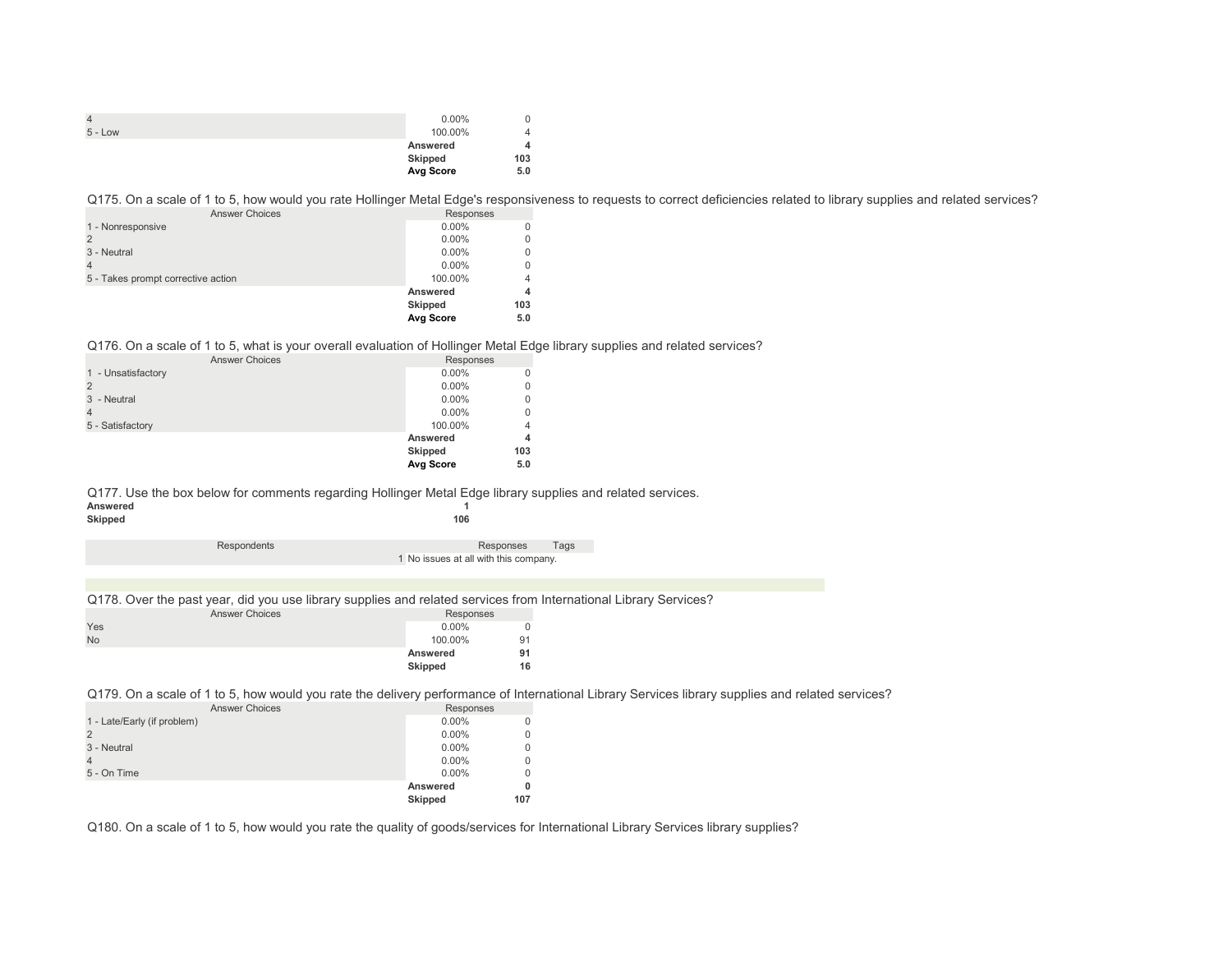| <b>Answer Choices</b> | Responses      |     |
|-----------------------|----------------|-----|
| 1 - Unacceptable      | $0.00\%$       |     |
|                       | $0.00\%$       |     |
| 3 - Neutral           | $0.00\%$       |     |
|                       | $0.00\%$       |     |
| 5 - Acceptable        | $0.00\%$       |     |
|                       | Answered       |     |
|                       | <b>Skipped</b> | 107 |

Q181. On a scale of 1 to 5, how would you rate the number of complaints regarding International Library Services library supplies and related services?

|                       | Answered<br>Skipped | 0<br>107 |
|-----------------------|---------------------|----------|
| $5 - Low$             | $0.00\%$            |          |
|                       | $0.00\%$            | 0        |
| 3 - Neutral           | $0.00\%$            | 0        |
|                       | $0.00\%$            | 0        |
| $1 - High$            | $0.00\%$            |          |
| <b>Answer Choices</b> | Responses           |          |

Q182. On a scale of 1 to 5, how would you rate International Library Services' responsiveness to requests to correct deficiencies related to library supplies and related services?

| <b>Answer Choices</b>              | Responses |     |
|------------------------------------|-----------|-----|
| 1 - Nonresponsive                  | $0.00\%$  |     |
|                                    | $0.00\%$  |     |
| 3 - Neutral                        | $0.00\%$  |     |
|                                    | $0.00\%$  |     |
| 5 - Takes prompt corrective action | $0.00\%$  |     |
|                                    | Answered  |     |
|                                    | Skipped   | 107 |

## Q183. On a scale of 1 to 5, what is your overall evaluation of International Library Services library supplies and related services?

| <b>Answer Choices</b> | Responses |     |
|-----------------------|-----------|-----|
| 1 - Unsatisfactory    | $0.00\%$  |     |
|                       | $0.00\%$  |     |
| 3 - Neutral           | $0.00\%$  |     |
|                       | $0.00\%$  |     |
| 5 - Satisfactory      | $0.00\%$  |     |
|                       | Answered  |     |
|                       | Skipped   | 107 |

Q184. Use the box below for comments regarding International Library Services library supplies and related services.<br>  $\bullet$ 

| Answered       |     |
|----------------|-----|
| <b>Skipped</b> | 107 |

Q185. Over the past year, did you use library supplies and related services from Jupiter Associates? Answer Choices Responses

| ANDIVOL ONOUG |  | <b>TICOPOLISCO</b> |          |    |
|---------------|--|--------------------|----------|----|
| Yes           |  |                    | 5.49%    | 5  |
| No            |  |                    | 94.51%   | 86 |
|               |  |                    | Answered | 91 |
|               |  |                    | Skipped  | 16 |
|               |  |                    |          |    |

Q186. On a scale of 1 to 5, how would you rate the delivery performance of Jupiter Associates library supplies and related services?

| <b>Answer Choices</b>       | Responses |  |
|-----------------------------|-----------|--|
| 1 - Late/Early (if problem) | $0.00\%$  |  |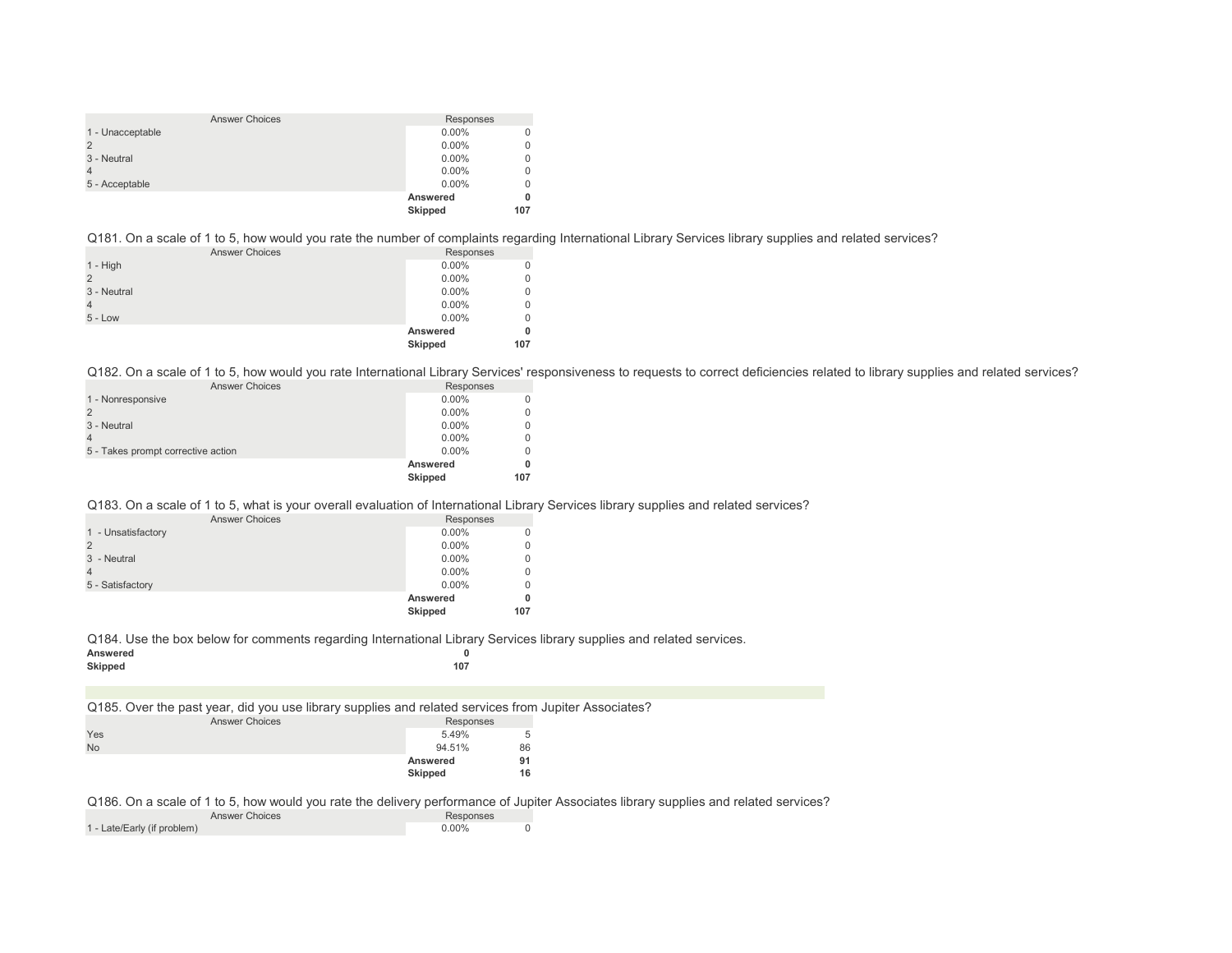|               | Avg Score | 5.0 |
|---------------|-----------|-----|
|               | Skipped   | 102 |
|               | Answered  | 5   |
| 5 - On Time   | 100.00%   | 5   |
|               | $0.00\%$  |     |
| 3 - Neutral   | $0.00\%$  |     |
| $\mathcal{P}$ | $0.00\%$  |     |

#### Q187. On a scale of 1 to 5, how would you rate the quality of goods/services for Jupiter Associates library supplies?

| <b>Answer Choices</b> | Responses      |     |
|-----------------------|----------------|-----|
| 1 - Unacceptable      | $0.00\%$       | 0   |
|                       | $0.00\%$       | 0   |
| 3 - Neutral           | $0.00\%$       | 0   |
|                       | $0.00\%$       | 0   |
| 5 - Acceptable        | 100.00%        | 5   |
|                       | Answered       | 5   |
|                       | <b>Skipped</b> | 102 |
|                       | Avg Score      | 5.0 |

#### Q188. On a scale of 1 to 5, how would you rate the number of complaints regarding Jupiter Associates library supplies and related services?

| <b>Answer Choices</b> | Responses |     |
|-----------------------|-----------|-----|
| $1 - High$            | $0.00\%$  |     |
|                       | $0.00\%$  |     |
| 3 - Neutral           | $0.00\%$  |     |
| 4                     | $0.00\%$  |     |
| $5 - Low$             | 100.00%   | 5   |
|                       | Answered  | 5   |
|                       | Skipped   | 102 |
|                       | Avg Score | 5.0 |

Q189. On a scale of 1 to 5, how would you rate Jupiter Associates' responsiveness to requests to correct deficiencies related to library supplies and related services?

| <b>Answer Choices</b>              | Responses      |     |
|------------------------------------|----------------|-----|
| 1 - Nonresponsive                  | $0.00\%$       |     |
|                                    | $0.00\%$       |     |
| 3 - Neutral                        | $0.00\%$       |     |
|                                    | $0.00\%$       |     |
| 5 - Takes prompt corrective action | 100.00%        | 5   |
|                                    | Answered       |     |
|                                    | <b>Skipped</b> | 102 |
|                                    | Avg Score      | 5.0 |

#### Q190. On a scale of 1 to 5, what is your overall evaluation of Jupiter Associates library supplies and related services?

| <b>Answer Choices</b> | Responses      |     |
|-----------------------|----------------|-----|
| 1 - Unsatisfactory    | $0.00\%$       |     |
| $\overline{2}$        | $0.00\%$       | 0   |
| 3 - Neutral           | $0.00\%$       | 0   |
| $\overline{4}$        | $0.00\%$       | 0   |
| 5 - Satisfactory      | 100.00%        | 5   |
|                       | Answered       | 5   |
|                       | <b>Skipped</b> | 102 |
|                       | Avg Score      | 5.0 |

Q191. Use the box below for comments regarding Jupiter Associates library supplies and related services.<br>Answered **Answered 2**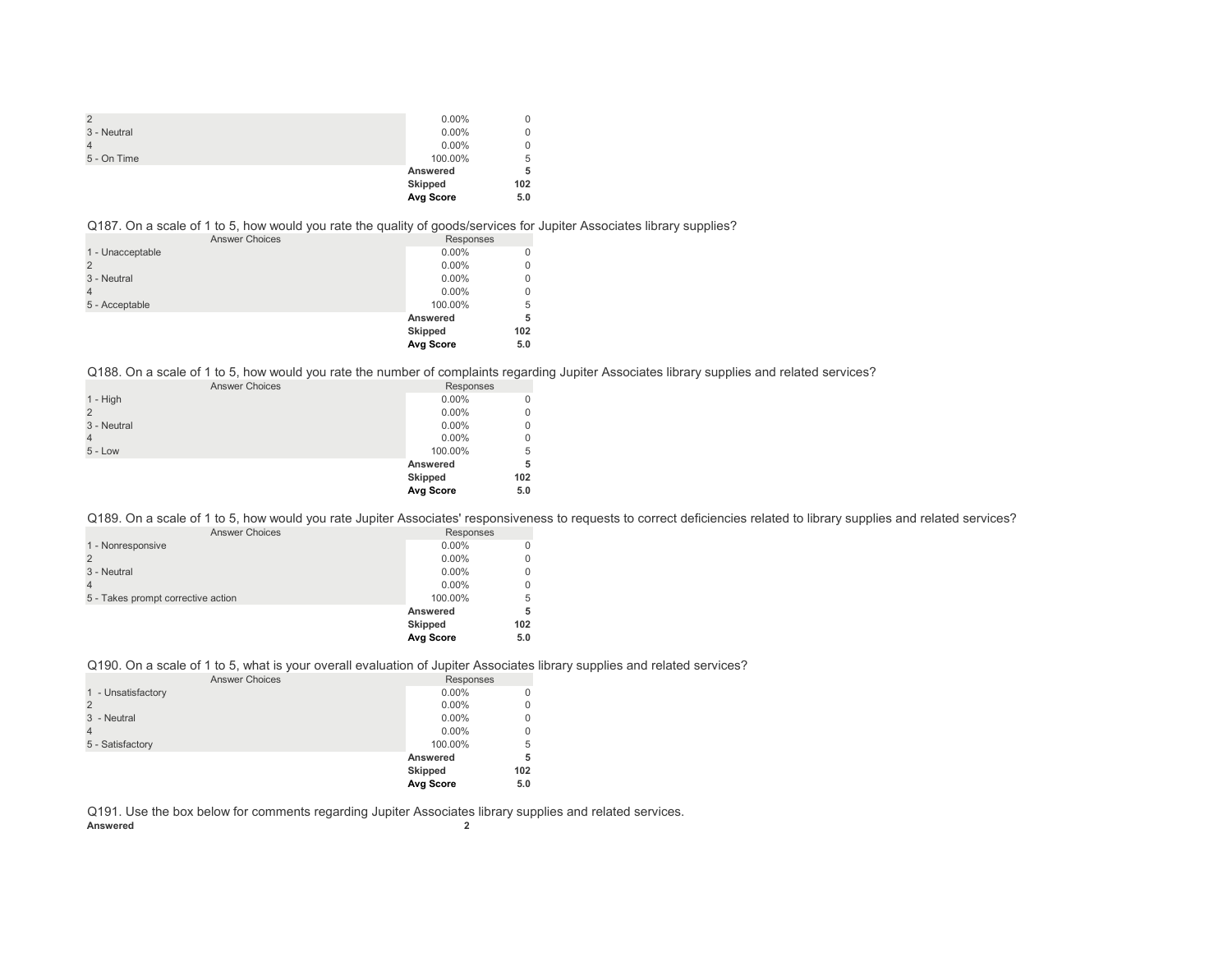| Skipped                     |                                                                                                                                         | 105                            |                   |                                                                                                                                                |
|-----------------------------|-----------------------------------------------------------------------------------------------------------------------------------------|--------------------------------|-------------------|------------------------------------------------------------------------------------------------------------------------------------------------|
|                             | Respondents                                                                                                                             | 1 Good service. No complaints. | Responses<br>Tags |                                                                                                                                                |
|                             | Q192. Over the past year, did you use library supplies and related services from KAPCO-Kent Adhesive Products?<br><b>Answer Choices</b> | Responses                      |                   |                                                                                                                                                |
| Yes<br><b>No</b>            |                                                                                                                                         | 8.79%<br>91.21%<br>Answered    | 8<br>83<br>91     |                                                                                                                                                |
|                             |                                                                                                                                         | Skipped                        | 16                |                                                                                                                                                |
|                             | <b>Answer Choices</b>                                                                                                                   | Responses                      |                   | Q193. On a scale of 1 to 5, how would you rate the delivery performance of KAPCO-Kent Adhesive Products library supplies and related services? |
| 1 - Late/Early (if problem) |                                                                                                                                         | $0.00\%$                       | 0                 |                                                                                                                                                |

|             | Avg Score | 3.9            |
|-------------|-----------|----------------|
|             | Skipped   | 99             |
|             | Answered  | 8              |
| 5 - On Time | 37.50%    | 3              |
|             | 25.00%    | $\overline{2}$ |
| 3 - Neutral | 25.00%    | 2              |
|             | 12.50%    | 1              |
| .           |           |                |

Q194. On a scale of 1 to 5, how would you rate the quality of goods/services for KAPCO-Kent Adhesive Products library supplies?

| <b>Answer Choices</b> | Responses |             |
|-----------------------|-----------|-------------|
| 1 - Unacceptable      | $0.00\%$  | 0           |
|                       | $0.00\%$  | $\mathbf 0$ |
| 3 - Neutral           | 25.00%    | 2           |
| 4                     | 25.00%    | 2           |
| 5 - Acceptable        | 50.00%    | 4           |
|                       | Answered  | 8           |
|                       | Skipped   | 99          |
|                       | Avg Score | 4.3         |

Q195. On a scale of 1 to 5, how would you rate the number of complaints regarding KAPCO-Kent Adhesive Products library supplies and related services?

| <b>Answer Choices</b> | Responses |             |
|-----------------------|-----------|-------------|
| $1 - High$            | $0.00\%$  | 0           |
| $\overline{2}$        | $0.00\%$  | $\mathbf 0$ |
| 3 - Neutral           | 25.00%    | 2           |
| 4                     | 37.50%    | 3           |
| $5 - Low$             | 37.50%    | 3           |
|                       | Answered  | 8           |
|                       | Skipped   | 99          |
|                       | Avg Score | 4.1         |
|                       |           |             |

Q196. On a scale of 1 to 5, how would you rate KAPCO-Kent Adhesive Products' responsiveness to requests to correct deficiencies related to library supplies and related services?

| <b>Answer Choices</b>              | Responses |  |
|------------------------------------|-----------|--|
| 1 - Nonresponsive                  | $0.00\%$  |  |
|                                    | $0.00\%$  |  |
| 3 - Neutral                        | 37.50%    |  |
|                                    | 25.00%    |  |
| 5 - Takes prompt corrective action | 37.50%    |  |
|                                    | Answered  |  |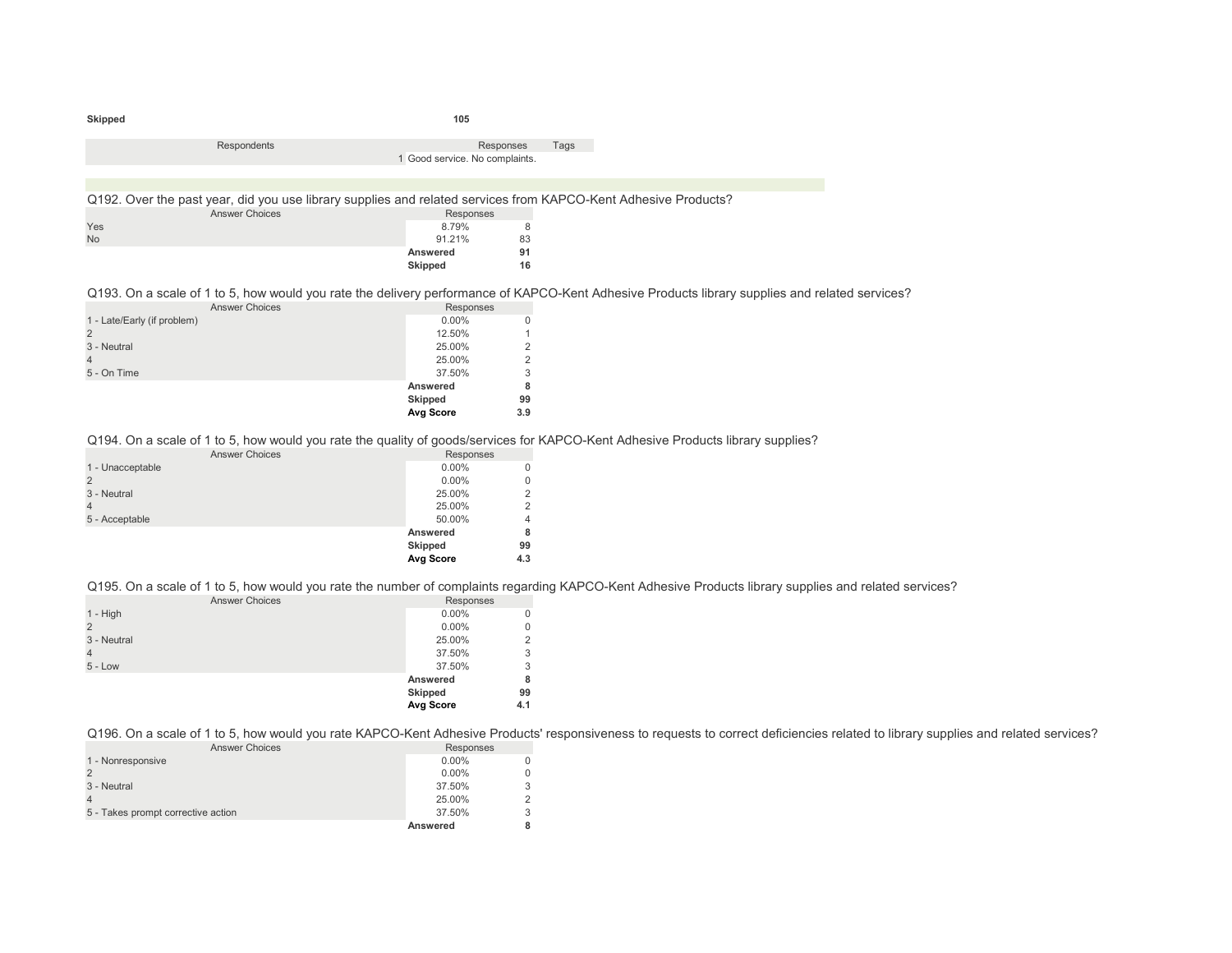| Skipped   | 99  |
|-----------|-----|
| Avg Score | 4.0 |

Q197. On a scale of 1 to 5, what is your overall evaluation of KAPCO-Kent Adhesive Products library supplies and related services?

| <b>Answer Choices</b> | Responses      |     |
|-----------------------|----------------|-----|
| 1 - Unsatisfactory    | $0.00\%$       |     |
| 2                     | $0.00\%$       |     |
| 3 - Neutral           | 12.50%         |     |
|                       | 37.50%         | 3   |
| 5 - Satisfactory      | 50.00%         | 4   |
|                       | Answered       | 8   |
|                       | <b>Skipped</b> | 99  |
|                       | Avg Score      | 4.4 |

Q198. Use the box below for comments regarding KAPCO-Kent Adhesive Products library supplies and related services.<br>Answered **Answered 1**

| Skipped |          | 106  |
|---------|----------|------|
|         |          |      |
|         | $D = -1$ | ---- |

| Respondents | Responses                                | Tags |
|-------------|------------------------------------------|------|
|             | 1 Ordered one item that is on backorder. |      |
|             |                                          |      |

|  |  |  |  |  |  |  |  | Q199. Over the past year, did you use library supplies and related services from K-Log, Inc.? |  |  |
|--|--|--|--|--|--|--|--|-----------------------------------------------------------------------------------------------|--|--|
|--|--|--|--|--|--|--|--|-----------------------------------------------------------------------------------------------|--|--|

|           | <b>Answer Choices</b> | Responses |    |
|-----------|-----------------------|-----------|----|
| Yes       |                       | 1.10%     |    |
| <b>No</b> |                       | 98.90%    | 90 |
|           |                       | Answered  | 91 |
|           |                       | Skipped   | 16 |

Q200. On a scale of 1 to 5, how would you rate the delivery performance of K-Log, Inc. library supplies and related services?

|                             | Avg Score | 4.0 |
|-----------------------------|-----------|-----|
|                             | Skipped   | 106 |
|                             | Answered  |     |
| 5 - On Time                 | $0.00\%$  | 0   |
| $\overline{4}$              | 100.00%   |     |
| 3 - Neutral                 | $0.00\%$  | 0   |
| $\overline{2}$              | $0.00\%$  | 0   |
| 1 - Late/Early (if problem) | $0.00\%$  | 0   |
| <b>Answer Choices</b>       | Responses |     |

#### Q201. On a scale of 1 to 5, how would you rate the quality of goods/services for K-Log, Inc. library supplies?

| <b>Answer Choices</b> | Responses |     |
|-----------------------|-----------|-----|
| 1 - Unacceptable      | $0.00\%$  | 0   |
|                       | $0.00\%$  | 0   |
| 3 - Neutral           | $0.00\%$  | 0   |
|                       | 100.00%   |     |
| 5 - Acceptable        | $0.00\%$  | 0   |
|                       | Answered  |     |
|                       | Skipped   | 106 |
|                       | Avg Score | 4.0 |

Q202. On a scale of 1 to 5, how would you rate the number of complaints regarding K-Log, Inc. library supplies and related services?

| <b>Answer Choices</b> | Responses |  |
|-----------------------|-----------|--|
| $1 - High$            | 0.00%     |  |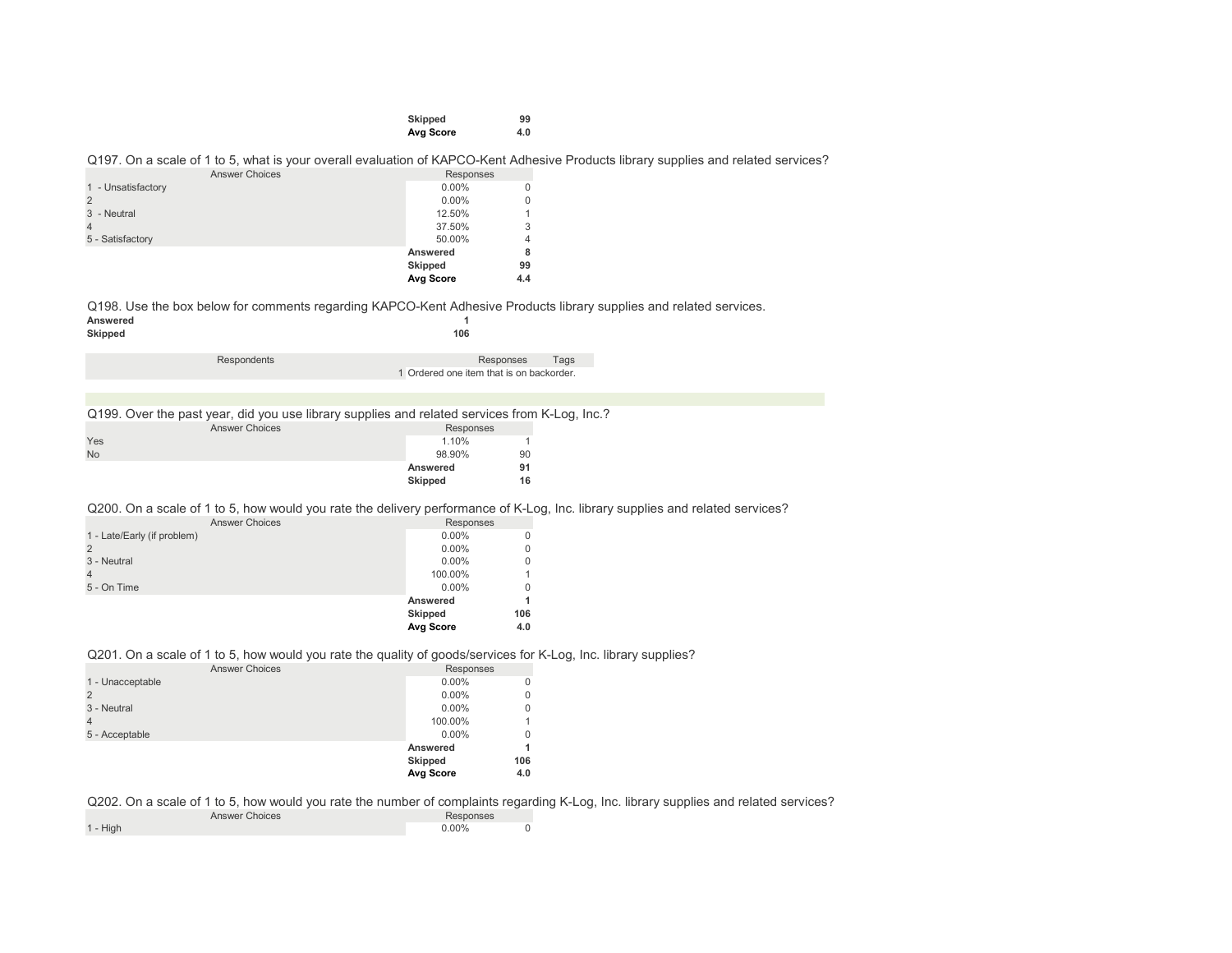|                | Avg Score | 5.0 |
|----------------|-----------|-----|
|                | Skipped   | 106 |
|                | Answered  | 4   |
| $5 - Low$      | 100.00%   |     |
|                | $0.00\%$  | 0   |
| 3 - Neutral    | $0.00\%$  | 0   |
| $\overline{2}$ | $0.00\%$  | 0   |

Q203. On a scale of 1 to 5, how would you rate K-Log, Inc.'s responsiveness to requests to correct deficiencies related to library supplies and related services?

| <b>Answer Choices</b>              | Responses      |     |
|------------------------------------|----------------|-----|
| 1 - Nonresponsive                  | $0.00\%$       |     |
|                                    | $0.00\%$       |     |
| 3 - Neutral                        | $0.00\%$       |     |
|                                    | $0.00\%$       |     |
| 5 - Takes prompt corrective action | 100.00%        |     |
|                                    | Answered       |     |
|                                    | <b>Skipped</b> | 106 |
|                                    | Avg Score      | 5.0 |

### Q204. On a scale of 1 to 5, what is your overall evaluation of K-Log, Inc. library supplies and related services?

| <b>Answer Choices</b> | Responses |     |
|-----------------------|-----------|-----|
| 1 - Unsatisfactory    | $0.00\%$  | 0   |
|                       | $0.00\%$  | 0   |
| 3 - Neutral           | $0.00\%$  | 0   |
|                       | $0.00\%$  | 0   |
| 5 - Satisfactory      | 100.00%   |     |
|                       | Answered  |     |
|                       | Skipped   | 106 |
|                       | Avg Score | 5.0 |

Q205. Use the box below for comments regarding K-Log, Inc. library supplies and related services.

| Answered |     |
|----------|-----|
| Skipped  | 107 |

Q206. Over the past year, did you use library supplies and related services from MELOS, Inc.?

|           | <b>Answer Choices</b> |          | Responses |  |
|-----------|-----------------------|----------|-----------|--|
| Yes       |                       | 3.30%    | 3         |  |
| <b>No</b> |                       | 96.70%   | 88        |  |
|           |                       | Answered | 91        |  |
|           |                       | Skipped  | 16        |  |

Q207. On a scale of 1 to 5, how would you rate the delivery performance of MELOS, Inc. library supplies and related services?

| <b>Answer Choices</b>       | Responses      |     |
|-----------------------------|----------------|-----|
| 1 - Late/Early (if problem) | 33.33%         |     |
| $\overline{2}$              | $0.00\%$       |     |
| 3 - Neutral                 | $0.00\%$       |     |
| $\overline{4}$              | $0.00\%$       | 0   |
| 5 - On Time                 | 66.67%         |     |
|                             | Answered       |     |
|                             | <b>Skipped</b> | 104 |
|                             | Avg Score      | 3.7 |

Q208. On a scale of 1 to 5, how would you rate the quality of goods/services for MELOS, Inc. library supplies?